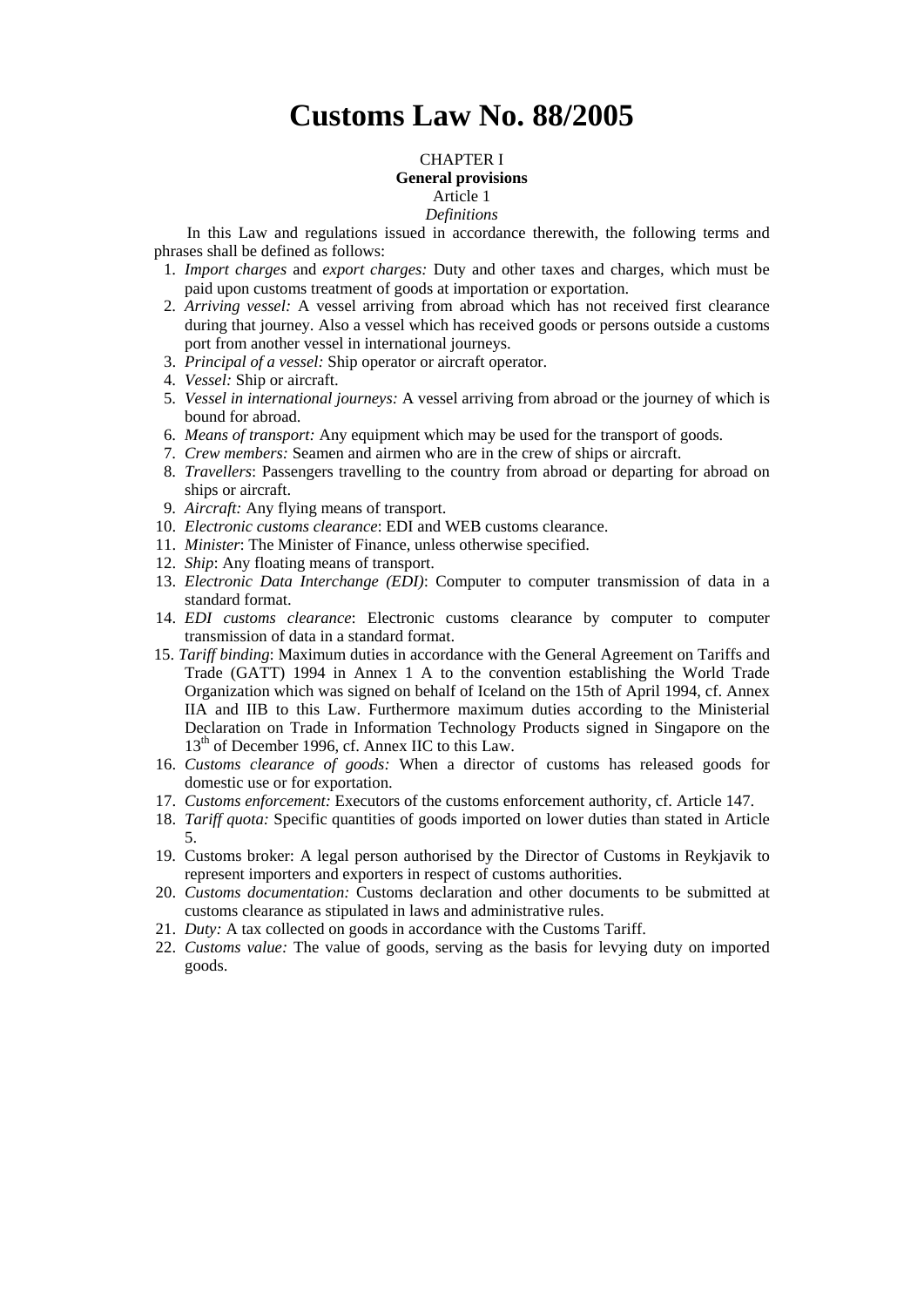- 23. *Customs computer system*: Hardware and software used by the customs authorities for customs clearance, *inter alia,* for the levying and collection of import charges.
- 24. *Transit:* The transportation of goods within the country under customs control from an arriving vessel on board an exporting vessel, provided the destination of the goods was originally a country other than Iceland.
- 25. *Goods* or a *consignment:* Any article which can receive customs treatment in accordance with the Customs Tariff.
- 26. *WEB Customs Clearance*: Electronic customs clearance through web connection to the Customs web site.
- 27. *Liability for custody:* Liability for the custody of unclared goods in accordance with the provisions of this Law.
- 28. *Custodian:* An individual or a legal person having undeclared goods in their custody in accordance with the provisions of this Law.

### CHAPTER II

### **Icelandic customs territory**

### Article 2

The Icelandic customs territory covers the country together with islands and skerries as well as twelve nautical miles of territorial waters around it with boundary in accordance with law No. 41/1979, Article 1, on territorial waters, economic jurisdiction and the continental shelf.

The Icelandic customs territory also includes the airspace above the aforementioned land and sea territories.

### CHAPTER III **Parties liable for duty**

#### Article 3

# *General liability for duty*

Whoever imports goods to the country for resale, for delivery without remuneration or for own use, or who becomes responsible for the payment of duties in accordance with provisions of this Law, is liable for duty, cf. however Article 4, and must pay duty on the imported goods unless otherwise stipulated in the Customs Tariff.

# Article 4

# *Limited liability for duty*

The following parties shall not pay duty on imported goods with the limitations, however, specified below:

- 1. Embassies, consulates, diplomatic agents and career consuls of foreign countries.
- 2. Honorary consuls of foreign countries as far as certain office supplies are concerned, cf. paragraph 2.
- 3. Parties who are exempt from liability for duty according to specific laws.

The Minister issues further rules concerning customs exemptions provided for in this Article, and may subject exemptions for the parties mentioned in paragraph 1, points 1 and 2, to the conditions that the relevant country is a party to the Vienna Convention on Diplomatic Relations, cf. law No. 16/1971 on Iceland's accession to the convention on diplomatic relations, to the Vienna Convention on Consular Relations, cf. law No. 4/1978 on Iceland's accession to the convention on consular relations, or that Icelandic diplomatic agents and diplomatic missions enjoy reciprocal customs exemptions by the country concerned.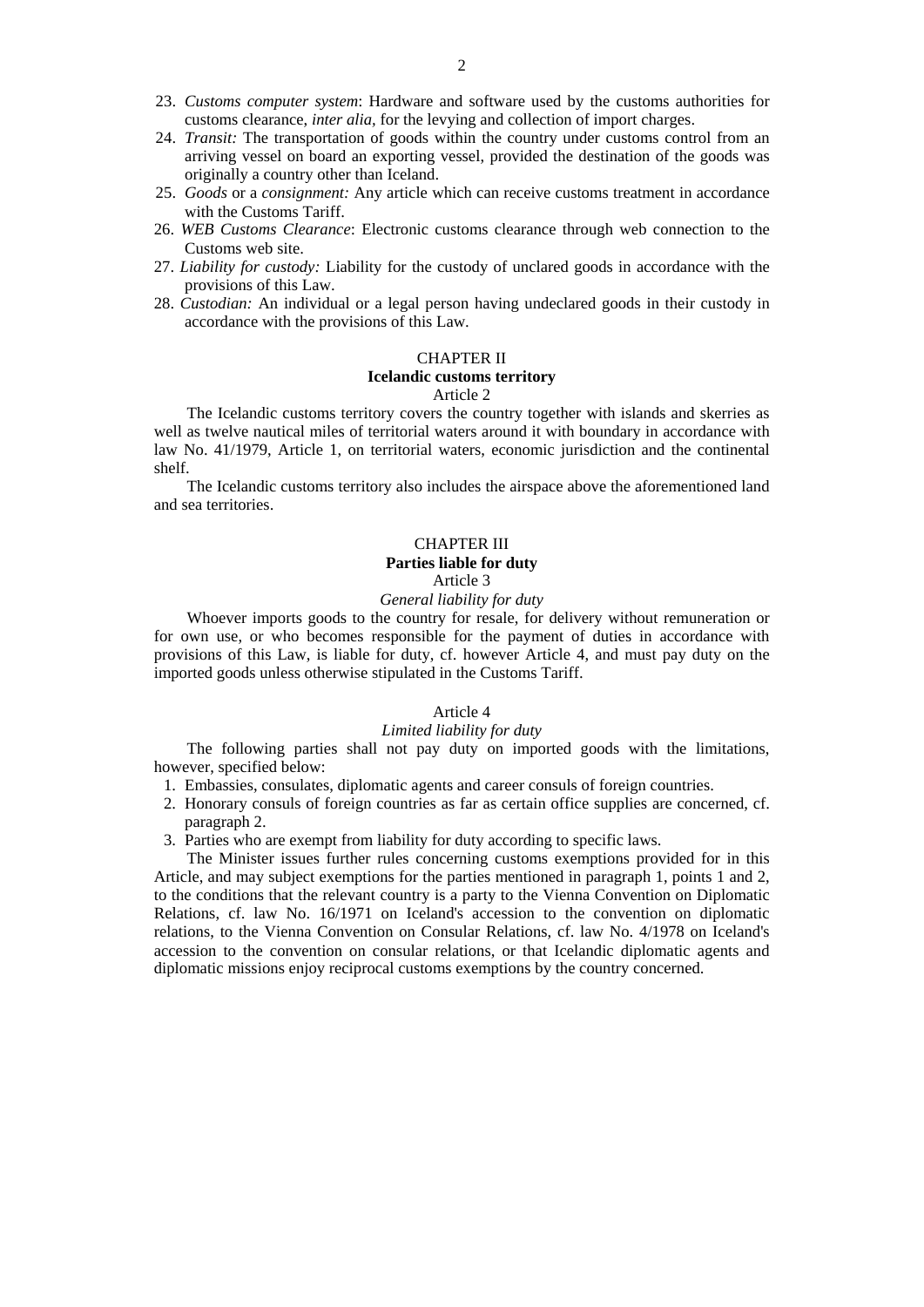### CHAPTER IV **Dutiable goods, exemptions, et al.**  Article 5

#### *Dutiable goods and Customs Tariff*

All goods imported into the Icelandic customs territory are subject to duty according to the [Customs Tariff in Annex I](http://www.tollur.is/displayer.asp?cat_id=645) to this Law. Duty shall be levied as *ad valorem* duty on the customs value of goods or consignments as determined in accordance with the provisions of Articles 14 to 16, and as specific rates on the quantity of goods as stipulated in the Customs Tariff in Annex I. Other duties and charges discriminating between domestic and imported products must not be levied on goods upon importation.

Without prejudice to the provisions of paragraph 1, price compensation charges may be levied in accordance with provisions of free trade agreements and international agreements, cf. Article 139 of this Law or Article 84 of law No. 99/1993, on the production, pricing and sales of agricultural products, provided such taxation is within the tariff bindings, cf. paragraph 3.

Duty on goods from member countries of the World Trade Organization must not exceed the tariff bindings specified in Annexes II A and II B to this Law. If a tariff binding is based on both price and quantity the maximum duty shall be based on the tariff binding which permits higher levy. The provisions regarding tariff bindings may, however, be deviated from when it is decided to impose anti-dumping and countervailing duties according to Articles 133 to 137 and additional duties according to Article 138 of this Law, cf. Article 86 of law No. 99/1993, on the production, pricing and sales of agricultural products.

# Article 6

### *Duty free goods*

In addition to goods which are duty free in accordance with specific provisions of the Customs Tariff, the following goods shall be duty free:

1. Following goods on board vessels arriving in this country from abroad:

- a. Equipment and inventory articles of a vessel deemed by the customs authorities not to be in excess of what may be considered to be appropriate with regard to the size of the vessel and to its journey, provided that this equipment and inventory articles will not be removed from the vessel concerned.
- b. Appropriate provisions and other stores on board a vessel in international journeys, provided these remain on board the vessel for the consumption and use of the crew and passengers.
- c. Goods which are not to be removed from a vessel here, but shall return with it abroad. The same applies to goods sent here in transit.
- 2. Goods which crew members and travellers bring with them from abroad as stipulated below:
	- a. Ordinary luggage of the crew members of a vessel arriving in this country from abroad, as deemed by the customs authorities to consist of travel necessities for their personal use in the vessel. Furthermore, ordinary luggage of travellers arriving in this country from abroad, as deemed by the customs authorities to consist of travel necessities for their personal use during the journey.
	- b. Goods, including spirits and tobacco, which travellers and crew bring with them to this country, or purchase in a duty free shop in this country, in excess of that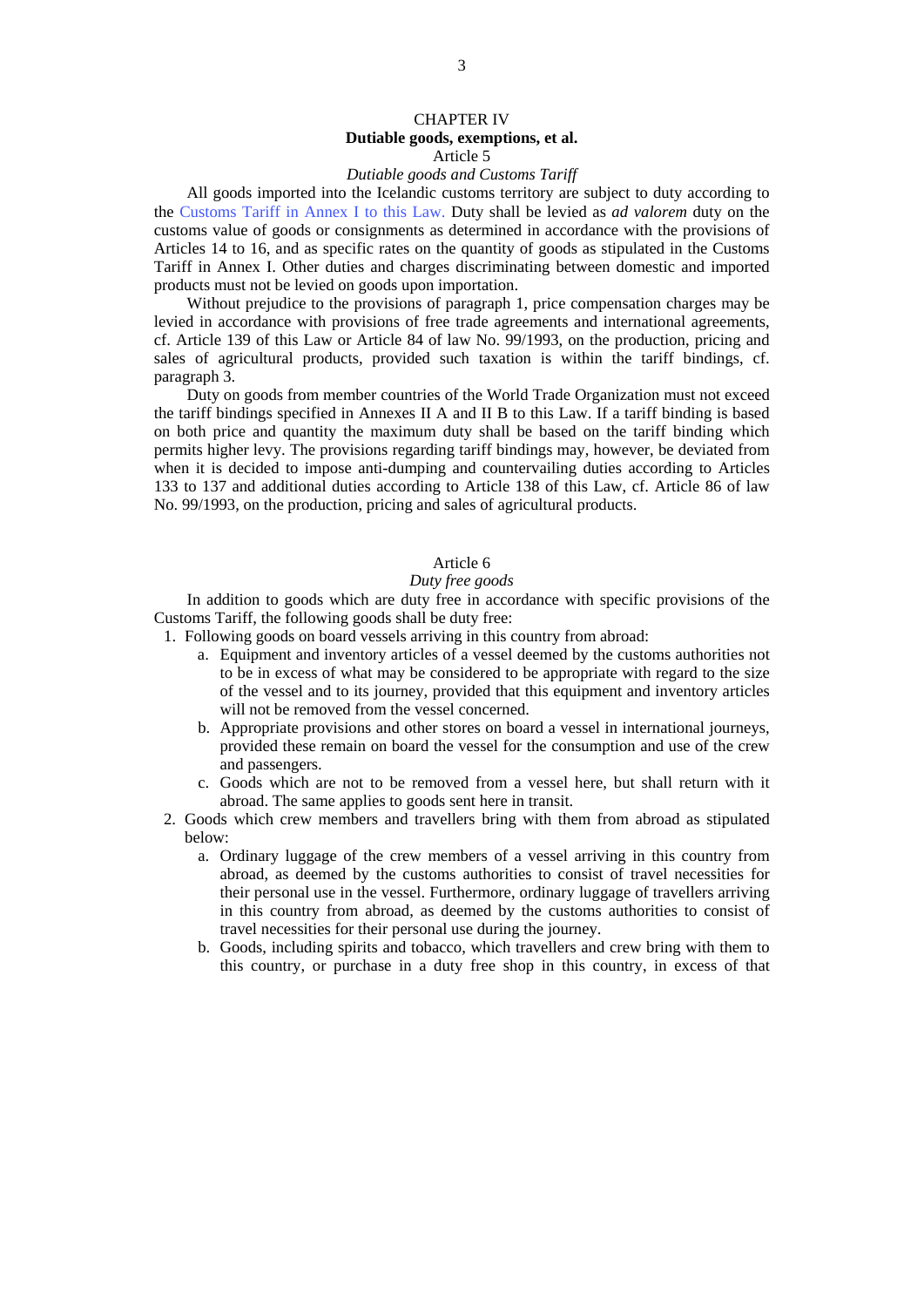specified in point a, up to a specific maximum as stipulated by the Minister in regulations.

- 3. Clothes and other travel effects belonging to residents of this country who have died abroad.
- 4. Household articles of persons who are taking up residence in this country, provided the person in question has had permanent residence abroad for at least one year prior to moving to this country. Duty free exemption according to this point does not cover vehicles or other motorized means of transport. In regulations the Minister may limit waivers of duty according to this point to use, types of goods or maximum value, taking into account the length of stay abroad, family size and other circumstances.
- 5. Medals awarded by foreign countries, as well as prizes for athletic feats and other feats accomplished abroad.
- 6. Goods returned from abroad because they were unsaleable there or returned from abroad for other reasons, provided there is satisfactory evidence, as deemed by a customs authority, that the goods in question were exported from this country.
- 7. Returned empty packing, provided there is satisfactory evidence, as deemed by a customs authority, that the packing in question was used for goods exported from this country.
- 8. Gifts sent to this country from abroad on the following occasions:
	- a. Gifts which persons residing abroad send here, or bring with them from abroad, on special occasions, excluding however professional purposes, provided the value of the gift does not exceed ISK 10,000. If, however, the value of a gift exceeds ISK 10,000, the gift shall only be dutiable on the value exceeding ISK 10,000. Wedding gifts shall be duty free although they exceed ISK 10,000 in value, provided the director of customs deems the gift to be normal and appropriate.
	- b. Gifts to humanitarian and philanthropic enterprises, provided the article in question is utilized directly by the relevant enterprise, as well as gifts sent here from abroad for distribution by charitable organizations and the like for the needy.
	- c. Gifts to the state, municipalities or public institutions received from abroad as acts of friendship or on the basis of cultural exchange with foreign countries.
- 9. Scientific equipment and scientific gear which Icelandic scientific institutions or institutions to which Iceland is a party purchase for grants or have access to free of charge from foreign parties.
- 10. Used articles constituting an inheritance from abroad, excluding however vehicles or other motorized means of transport.
- 11. The following consignments concerning marketing and product development:
	- a. Samples of commercial products and advertising materials, provided their value is minimal. Furthermore, samples of commercial products which have been rendered unusable as common articles of sale.
	- b. Software data delivered free of charge and intended for developing or designing software, testing, correcting or updating, or solely usable for promotional purposes.
	- c. Letters, brochures and printed media of no commercial value and not suitable for redistribution.

In regulations the Minister shall stipulate further conditions concerning customs exemptions under this Article.

### Article 7

### *Waivers, reductions or refunds of customs duties*

Duties shall be reduced, waived or refunded in the following instances, subject to the conditions specified: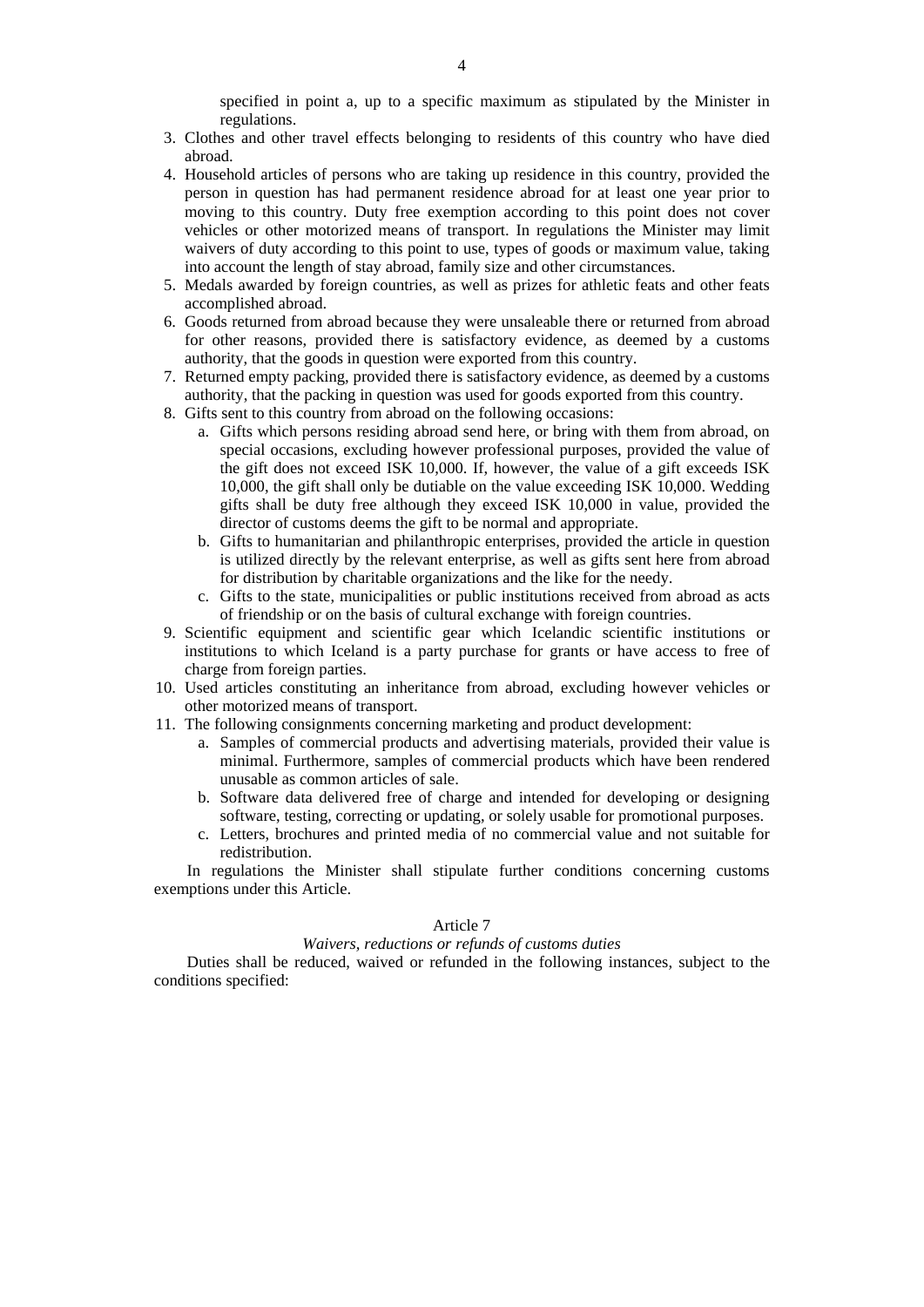1. In accordance with provisions of free trade agreements and international agreements to which Iceland is a party, from the time the agreement in question has entered into force for Iceland.

 Duties on goods originating in the least developed countries of the world as defined by the UNCTAD/Committee on Enterprise, Business Facilitation and Development shall be waived in conformity to waiving of duties on goods originating in the European Economic Area according to the Agreement on the European Economic Area.

- 2. For temporary importation in the following instances:
	- a. On goods which are sent to the country temporarily for exhibition or transport, provided they will not be used otherwise. Furthermore, on machinery, equipment and other gear sent to the country for a short trial period.
	- b. On equipment, tools and other gear which scientists, scientific expeditions, artists, contractors, rescue missions and other such bring with them from abroad for use in this country during their exploration, research and activities.
	- c. On goods sent to this country temporarily for repairs or other processing.
	- d. On goods temporarily imported to this country in order that they may receive necessary processing to prevent their shrinkage or other damage.
	- e. On equipment and other gear which are imported to the country temporarily for meetings, conferences or festivals.

 In regulations the Minister may stipulate a maximum time limit for duty free importation under this point, never however exceeding twelve months. In regulations the Minister may also define further the goods covered by this provision.

 3. On agricultural products subject to quantitative duty (A1-duty) in accordance with Annex I to this Law, which are sent to this country temporarily for processing subject to further conditions of this point. The goods shall be reexported from the country after processing not later than six months after the date of arrival of the transport vessel to the country.

 The Minister of Agriculture may grant to legal persons professionally, and on a large scale, engaged in the final processing of imported agricultural products for export, an authorization for temporary importation of agricultural products under this point.

 When goods have not been exported from the country within the time limit specified in paragraph 1 of this point, the importer shall pay duty on the goods as stipulated in Annex I to this Law.

 The licensee shall pay the cost of customs control regarding goods imported temporarily to the country under this point.

 The Minister of Agriculture shall revoke authorization according to paragraph 2 of this point if the licensee does not adhere to conditions on the execution.

 In regulations, the Minister of Agriculture shall stipulate further on conditions for temporary importation for processing according to this point, *inter alia* with regard to who can apply for an exemption, the separation of imported raw materials for the processing of fully produced products for the domestic market and for exportation, the ratio of utilization of raw materials for processing, the minimum requirements for the licensee's accounting records, and the information to be supplied by the licensee to the Minister of Agriculture and the customs authorities. He can make it a condition for reduction or waiver that satisfactory security for the payment of import charges be submitted.

 4. On automobiles, motorcycles and trailers registered abroad and imported to the country by persons who have had residence abroad. This exemption is valid for one month from the vehicle's arrival in this country.

The director of customs may grant an extension to temporary importation according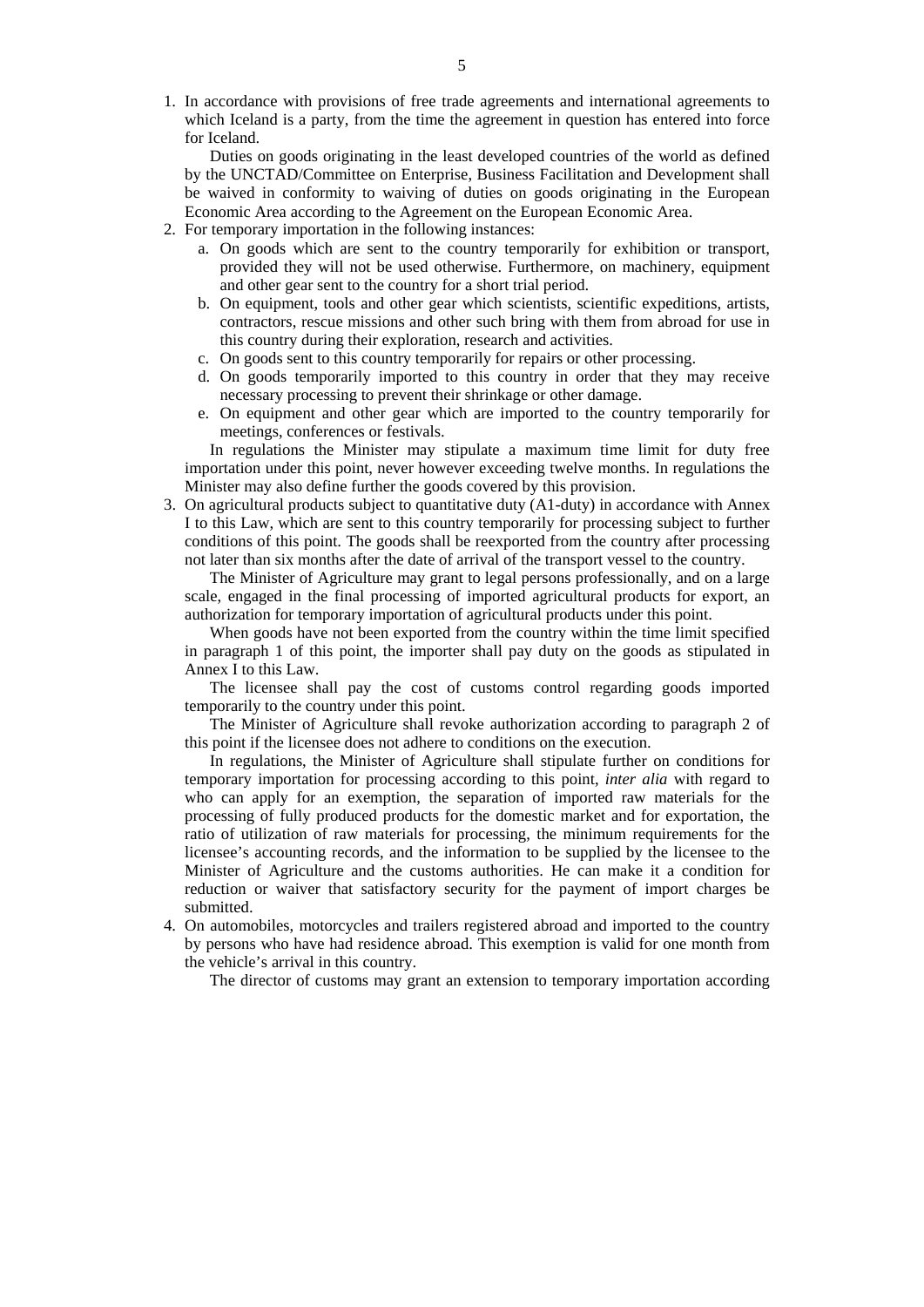to paragraph 1 of this point for up to three months each time, up to a total maximum of twelve months, provided the person in question presents evidence that he does not have paid employment in this country nor operates a professional enterprise here, that he does not have residence in this country and that he has not moved his household goods to this country.

 Should the importer fail to fulfill the conditions specified in paragraph 2 of this point, with regard to not having paid employment or operating a professional enterprise in this country, the director of customs may nevertheless grant an extension to the period as provided for in paragraph 2 against payment of duty on what amounts to be 1/60 part of the customs value of the vehicle in question for each started month of the extension. The director of customs may permit payment of charges with a bond and satisfactory security.

 As far as applicable, the provisions of this point shall apply to automobiles brought to the country by foreign tourist groups, tourist bureaus or other parties professionally engaged in such transportation of persons for group travelling in the country, provided they are exported from the country with the tourist group for which the automobile was originally intended.

 The provisions of this point also apply to new, unregistered automobiles and motorcycles bought in this country. These vehicles shall be specially registered and be subject to further conditions which the Ministry of Justice may issue. Exemption from the payment of duty in accordance with this paragraph shall be based on the registration date of the vehicle.

 The provisions of this point also apply to trailers registered abroad, intended for the transport of goods to and from the country.

 When temporary duty free importation of a vehicle is permitted in accordance with this point, the importation of the fuel in the vehicle's built-in fuel tank shall be permitted without payment of import charges. Furthermore, in case of breakdown or damage of a vehicle, the owner or custodian shall be permitted to import duty free spare parts for the vehicle.

 5. On automobiles, motorcycles and trailers registered abroad and possessed, or hired by a foreign company established in the European economic area and imported to the country by an employee of that company. This exemption is valid for one month from the vehicle's arrival in this country.

 The director of customs may grant an extension to temporary importation according to paragraph 1 of this point for up to three months each time, up to a total maximum of twelve months, provided the conditions of paragraph 3 of point 4 of this paragraph are fulfilled.

- 6. On larger equipment, including vehicles, sent here for short term use, not however exceeding twelve months, and returned immediately after use. In such cases duty shall be based on the rent for the equipment instead of the customs value. If the amount of rent is unavailable, the calculation of duty may be based on assessed rent determined as 1/60 part of the customs value, as determined in accordance with Chapter V of this Law, for each started month while the equipment is in this country.
- 7. On goods which have received customs clearance into the country but are at a later date sold unused abroad or to a duty free shop, a warehouse for duty free supplies or a free zone.
- 8. On goods which prove to be defective or which have suffered destruction, shrinkage or damage en route to this country, during unloading, in the custody of customs or in certified warehouses for uncleared goods, or during transport between domestic customs ports, before being delivered to the consignee.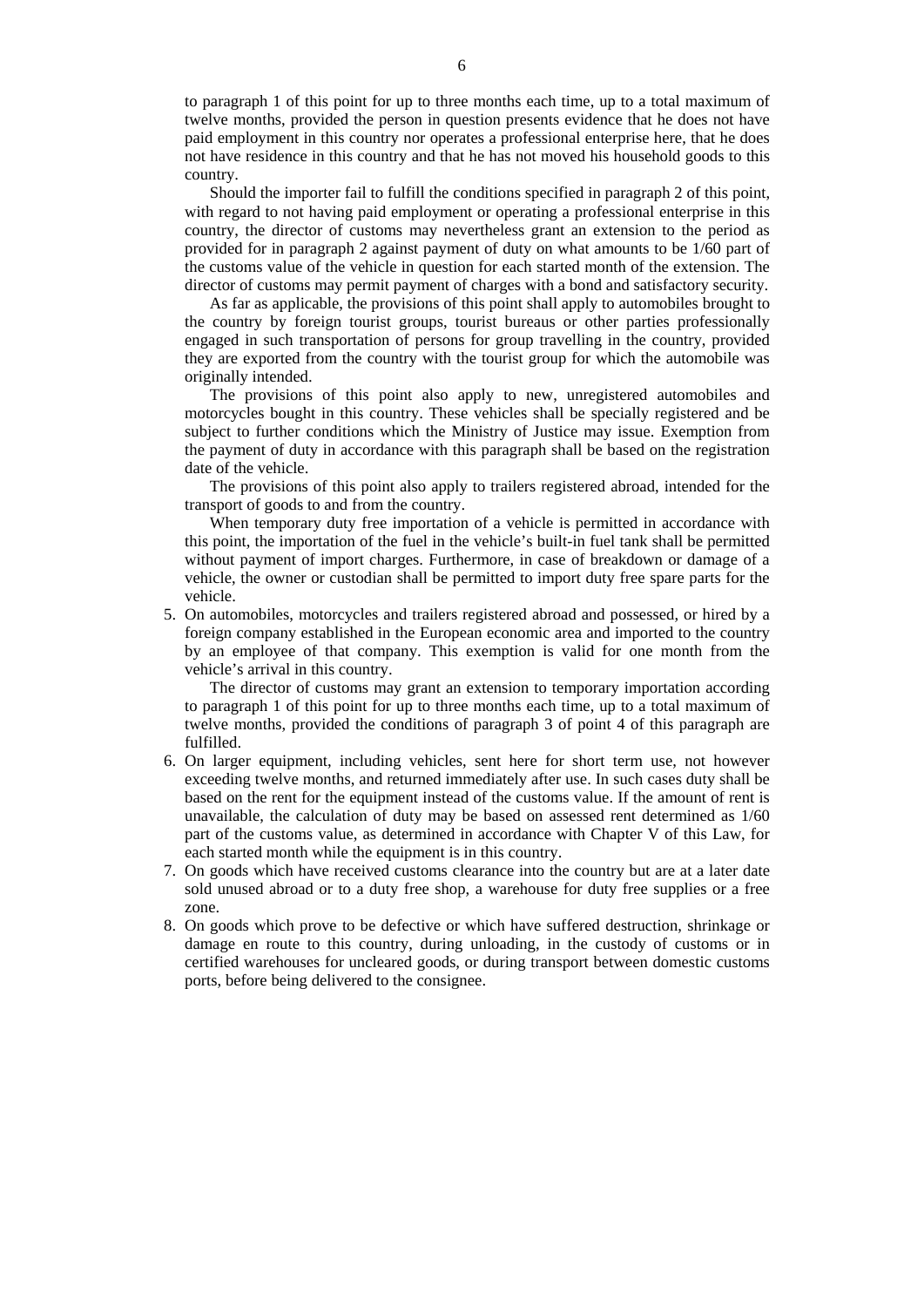- 9. On machinery, equipment, electrical goods and other accessories intended for use in aircraft and ships. The same applies to parts used for repairs or other maintenance of aircraft and ships.
- 10. On raw materials, components and parts for the production of domestic goods, as well as on packing for such goods. If the processing taking place in this country is insignificant, such as packing, repacking, bottling or mixing, the product shall not be considered to be domestic within the meaning of this point. The waiver of duty on raw materials or components provided for in this point does not cover goods subject to quantitative duty (A1-duty) in accordance with Annex I to this Law.
- 11. On raw materials, components and parts for the production of domestic goods subject to quantitative duty (A1-duty) in accordance with Annex I to this Law, as well as on packing for such goods. If the processing taking place in this country is insignificant, such as packing, repacking, bottling or mixing, the product shall not be considered to be domestic within the meaning of this point.
- 12. On rescue gear and rescue equipment, provided that the national organizations of rescue squads certify that said gear and equipment will be used solely for the operation of rescue squads.
- 13. On machinery, machinery parts and spare parts used in the production of domestic goods.
- 14. On equipment and media which motion picture studios, video studios and sound studios use in their activities.
- 15. On seed potatoes, seedlings and other components, raw materials and parts for horticultural production.

In regulations, the Minister can stipulate further on conditions for waivers, reductions or refund of duties provided for in this Article. The Minister can subject reductions or waivers to the condition that satisfactory security is submitted covering the payment of import charges.

### Article 8

# *Goods sent abroad for processing*

When goods are sent abroad for processing, and this processing does not alter them to such an extent as to constitute new articles duty shall be levied only on the processing cost and freight charges to the country at the rate applicable to identical goods according to the Customs Tariff.

When goods sent abroad for processing are altered to such an extent as to constitute new articles, duty shall be levied on them according to the Customs Tariff as if they were imported foreign goods.

# Article 9

# *Goods sent abroad for repairs*

When goods are sent abroad for repairs and the repairs do not alter them to such an extent as to constitute new articles, duty shall be levied only on the cost of repairs and freight charges to the country at the rate applicable to identical goods according to the Customs Tariff.

When new articles are substituted for goods sent abroad for repairs duty shall be levied on them in accordance with the Customs Tariff.

Without prejudice to the provisions of paragraph 2, used parts replacing identical parts which have been sent to a service centre abroad for repairs, shall receive customs clearance in such a way that duty shall be calculated on the service charge stated in the invoice from the foreign service centre, provided the name and the commodity number of the article is stated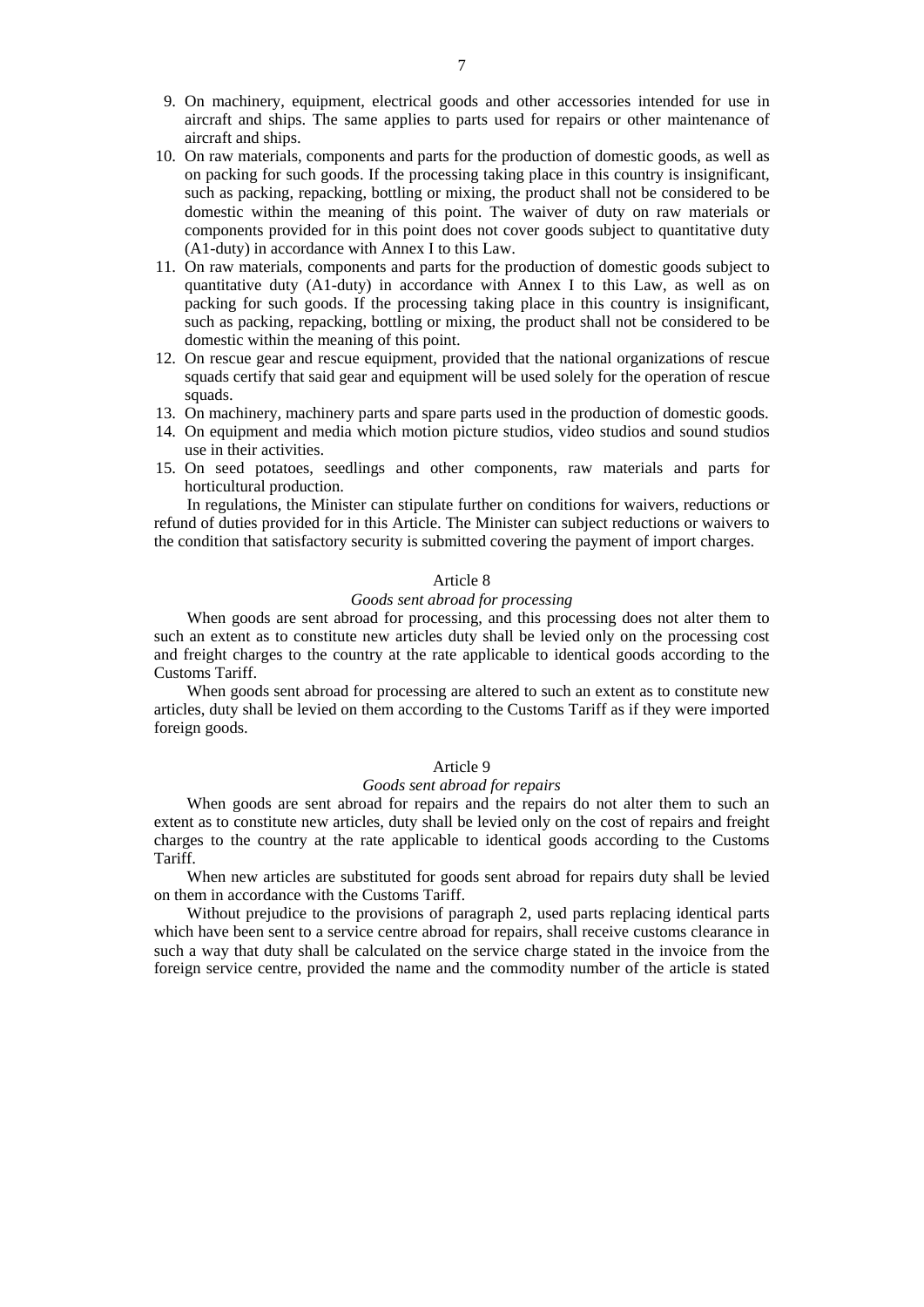therein, it is classified in the same tariff heading, it is of the same commercial value and has the same technical properties as the part that was sent for repairs, and furthermore the provisions of paragraph 1 have in other respects been observed

### Article 10

# *Goods sent abroad for repairs during their guarantee period*

Goods sent abroad for repairs because of defects during their guarantee period shall be exempt from duty upon importation, provided sufficient evidence is presented as deemed by the director of customs that the repairs have been carried out without cost to the person in question, and that the guarantee was originally included in the customs value of the goods.

When a foreign seller of a defective product decides to deliver a new product instead of repairing the defective one, the new product shall be exempt from customs duties, provided the following conditions are fulfilled:

- 1. The defective goods shall have a valid guarantee according to a legal or contractual obligation of the seller at the time they were sent abroad or disposed of under customs supervision. The goods shall not be disposed of prior to receipt of a written confirmation by the seller stating that he will deliver new goods for the defective ones and that he does not wish to have the defective goods returned.
- 2. The seller certifies that exchange of goods is taking place on the basis of a legal or contractual obligation on his part and that he has elected to deliver new goods as replacement for the defective ones, without cost for the buyer, during the guarantee period.
- 3. New goods shall be classified in the same tariff heading as the defective goods they replace, being of the same commercial value and technical properties as the defective goods possessed at importation.

The director of customs can permit importation of goods in accordance with paragraph 2, without payment of import charges, prior to exportation or disposal under customs surveillance of the defective goods, cf. paragraph, 2 point 1, on the condition that the importer submits a monetary deposit covering the payment of import charges and costs, cf. Article 36 of this Law. The defective goods must be exported or disposed of under customs supervision within 60 days of customs clearance of the goods replacing the defective ones. Otherwise the monetary deposit shall be redeemed.

### Article 11

In regulations, the Minister can stipulate further conditions for waivers or refund of duties provided for in Articles 9 and 10 of this Law.

### Article 12

# *Customs quotas allocated by the Minister of Agriculture*

In Annexes III A and III B customs quotas are specified in accordance with Iceland's obligations in the agreement establishing the World Trade Organization covering importation of the quantities specified for each of the years 1995 up to and including 2000. Their allocation shall be in accordance with Article 65 of law on the production, pricing and sales of agricultural products. Duty on the goods imported according to customs quotas in Annex III A shall be 32% of the basic rate of the relevant heading as it is specified in Annex II A to this Law.

Duty on the goods imported according to customs quotas in Annex III B shall be 30%, however not exceeding that specified in the Annex. Importation of animal fodder and raw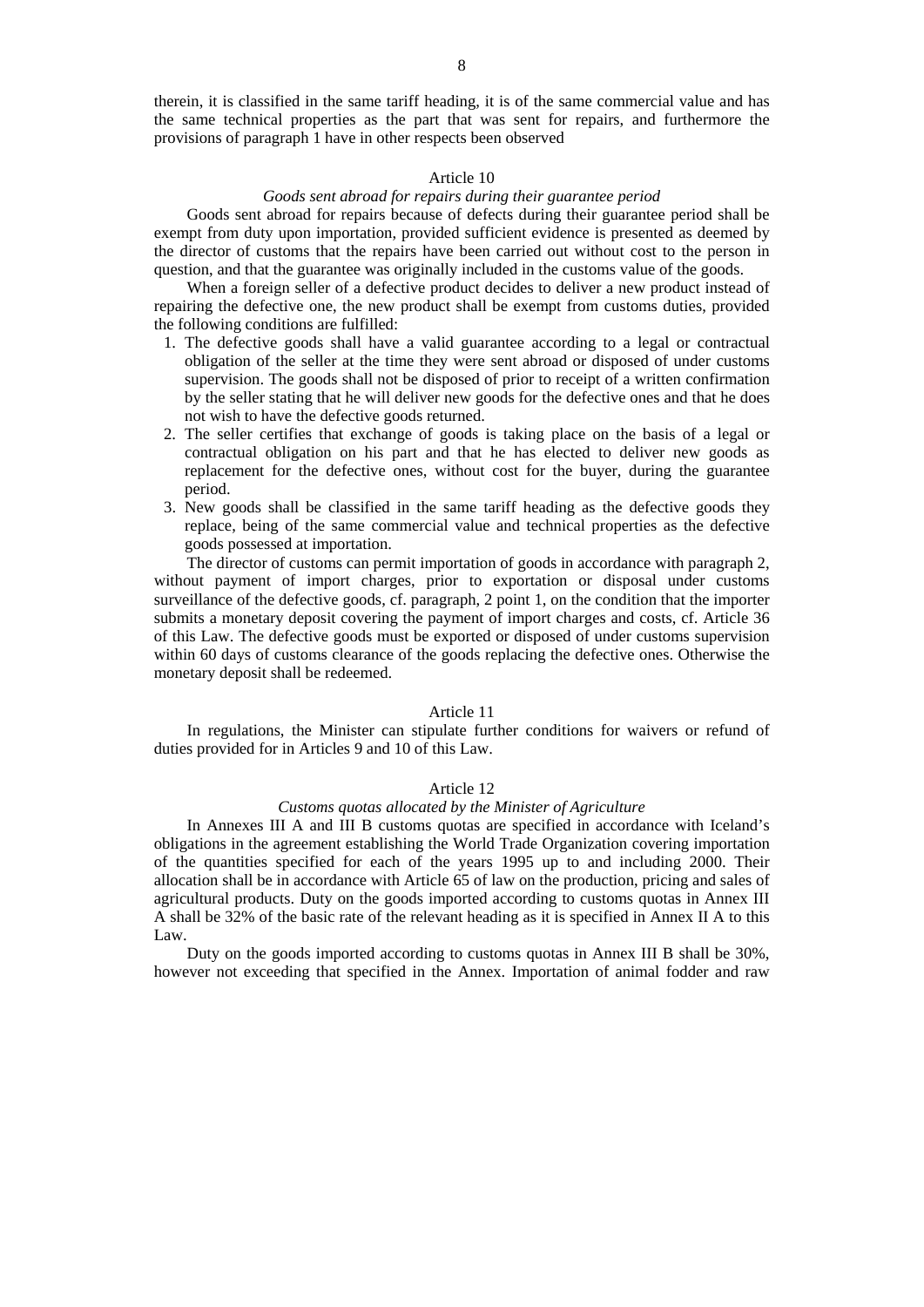materials therefor in Chapters 10, 11, 12, 17 and 23 of the Customs Tariff shall, however, be subject to the rates of duty specified in the [Customs Tariff in Annex I](http://www.tollur.is/displayer.asp?cat_id=645).

In Annexes IV A and IV B there are specified customs quotas which the Minister of Agriculture allocates according to Article 65A of the law on the production, pricing and sales of agricultural products. The Minister of Agriculture may in regulation stipulate that products imported according to the customs quotas specified in Annexes IV A and IV B shall be 0, 10, 20, 30, 40, 50, 60, 70, 80 or 90 percent of the ad valorem or quantitative duty levied in the relevant heading as it is specified in the Customs Tariff or 32% of the basic rate of the relevant heading as it is specified in Annex II A to this Law. The decision by the Minister of Agriculture regarding the reduction of duty in conformity with the aforementioned percentage of ad valorem or quantitative duty shall be based on whether there is sufficient supply of the products in question at a reasonable price on the domestic market. The percentage of duty for each product shall be higher when the supply of domestic production is greater, but shall be lowered proportionately when the domestic production is less. The Minister of Agriculture shall in his decision on the percentage of duty endeavour to establish equalization of domestic and imported products with regard to competition.

### Article 13

# *Customs quotas allocated by the Minister of Finance*

The Minister of Finance allocates customs quotas with regards to imports in accordance with multinational and international agreements to the extent that such products are not covered by the provisions of Annexes III A, III B, IV A or IV B to this Law.

The Minister of Finance is authorized to entrust to a committee, according to Article 87 of the law on the production, pricing and sales of agricultural products, the task of making recommendations regarding the allocation of customs quotas specified in paragraph 1.

The allocation of customs quotas shall as far as applicable be in conformity with the Agreement on Import Licensing Procedures published in Annex I A to the agreement establishing the World Trade Organization.

Customs quotas may be divided into units. Customs quotas shall be allocated for a specific period, up to one year each time. If there are applications for imports beyond the customs quota for the product, the following is permitted:

- 1. To have the allocation based on the drawing of lots.
- 2. To have the allocation based on the ratio of imports by the relevant applicant as compared with the total imports by all the applicants of the product in question during the previous year.

Customs quotas may be reallocated if they are not used within the period specified when the quota was allocated. Instead of allocating customs quota, a general authorization may be granted for imports subject to the rates of duty applicable to the customs quota.

Penalties for misuse of customs quotas for the purpose of gaining preferential duty or taxes upon importation of goods which do not fall within the customs quota, shall be subject to the provisions of Chapter XXII. It is permissible to refuse allocation of customs quotas to those guilty of their misuse.

In regulations the Minister of Finance shall issue further instructions regarding the allocation of customs quotas according to this Article, specifying, *inter alia*, the allocation quota, import period, rates of duty and other conditions governing the importation.

# CHAPTER V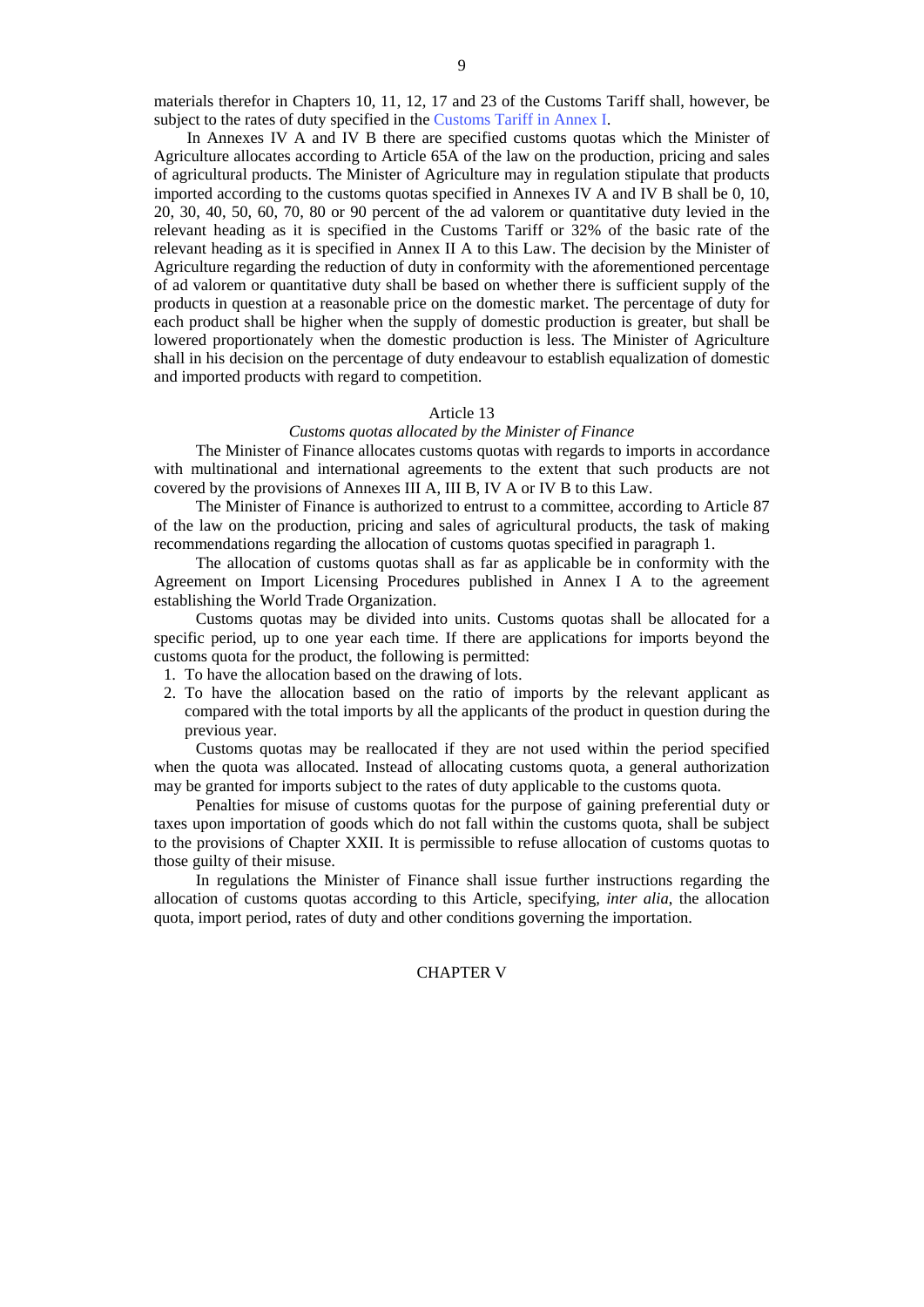# **Customs value and customs valuation**

# Article 14

# *Customs value*

The customs value of imported goods is the transaction value, i. e. the price actually paid or payable for the goods when sold for export to the country, adjusted in accordance with the provisions of Article 15, subject to the following conditions:

- 1. That there are no restrictions as to the disposition or use of the goods by the buyer other than restrictions which:
	- a. are imposed or required by law or by public authorities in this country,
	- b. limit the geographical area where the goods may be resold, or
	- c. do not substantially affect the value of the goods.
- 2. That the sale or price is not subject to some conditions or considerations for which a value cannot be determined with respect to the goods being valued.
- 3. That no part of the proceeds of any subsequent resale, disposal or use of the goods by the buyer will accrue directly or indirectly to the seller, unless an appropriate adjustment can be made in accordance with the provisions of Article 15.
- 4. That the buyer and seller are not related, or where the buyer and seller are related, that the transaction value is acceptable for customs purposes, subject to further rules issued in accordance with Article 16.

For the purposes of this Law, persons shall be deemed to be related only if the following conditions are fulfilled:

- 1. They are officers or directors of one another's businesses.
- 2. They are legally recognized partners in business.
- 3. They are employer and his employee.
- 4. Any person directly or indirectly owns, controls or holds 5% or more of the outstanding voting stock or shares of both of them.
- 5. One of them directly or indirectly controls the other.
- 6. Both of them are directly or indirectly controlled by a third person.
- 7. Together they directly or indirectly control a third person.
- 8. They are members of the same family.

Persons who are associated in business with one another in that one is the sole agent, sole distributor or sole concessionaire, however described, of the other shall be deemed to be related.

# Article 15

### *Customs valuation*

In determining the customs value under the provisions of Article 14, there shall be added to the price actually paid or payable for the imported goods:

- 1. The following, to the extent that they are incurred by the buyer but are not included in the price actually paid or payable for the goods:
	- a. Commissions and brokerage, except buying commissions.
	- b. The cost of containers which are treated as being one for customs purposes with the goods in question.
	- c. The cost of packing whether for labour or materials.
- 2. The value, apportioned as appropriate, of the following goods and services where supplied directly or indirectly by the buyer free of charge or at reduced cost for use in connection with the production and sale for export of the imported goods, to the extent that such value has not been included in the price actually paid or payable: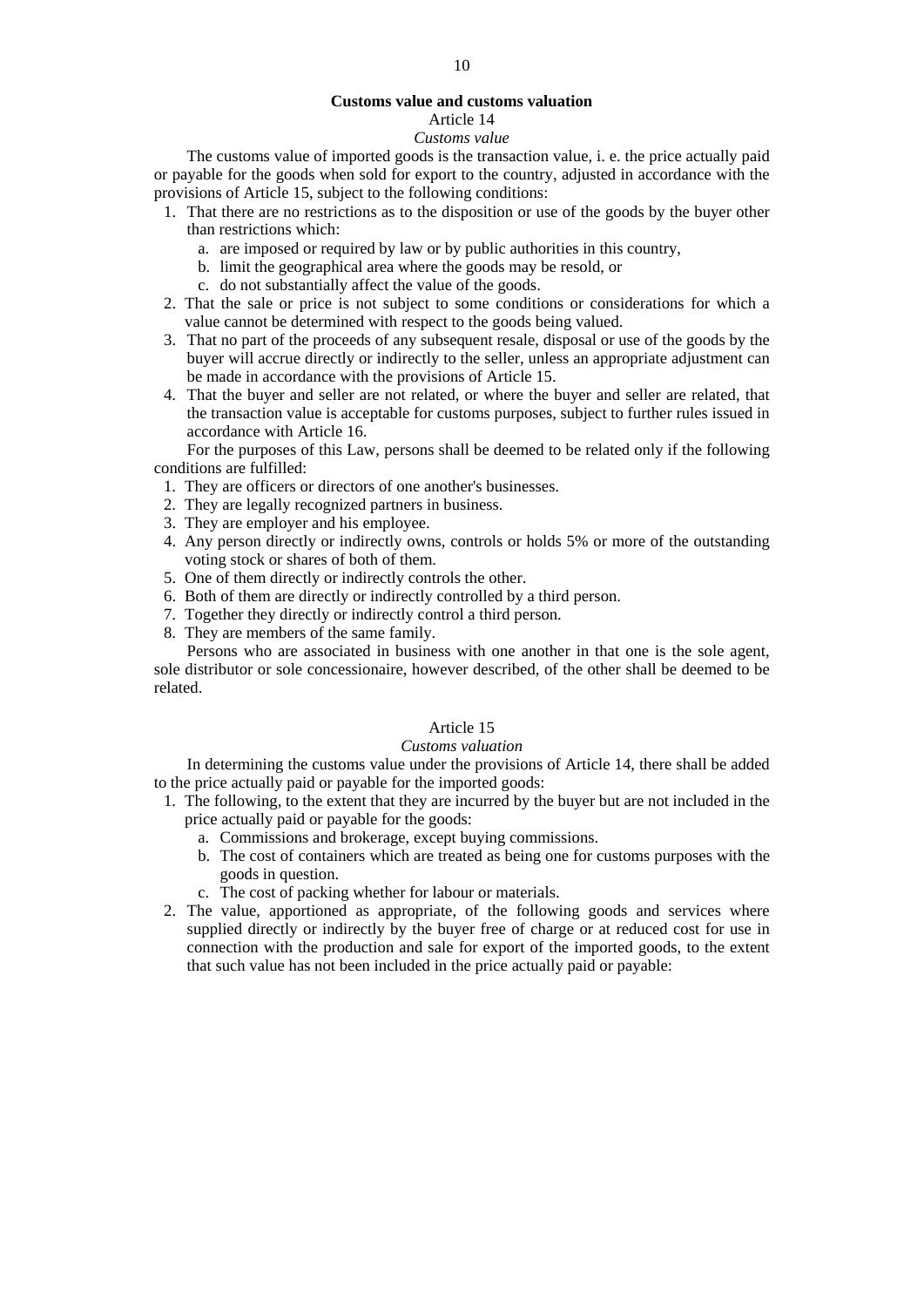- a. Materials, components, parts and similar items incorporated in the imported goods.
- b. Tools, dies, moulds and similar items used in the production of the imported goods.
- c. Materials consumed in the production of the imported goods.
- d. Engineering, development, artwork, design work, and plans and sketches undertaken elsewhere than in this country and necessary for the production of the imported goods.
- 3. Royalties and licence fees related to the goods being valued that the buyer must pay, either directly or indirectly, as a condition of sale of the goods being valued, to the extent that such royalties and fees are not included in the price actually paid or payable. This does not, however, include such fees paid for the production rights of the goods in this country.
- 4. The value of any part of the proceeds of any subsequent resale, disposal or use of the imported goods that accrues directly or indirectly to the seller.

The following shall be included in the customs value:

- 1. The cost of transport of the imported goods to the port or place of importation.
- 2. Loading, unloading and handling charges associated with the transport of the imported goods to the port or place of importation.
- 3. The cost of insurance.

Additions to the price actually paid or payable shall be made under this Article only on the basis of objective and quantifiable data.

No additions shall be made to the price actually paid or payable in determining the customs value except as provided for in this Article.

### Article 16

#### *Regulatory provision*

In regulations or in other instructions, the Minister can issue further rules concerning the determination of customs value, taking into account the implementation of Article VII of the General Agreement on Tariffs and Trade 1994. The rules shall, *inter alia*, specify how the customs value shall be determined in cases when the customs value of imported goods cannot be determined according to Article 14 and that which shall be added to the customs value according to the provisions of Article 15.

In the same way the Minister is authorized to issue rules concerning the assessment of the customs value of goods and rules of procedure in case there is reason to doubt the veracity of invoices and other factors mentioned in Article 14 and that which shall be added to the customs value according to the provisions of Article 15.

# Article 17

#### *Apportion of cost*

The cost, charges and other expenditures, cf. Article 15, incurred when goods falling within different tariff headings are consigned under cover of one bill of lading, shall be apportioned on individual goods in the consignment in proportion to their value at the place of purchase.

When goods are transported farther than to the first customs port where they could have been unloaded, the additional transportation cost for such transit may be subtracted, provided satisfactory account is presented as to the additional cost. The part of transportation charges paid due to poor conditions for unloading or because a vessel unloads at more than one port may also be subtracted, provided satisfactory account is presented as to that additional cost.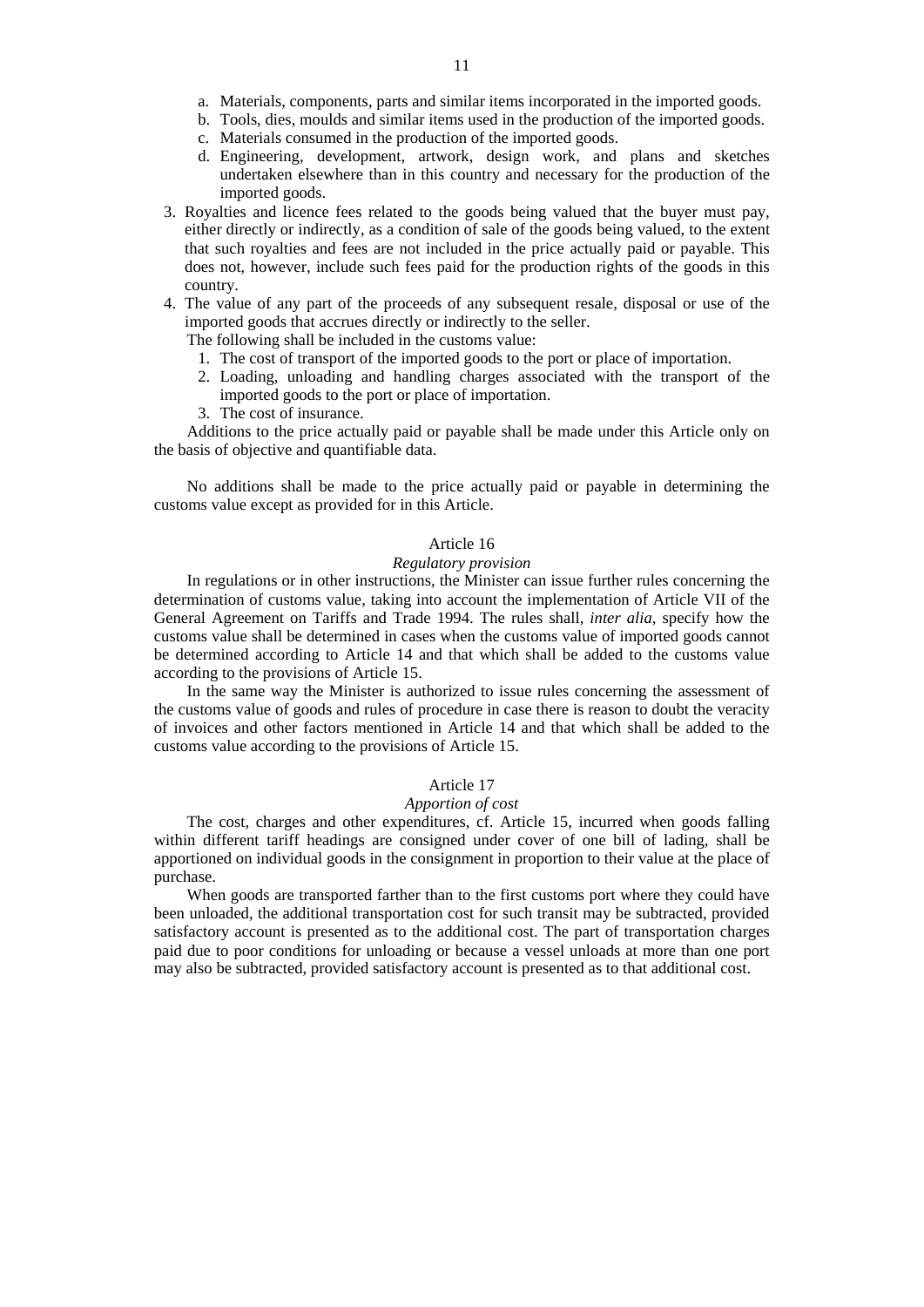### Article 18

When the price of goods, which are to be classified in different tariff headings and subject to different rates of duty, is specified in one amount, all the goods shall be subject to the rate of duty applicable to the goods bearing the highest rate of duty, unless the importer submits to the customs authorities information which they deem to be satisfactory for determining the customs value of individual goods in the consignment.

# Article 19

### *Rate of exchange for customs clearance*

The rate of exchange for customs clearance shall be based on an official adjustment rate of exchange registered by the Central Bank of Iceland on the  $28<sup>th</sup>$  of each month. The rate of exchange for customs clearance for currencies not registered by the Central Bank of Iceland shall be decided by the Director of Customs in Reykjavik on the same day in consultation with the Central Bank of Iceland.

When consignments are cleared through customs each calendar month, customs value shall be based on the rate of exchange for customs clearance as decided in accordance to paragraph 1 on the  $28<sup>th</sup>$  of the preceding month.

The Minister shall issue further rules concerning the determination of the rate of exchange for customs clearance to be used for converting the customs value of goods or a part thereof into Icelandic krónur. Further rules shall also be issued regarding the period of validity, time limits, provisional customs clearance, customs clearance when registration of the rate of exchange is suspended, and other factors concerning the application of the adjustment rate of exchange for customs clearance purposes.

# CHAPTER VI

# **Tariff Classification**

Article 20

# *Classification of goods*

Importers and exporters shall in appropriate customs documentation classify goods in accordance with the general rules for the interpretation of the tariff in Annex I to this Law.

In doubt of the classification of goods or in the case when an importer or exporter requests authentication by the director of customs on the classification of goods, he may seek binding classification opinion for the goods from the director of customs, cf. Article 21.

### Article 21

### *Binding classification opinion*

When a binding classification opinion is requested for the classification of goods, a written request therefor shall be submitted to the Director of Customs in Reykjavik. The decision of the director of customs on the classification of goods is binding for the enquirer and the customs authorities, unless revoked by the director of customs or altered following an appeal to the State Customs Board, cf. Article 118. If a binding classification is revoked the decision shall be in force until the enquirer has been informed of the revocation.

The director of customs is not obliged to grant a request according to paragraph 1 if the request has clearly been made without cause.

A request for a binding classification opinion shall be accompanied by the documentation necessary for determining the classification of the goods, such as a drawing, a photograph, a description of the goods or a brochure. If deemed by the director of customs to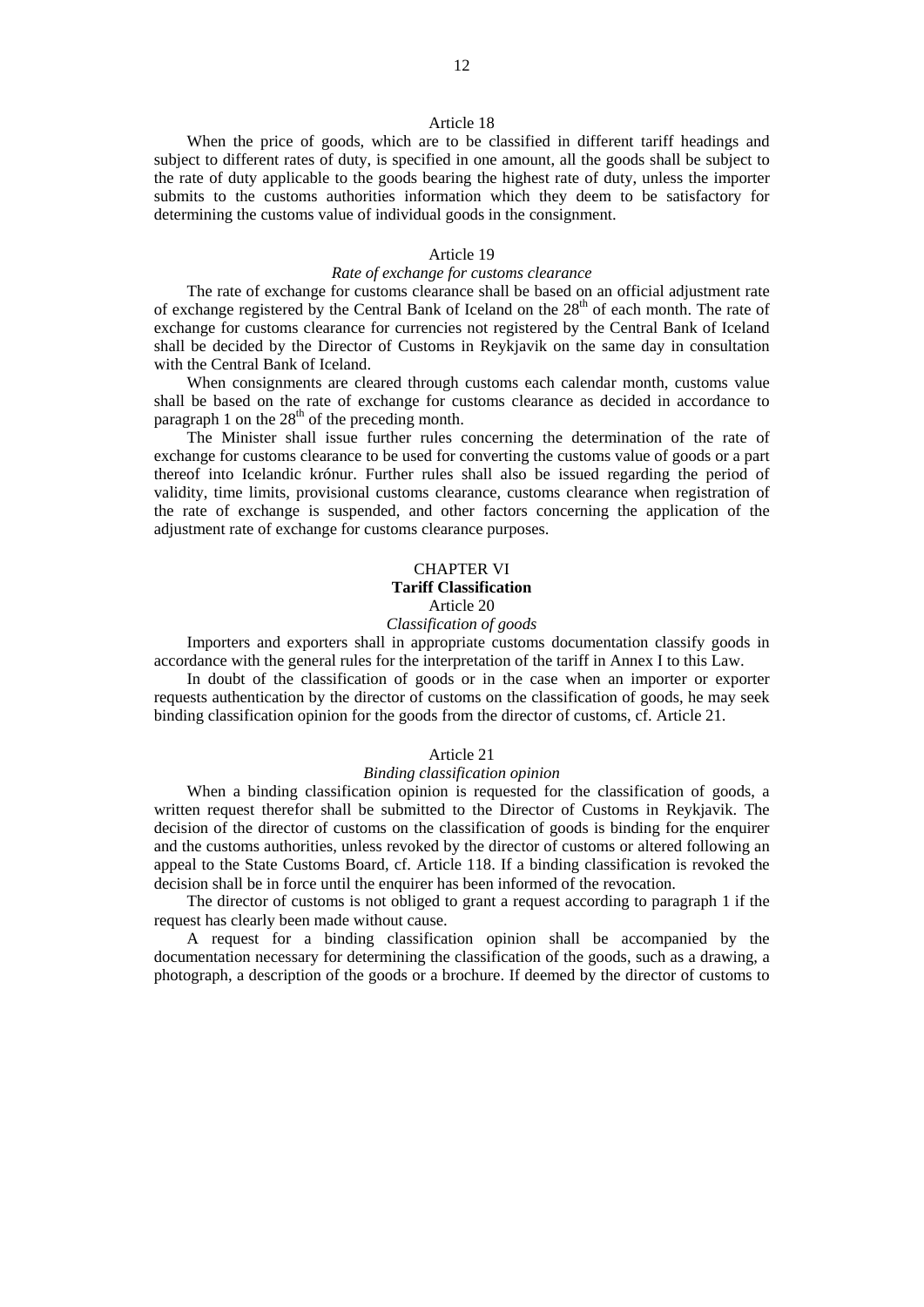be necessary, he can stipulate that a sample of the goods be presented before a decision is made regarding the classification.

The director of customs shall reply to a request in writing within 30 days from the time it is received. The reply by the director of customs shall contain the main arguments on which the conclusion is based. If the director of customs considers that a request does not provide sufficient information or that it is not accompanied by documentation necessary for the determination of classification, he must notify the relevant party which information or documentation is missing. When the shortcomings have been rectified the director of customs shall reply to the request within 30 days.

# CHAPTER VII **Declarations Import declarations and other customs documentation**

Article 22

### *Time limit for submittal of import documents*

An importer must submit to the director of customs an import declaration together with other customs documentation concerning imported goods, cf. Articles 23 and 25, before the goods are released for domestic use or placed in a duty free shop or a warehouse for duty free supplies. Customs documentation shall however be submitted to the director of customs not later than six months from the date of arrival of the mean of transport to the country unless the goods have been placed in a bonded warehouse or a duty free zone.

### Article 23

## *Electronic import declarations*

Customs brokers must submit to the relevant director of customs through electronic data interchange the information required for the customs clearance of goods (EDI customs clearance).

Without prejudice to the provisions of paragraph 1, the Director of Customs in Reykjavik may issue instructions stipulating that written customs declarations shall be submitted to directors of customs for goods which need to be under special surveillance.

Importers who are engaged professionally in the import of goods shall submit to the relevant director of customs the information required for the customs clearance of goods through electronic data interchange (EDI customs clearance) or through web connection with the customs web site (WEB customs clearance).

Without prejudice to the provisions of paragraph 3 the Minister shall in regulations stipulate that those who do not have a specified minimum number of import consignments per year may submit to the customs authorities written customs declarations, cf. Article 25.

Importers referred to in this Article may grant to customs brokers authority to act on their behalf before the customs authorities through electronic data interchange (EDI customs clearance).

The Director of Customs in Reykjavik decides the form of a standard message for import declarations.

In regulations the Minister shall specify the technical execution of EDI and WEB customs clearance.

### Article 24

### *Permit for EDI and WEB customs clearance*

EDI and WEB customs clearance is subject to a permit from the director of customs in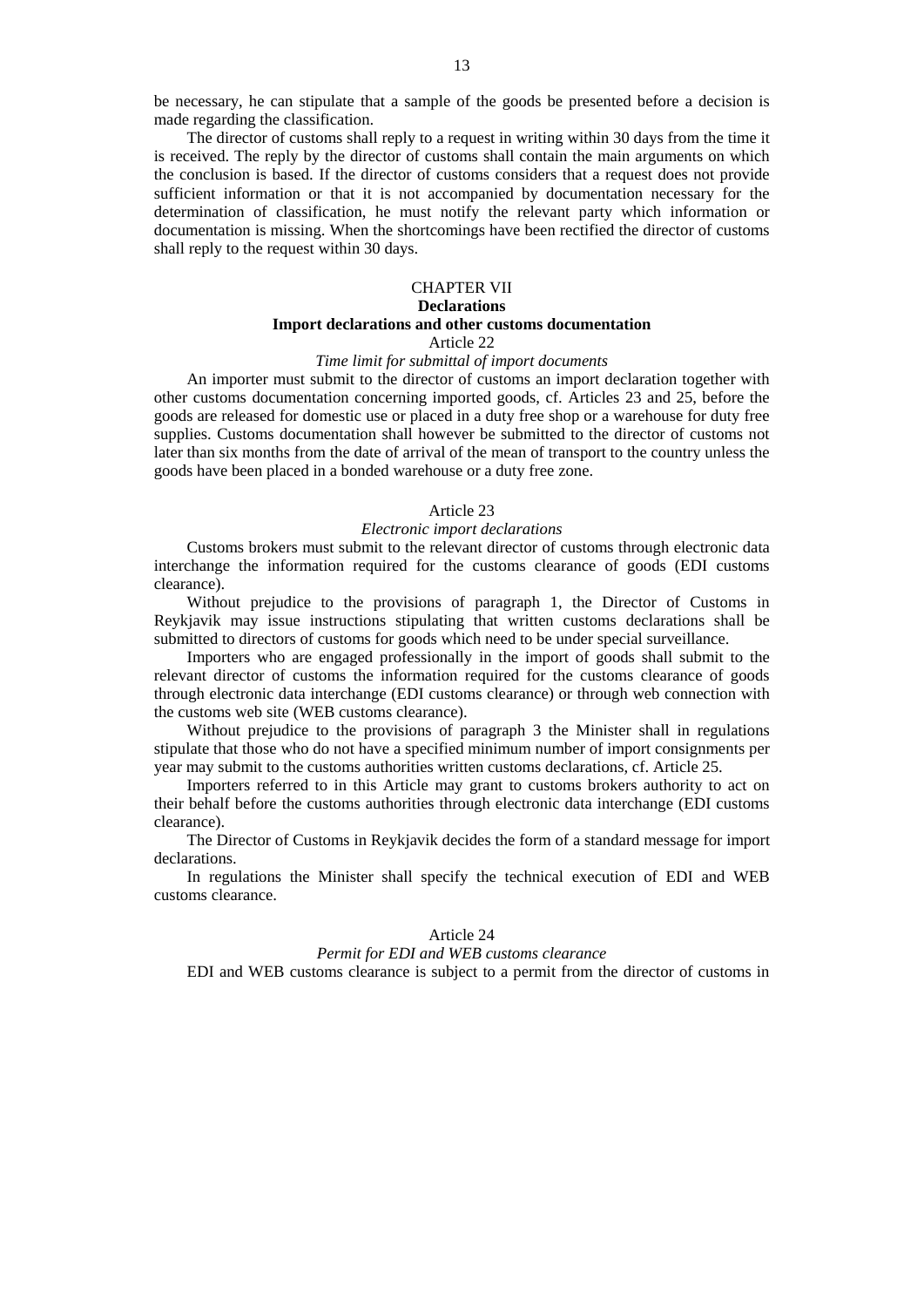the district where the applicant has legal residence.

Permit for EDI or WEB customs clearance is granted to the parties specified in paragraphs 1 and 3 of Article 23, provided they fulfill the following conditions:

- 1. They have proper licenses or registration for the professional enterprise in question, such as a license to be a customs broker according to Chapter XI of this Law, a registered shop, cf. law No. 28/1998, on commercial activity, an industrial license, cf. the industry law No. 42/1978, processing license, cf. law No. 55/1998, on handling, processing and distribution of marine products, or other licenses which may be required.
- 2. They have reported their activities to the Director of Internal Revenue and are in the registry of companies, cf. law No 17/2003 on the registry of companies. In case of an individual engaged in a professional enterprise, he must have executed the minimum number of customs clearances specified in regulations, cf. Article 23, paragraph 4.
- 3. They have reported their activities to the Regional Tax Director and have been registered in accordance with Article 5 of law No. 50/1988, on value added tax, and instructions issued according to that law.
- 4. They are not in arrears with regard to payments of public charges or taxes to the State Treasury.
- 5. The Director of Customs in Reykjavik has approved the software which the applicant intends to use in his communications with the customs authorities, except in the case when the application is for WEB customs clearance.
- 6. They have in their employ personnel with satisfactory knowledge of laws and regulations on the customs treatment of goods.

### Article 25

### *Written import declarations*

Parties other than those specified in paragraphs 1 and 3 of Article 23, cf. paragraph 4 of that Article, shall submit written import declarations to the relevant director of customs.

Importers referred to in paragraph 1 may grant to customs brokers authority to act on their behalf before the customs authorities through electronic data interchange.

The Director of Customs in Reykjavik decides the form of written import declarations.

Importers can provide their own blanks for import declarations provided they fulfill the conditions stipulated in accordance with paragraph 3 regarding their form.

## Article 26

# *Simplified import declarations*

In regulations, the Minister can authorize submission of simplified declarations for postal consignments, small consignments and goods not registered on a manifest. The Minister can also authorize simplified declarations for goods entitled to preferential customs treatment upon importation according to Articles 4, 6 and 7.

The Director of Customs in Reykjavik decides the form of import declarations specified in paragraph 1.

# Article 27

### *Declarations by travellers and crew members*

Travellers and crew members arriving to the country from abroad shall voluntarily declare to the director of customs dutiable goods in their possession. The same applies to goods which are subject to special import restrictions or the importation of which to the country is prohibited.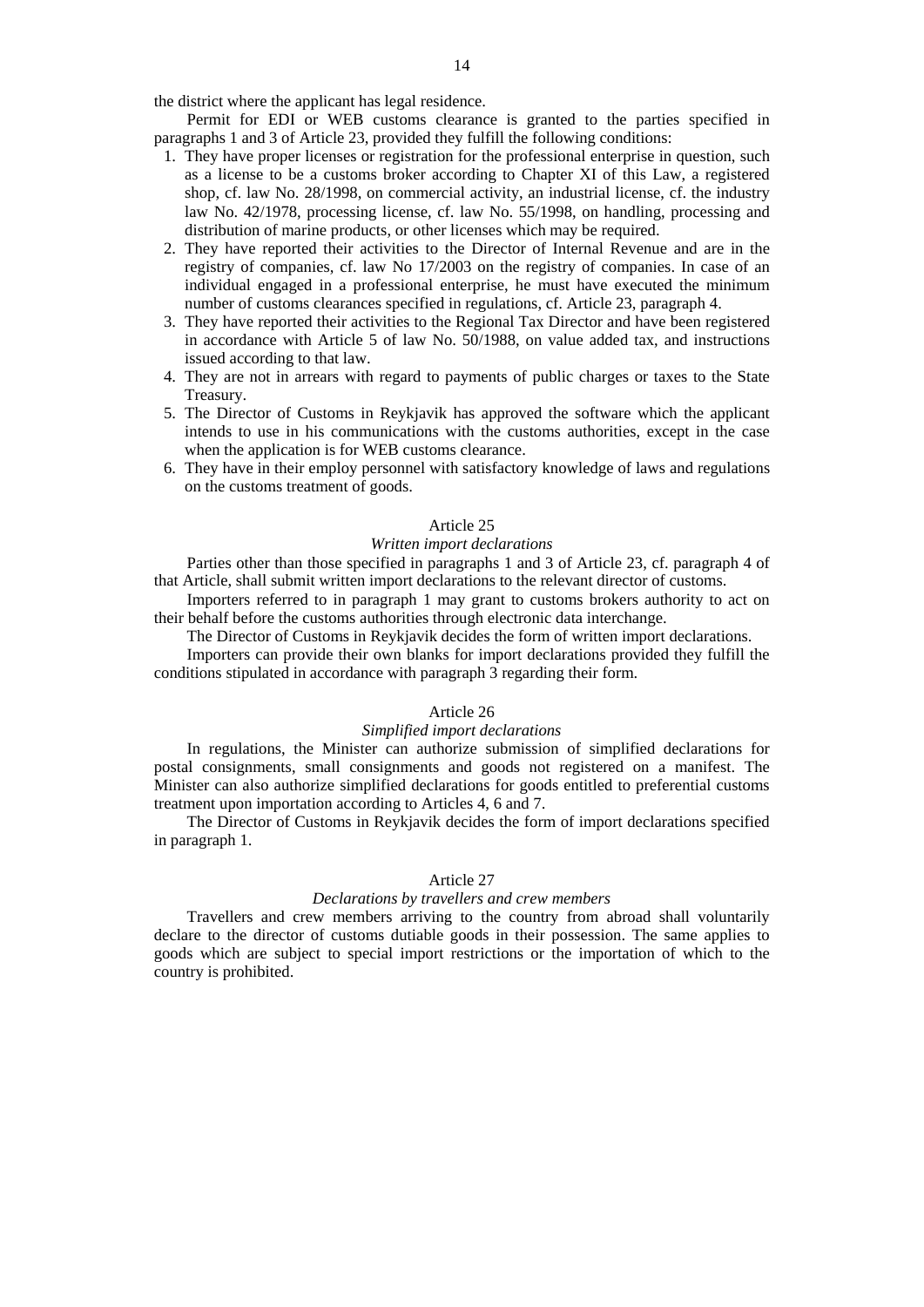Travellers and crew members arriving to the country or departing from the country for abroad shall voluntarily declare amounts of cash which they have in their possession exceeding an amount equal to EUR 15,000 based on the official adjustment rate of exchange as it is registered at any given time.

In facilities where the customs clearance of travellers takes place, the director of customs is authorized to have separate customs clearance channels, on the one hand for those bringing with them dutiable goods or goods subject to special import restrictions or prohibited from importation into the country, and on the other hand for those having no such goods in their possession. Travellers must themselves select a customs clearance channel, and by their selection they are deemed to have indicated whether they have in their possession goods which they should declare to the customs.

In regulations, the Minister can issue further rules on customs clearance according to this Article.

### Article 28

# *Documentation accompanying import declarations*

The following documents shall provide the basis for an import declaration according to Articles 23 and 25, as the case may be. In EDI or WEB customs clearance supporting documentation shall be kept in the manner prescribed in Article 29. The relevant supporting documents shall be submitted to the director of customs in the case of written import declarations:

- 1. *Invoice:* An original or a copy of the invoice covering the imported goods or consignment. Without prejudice to the provisions of sub-paragraph 1 the director of customs is permitted to accept a pro forma invoice or a commercial invoice instead of an original or a copy when the value of the goods is insignificant or the goods are obviously not intended for sale in this country, for example in the case of personal effects.
- 2. *Bills of lading and other corroborative documents:* A bill of lading or a sub-bill of lading, invoice for transport cost, a bill covering packing cost, a packing list, chemical analysis, and other documents and data, which may provide verification of the items specified in the import declaration and the invoice, or contain information regarding the type of goods, composition, quantity and price. The submittal of multicopies of a bill of lading or a sub-bill of lading may be requested, in which case the director of customs may keep one or more copies when necessary. When necessary, the director of customs my have copies made of corroborative documents.
- 3. *Declaration of customs value:* Declaration of customs value when the price specified in an invoice or a bill of sale is not the transaction value of the goods, cf. Article 14. In regulations or in other instructions, the Minister can stipulate that in other cases a declaration of customs value must be submitted together with an import declaration. A declaration of customs value must be made by the importer in writing on a special form.
- 4. *Proof of origin:* The original of the relevant proof of origin when a request is made for preferential tariff treatment of imported goods with reference to free trade agreements to which Iceland is a party.

 5. *Other supporting documents:* Other data on which the import declaration should be based in accordance with law or administrative instructions.

The Minister can issue further rules on the content of an import declaration and accompanying documents.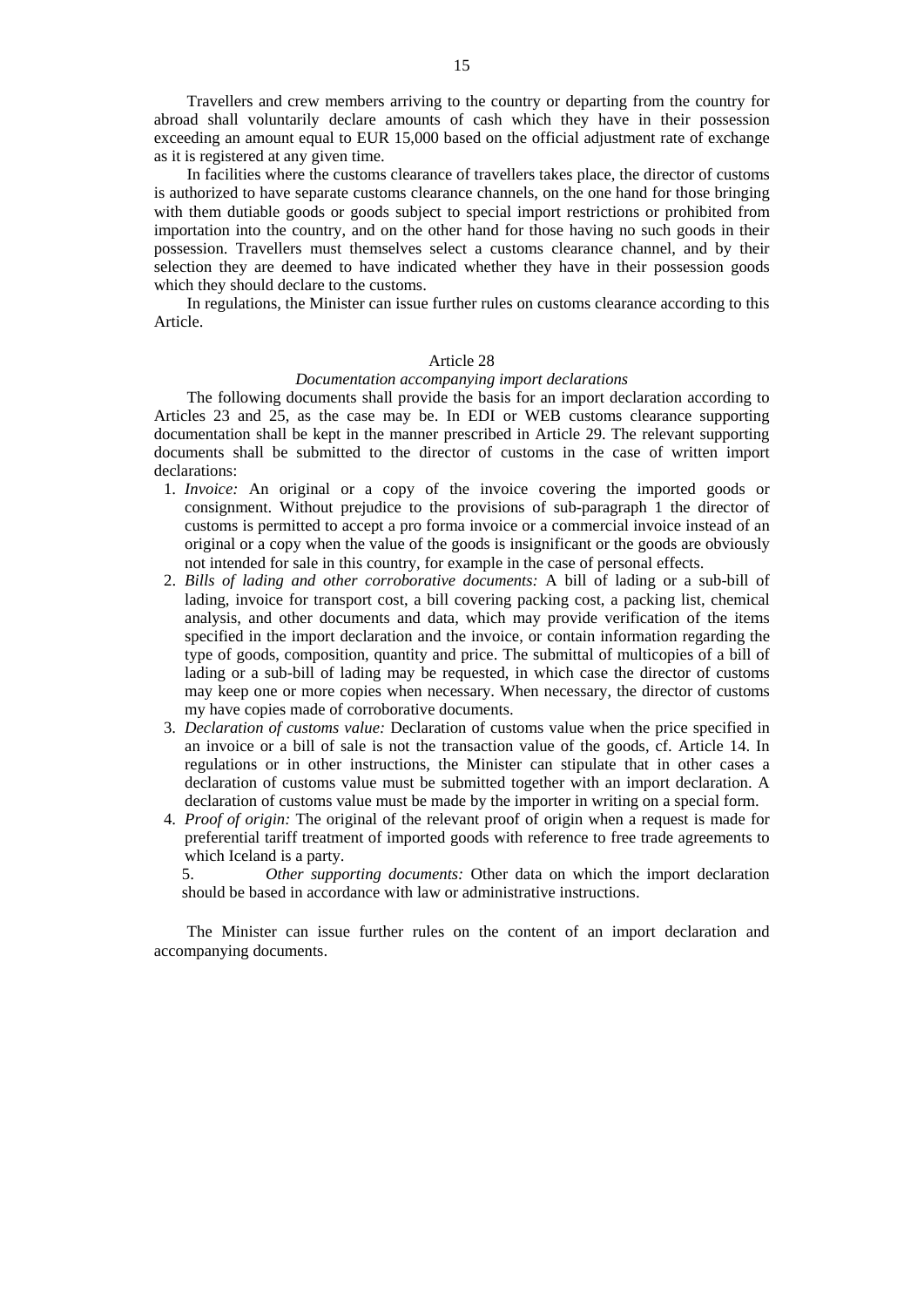# 16

### Article 29

### *The custody of import declarations and accompanying documentation for electronic customs clearance*

An importer who has the obligation to keep accounts in accordance with provisions on the Accounting Act, must keep in his custody all customs documentation in accordance with provisions of the Accounting Act and instructions issued according to the law. Furthermore, an importer who holds a permit for EDI customs clearance must keep in his custody all computer data concerning customs clearance for six years from the date of customs clearance. He shall keep a complete record or journal of data in chronological order and keep unaltered all standard messages which he transmits to the director of customs or receives from the director of customs. When a journal of data is kept in computer form, the standard messages must be easily accessible for reproducing them or printing them in a legible manner when so requested. An importer who holds a permit for WEB customs clearance must keep in his custody a printout of the customs declaration and the electronic notice from the director of customs on the customs clearance and the debiting of the import charges.

A customs broker shall keep in his custody all computer data regarding customs clearance in the manner prescribed in paragraph 1. A customs broker shall additionally keep in his custody copies of relevant written documents, cf. Article 28, on which electronic import declaration is based, for six years from the date of customs clearance.

The director of customs has custody of all customs documentation concerning customs clearance of consignments imported to the country by parties not obligated to keep accounts.

# Article 30

# *Obligation to provide information*

When decided by the director of customs, an importer must submit or provide access to his accounts and accounting records, letters, contracts and other data concerning the importation of goods or a consignment, when considered necessary to verify if the price or other items in an import declaration, invoices or corroborative documentation is or has been correctly stated. The director of customs shall have access to the aforementioned data and access to the premises of parties liable for duty and stores for supplies and is authorized to take statements from any person expected to be able to provide relevant information.

Commercial banks, savings funds, credit card companies and other parties engaged in trade in foreign currencies are obliged to provide the customs authorities with all necessary information and reports which they may request and which can be made available to them.

All other parties, those liable for duties as well as others, are obliged to submit to the director of customs free of charge and in the form requested any necessary information and data for use in general customs control and risk analysis, which he may request in relation to the importation of goods or consignments as well as the transport of passengers to and from the country. In this connection it is irrelevant whether the information is concerning the party to which the request is directed or other parties about which he can supply information.

#### Article 31

# *Regulatory provision*

In regulations the Minister can stipulate general conditions which importers and other parties must fulfill with regards to the declarations provided for in this Chapter. These shall, *inter alia*, contain conditions for licenses for EDI and WEB customs clearance, security for deferred payment of import charges, period of settlement, due date of payment and the payment of import charges, the custody of data concerning the customs treatment and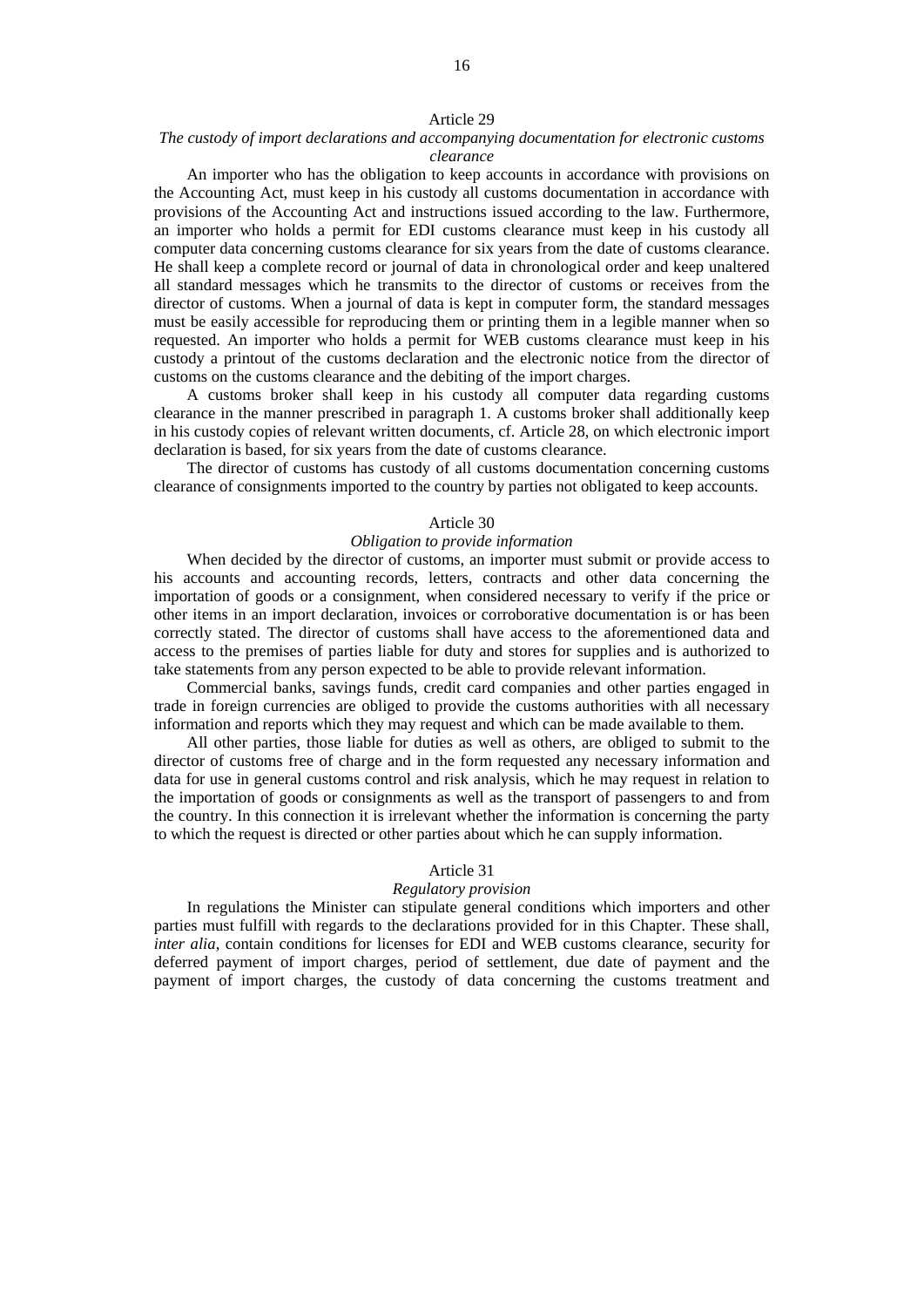importation of goods, audit of import charges, customs control and other items as far as necessary.

## CHAPTER VIII

# **Liability for information given in import declarations and other customs documentation**  Article 32

### *Importer's liability*

An importer transmitting to the director of customs an import declaration for goods in a standard message through a data transmission network for EDI or WEB customs clearance is liable for the authenticity of the information contained therein. He is also liable for providing therein all the information which must be submitted for the customs clearance and ensuring that such information is based on the proper corroborative documentation on which an import declaration must be based.

A party who signs and submits to the director of customs a written import declaration together with corroborative documentation is liable for the authenticity of such information. He is also liable for providing therein all the information which must be submitted for the customs clearance.

### Article 33

#### *Customs broker's liability*

A customs broker who has submitted an import declaration to the director of customs on behalf of an importer, is liable for incorrect or insufficient information provided that he knew or should have known that the importer's information was incorrect or insufficient.

A customs broker is obliged to obtain all relevant corroborative documentation stipulated in Article 28, before he transmits a standard message for EDI customs clearance to the director of customs on behalf of an importer. When the customs clearance of goods has been completed, the customs broker must deliver all written documentation in accordance with Article 28 to an importer who has the obligation to keep accounts, cf. Article 29, paragraph 1, or to the director of customs in the case when the importer does not have an obligation to keep accounts, cf. Article 29, paragraph 3.

A customs broker is obliged to conclude independently whether the documentation provided by the principal as the basis for the import declaration fulfill the conditions provided for in this Law and administrative instructions. If he consider that these are not so, he must request the missing documents or new documents replacing those which may be unsatisfactory. He should only transmit to the director of customs an import declaration in a standard message when the corroborative documents, on which the import declaration is based, are clearly in conformity with the provisions of this Law.

### CHAPTER IX

### **Customs treatment of goods**

### Article 34

### *Commencement of custom treatment*

Goods shall be deemed to have been subjected to customs treatment when one of the following cases applies:

 1. The director of customs has received an import declaration and other customs documentation which must be submitted for the customs treatment of goods, provided they fulfill completely the conditions set for permitting immediate release of the goods. An electronic customs declaration, transmitted by EDI or WEB customs clearance shall be deemed to have been received by the director of customs upon registration into the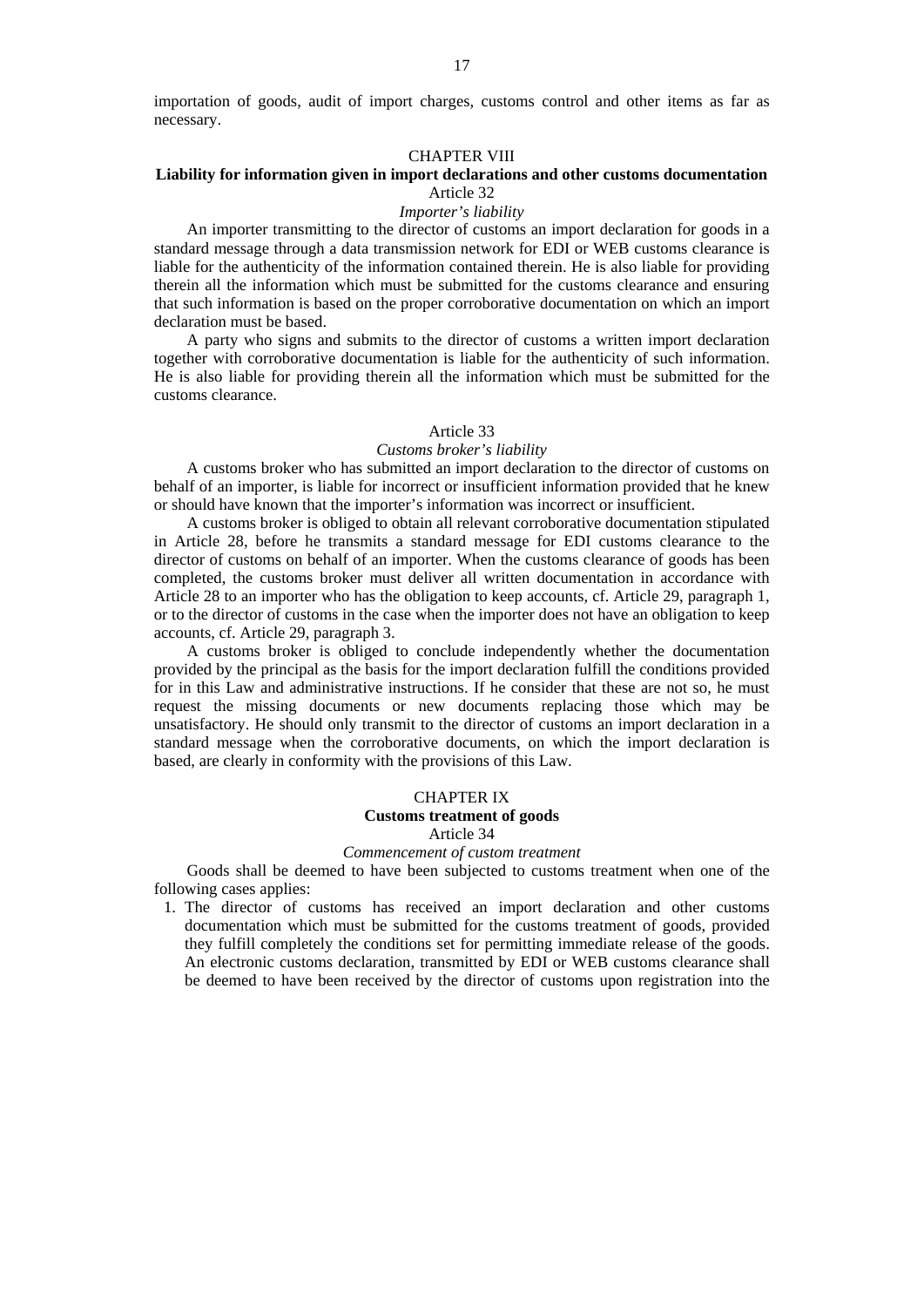computer system of the customs authorities.

- 2. The director of customs has permitted release of goods or a consignment with or without security.
- 3. The director of customs has notified an importer that goods or a consignment will be sold at forced sale or arrangements have been made for the sale of goods at a forced sale when an importer cannot be reached, to finalize the payment of import charges, cf. Articles 128 and 129.

### Article 35

# *Postponement of decision on customs value*

When it proves to be necessary during customs clearance to postpone final decision on the customs value of goods according to Articles 14 to 17 or on other items covered by this Law, the importer shall nevertheless be granted release of his goods, provided he deposits satisfactory security covering payment of the import charges which may be levied on the goods, that the director of customs does not deem it necessary to retain the goods for final decision on the items regarding which information is lacking or disputed and that provisions of other laws do not prevent this.

### Article 36

### *Provisional customs clearance*

When an importer demonstrates the probability that he has not received the documentation specified in Article 28, or such documentation proves to be unsatisfactory, the director of customs may permit the release of the goods to the importer on the condition that he must pay all cost of customs inspection and submit a monetary deposit covering the payment of import charges, and that, within an appropriate time limit set by the director of customs, the importer will submit or mend the documentation that may be defective. In fixing the amount of security to be deposited the director of customs may add up to 25% mark-up on the estimated customs duties. In the case of default, the director of customs may assess the charges and claim the deposit for their settlement.

The Minister issues further rules concerning provisional customs clearance according to this Article.

### Article 37

### *Emergency permit*

Transporters or other parties storing uncleared goods may be authorized to deliver under their own responsibility consignments of goods, provided there is urgent need for their delivery. Bearer of an emergency permit is responsible for the payment of import charges for a consignment in the case of the importer's default of payment.

The Minister issues further rules concerning the issue of emergency permits according to this Article.

### CHAPTER X

# **Central customs administration and organisation**

# Article 38

### *Central customs administration*

The Minister of Finance is the chief executive of customs affairs in Iceland. Directors of customs administer the law in the capacity of the Minister as stipulated in this Law.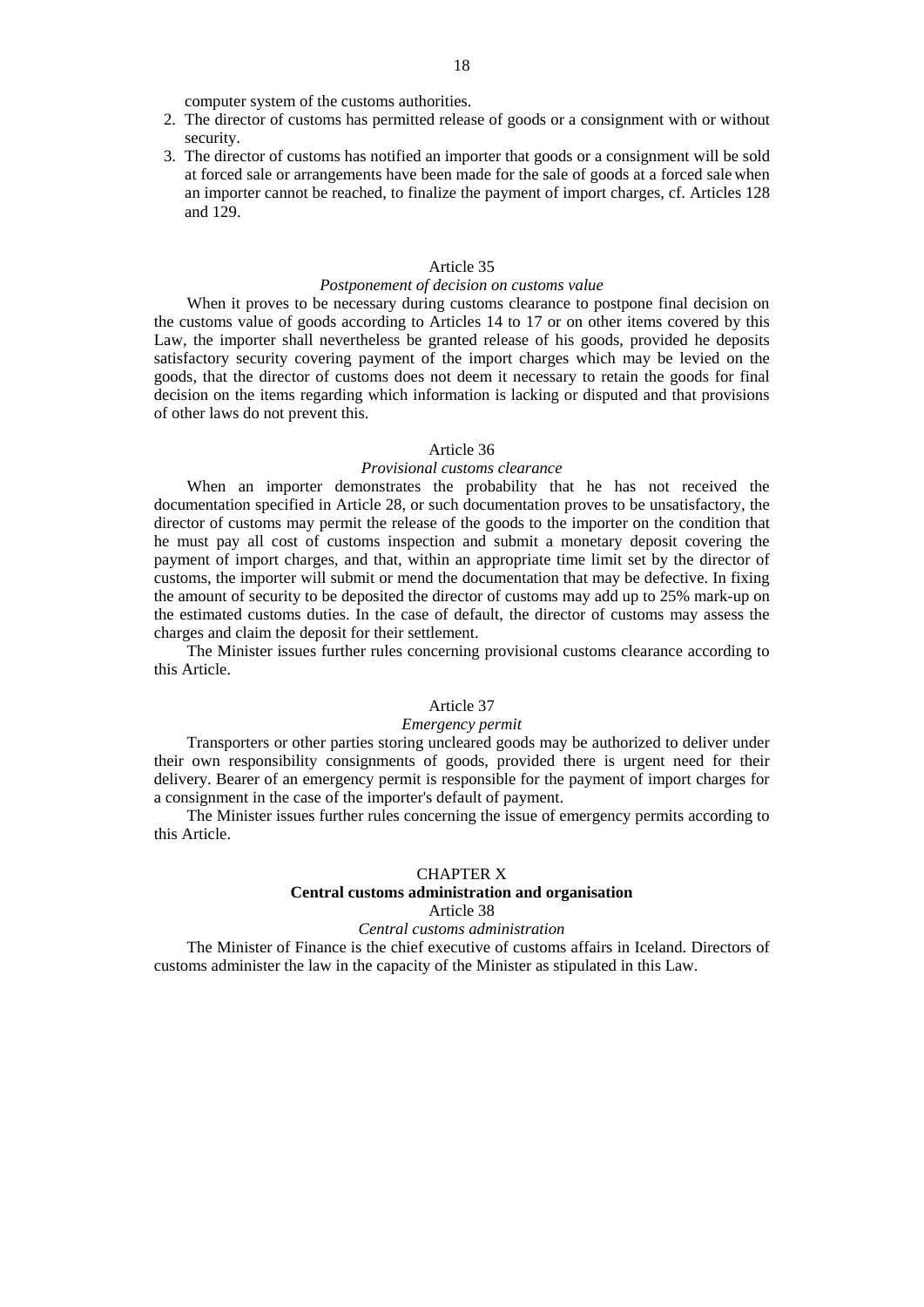The Minister supervises that the directors of customs carry out their duties. He has the right to receive for examination customs documentation and data thereto and to request explanations from the directors of customs with regard to everything concerning the implementation of this Law.

Furthermore, the Minister supervises that the State Customs Board carries out its duties and the Board shall annually submit to the Minister a report on its activities.

# Article 39

### *Customs districts*

The country is divided into customs districts in the same way as the administrative districts of commissioners are demarcated at any given time. However the Minister can in reglulations under special circumstances change the demarcation of customs districts.

### Article 40

### *Directors of Customs*

Directors of customs are the director of customs in the administrative district of Reykjavik and commissioners in other administrative districts, cf. law on the state's executive power at district level.

### Article 41

### *Customs ports*

A customs port is a place, a seaport or an airport, where vessels may be loaded or unloaded and goods may be stored and cleared through customs without a special permission from the customs authorities.

In regulations, the Minister stipulates where customs ports shall be situated. Deciding so the Minister shall take account of the needs of the trade at the places concerned. The Minister shall in respect of other particulars seek comments from the director of customs in the district concerned, cf. paragraph 3.

Comments by the director of customs shall assess whether the following conditions are fulfilled:

- 1. In a customs port there shall be adequate facilities for loading and unloading vessels.
- 2. In a customs port there shall be adequate facilities for customs control.
- 3. In a customs port there shall be adequate warehouses, storage areas and other facilities for storing uncleared goods.

In the same way the Minister can revoke a decision allocating a certain port to be a customs port when it is considered that a customs port is not needed in that location or when the conditions of paragraph 3 are no longer fulfilled.

Upon allocation of port areas, port sites and other areas intended for the unloading or storage of uncleared goods, municipal and port authorities must be in consultation with the relevant director of customs.

## Article 42

# *Role of the director of customs*

The role of the director of customs in his customs district is:

- 1. The levy and collection of duties and other taxes and charges payable at customs clearance in accordance with this Law or other laws.
- 2. Border control of importation, transit and exportation of goods to and from the country and of journeys and transport of vessels and people to and from the country.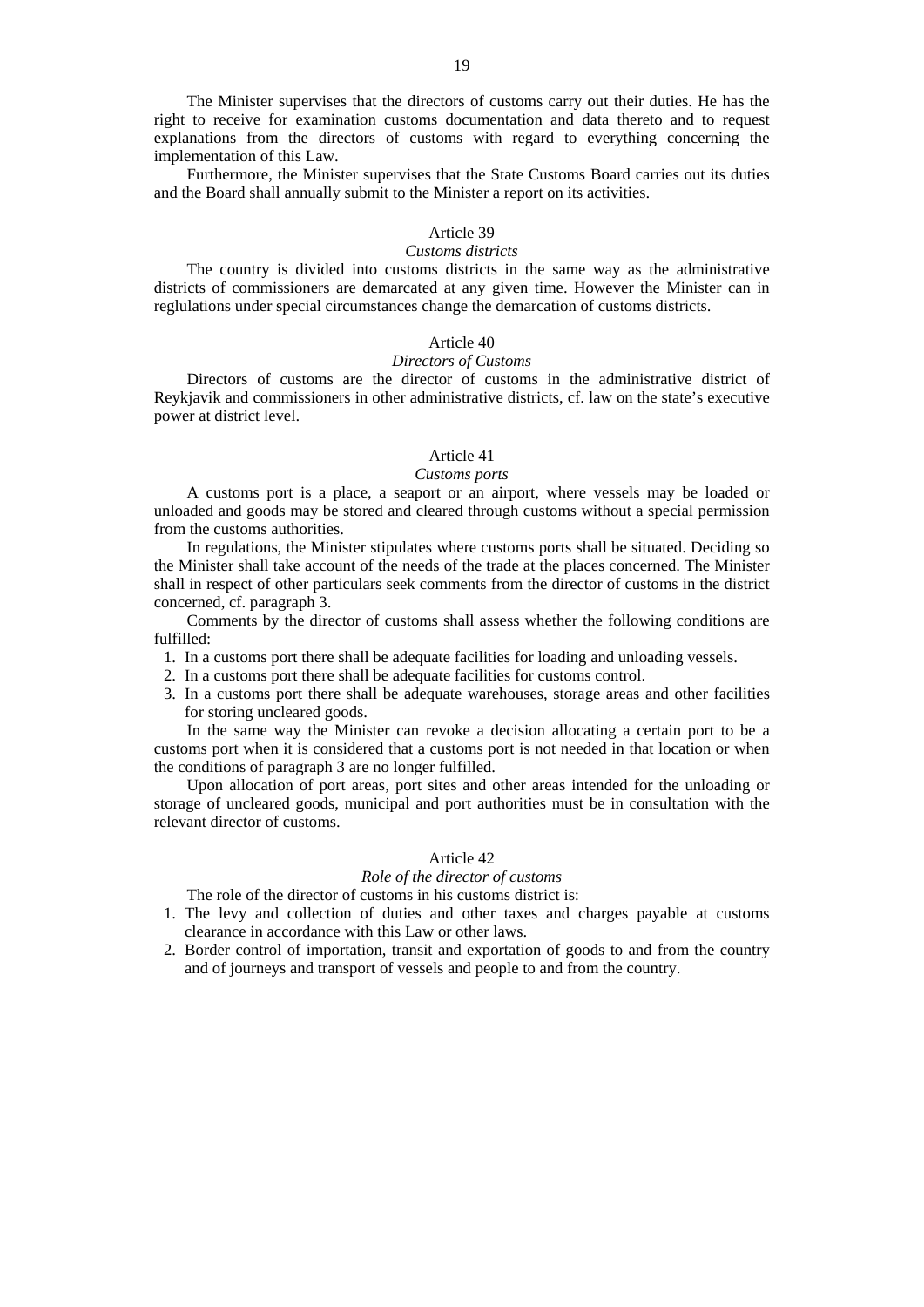- 3. Control of transport and storage of uncleared goods in this country.
- 4. To disclose offences of this Law, to stop unlawful conduct and to persue matters in accordance with provisions of this Law, the Code of Criminal Procedure or other laws.
- 5. Cooperation with other authorities and institutions engaged in activities related to the activities of the customs authorities.
- 6. To provide general information and guidance regarding the classification of goods, determination of customs value, preparation of import declarations, levy of import charges, appeal procedures and everything related to the customs treatment of goods.
- 7. Other activities which may be entrusted to him in laws and administrative instructions or by tradition.

## Article 43

### *Special role of the Director of Customs in Reykjavik*

In addition to the assignments entrusted to directors of customs according to Article 42, the Director of Customs in Reykjavik shall be in charge of the following tasks regarding the coordination of execution of customs matters:

- 1. Development and operation of computer and information systems used by the customs authorities for customs clearance and customs control in accordance with this Law.
- 2. Establishment of rules of communication for importers, exporters, transporters, customs brokers and others who transmit to the customs authorities information in electronic form regarding the customs clearance of goods.
- 3. Establishment of work rules for directors of customs regarding customs operations.
- 4. Decisions regarding the form of customs documentation and blanks used for customs purposes and information to be contained therein.
- 5. Binding decisions on the classification of goods according to Article 21.
- 6. Distribution of information to other directors of customs on items regarding customs operations in one way or another, including information regarding rulings and binding opinions on the classification of goods, work rules, rules of communication and the issue of blanks.
- 7. Assistance and support to other directors of customs in activities in the customs field, including the interpretation of laws and administrative instructions and the planning of individual projects.
- 8. Customs audit on national scale.
- 9. International relations in the customs field as far as decided by the Minister.
- 10. Organization of risk analysis in the customs field on a national scale and the development of a surveillance plan based thereon for the whole country.
- 11. Supervision of individual projects by directors of customs, requiring extensive preparations or participation of customs employees from more than one customs district, having been approved by the Minister. The director of customs shall give appropriate advance notice to the relevant director or directors of customs of his decision on supervising the project.
- 12. Operation of the State Customs Academy for the education of customs employees and others as further provided for in laws or regulations.

# Article 44

# *State Customs Board*

The State Customs Board shall be an independent ruling body in cases of disputes referred to it regarding the determination of duties and other taxes and charges payable upon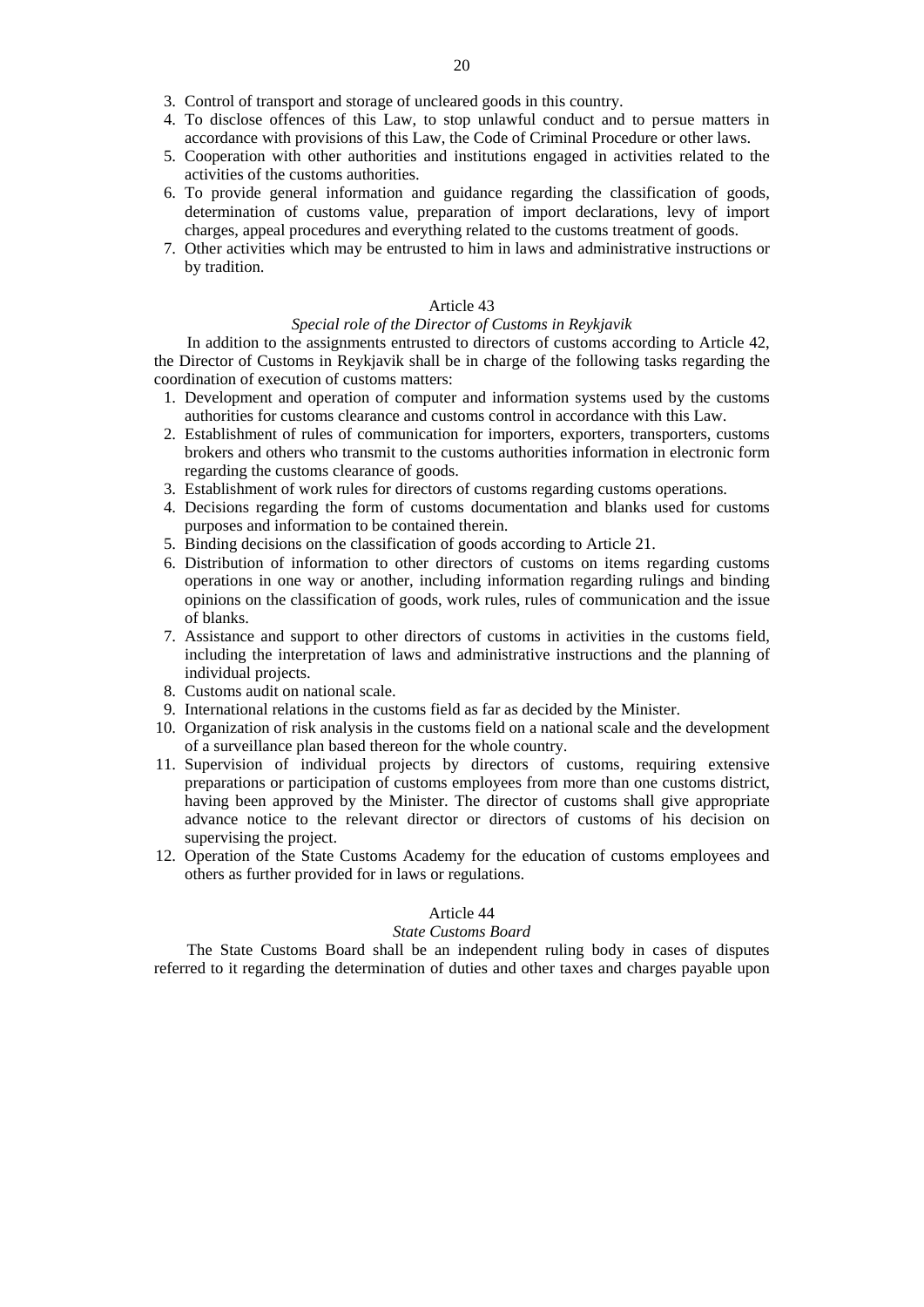customs clearance, customs value, customs classification and other aspects as stipulated in this Law.

The Minister appoints the State Customs Board. The Board shall consist of three persons and three alternates, appointed for a period of four years each time. One of them shall be appointed as chairman and must fulfill the same qualifications as for the appointment of district court judges. Other Board members shall have solid knowledge of customs matters. When appointments are made to the Board care shall be taken that Board members are independent of the customs authorities and interested parties.

Appeals to the State Customs Board shall be governed by the provisions of Article 118.

### Article 45

### *Cooperation of directors of customs with other authorities and institutions*

The director of customs shall assist the police and prosecuting authorities in their duties concerning infringement of this Law.

The customs authorities and other authorities and institutions shall have mutual cooperation with regard to projects connected with customs collection and customs control, such as providing information and primary prevention.

# Article 46

## *Employment of customs personnel*

The Minister appoints the Director of Customs in Reykjavik for a period of five years at a time and he shall fulfill the same qualifications as for the appointment of district court judges.

The director of customs appoints customs officers for a period of five years at a time. The director of customs hires other customs personnel for his office. A person appointed for duties as a customs officer must have passed an examination at the Customs Academy or received comparable education. In regulations the Minister issues further instructions on the positional titles of customs officers.

The director of customs may temporarily appoint a person as a customs officer to cover vacations, illness, accidents or temporary leaves of customs officers. Furthermore, the director of customs may temporarily appoint a person for duties as a customs officer while a decision is being made as to the advisability of appointing a customs officer permanently in accordance with paragraph 2 or while that person is enrolled in the Customs Academy

### CHAPTER XI **Customs brokers**

### Article 47

### *The activities of customs brokers*

A customs broker is authorized to act before the customs authorities on behalf of importers and exporters and perform the following services in connection with the customs clearance of goods:

- 1. Consultancy with regard to completing customs documentation, such as tariff classification and calculation of import charges.
- 2. Completion of customs declarations for imports and exports.
- 3. Requests for the customs clearance of goods.
- 4. Payment of import charges on behalf of an importer.

# Article 48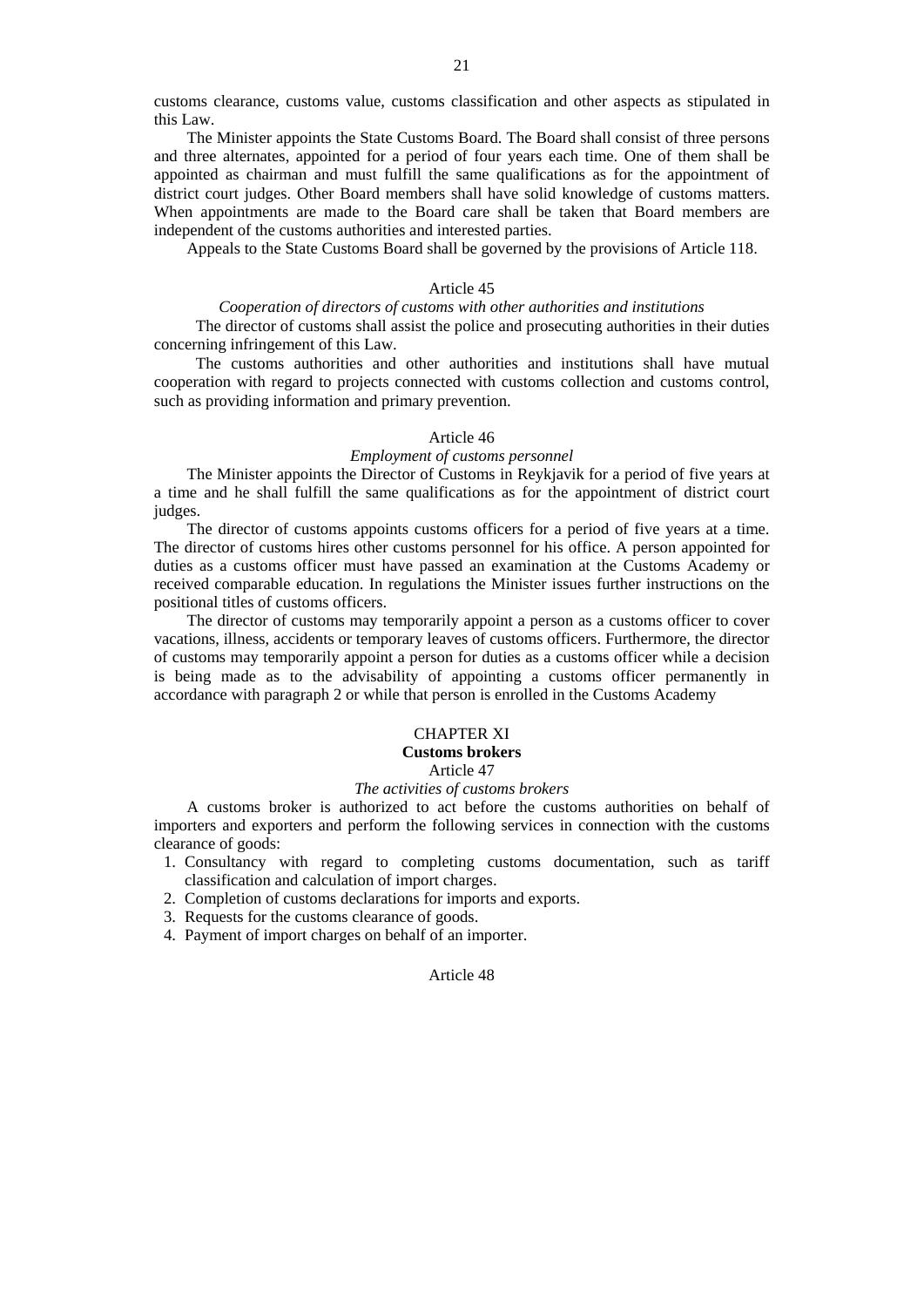### *Conditions for granting an operating license*

The Minister grants a license for operating customs brokerage subject to the conditions stipulated in paragraph 2 of this Article:

- Conditions for granting an operating license are as follows:
- 1. The applicant must be a legal person.
- 2. The legal person shall have at least two executive board members. They shall have residence in this country, have legal competence, have unblemished reputation, be in charge of their financial estates and must not during the previous five years have received in connection with a commercial enterprise a sentence for infringement of the General Penal Code or other laws. Furthermore, executive board members must not have accepted accord or received a sentence for infringement of customs laws or received a sentence for narcotics offences. Citizens of countries that are parties to the agreement on the European Economic Area or the agreement establishing the European Free Trade Association are exempt from the condition of residency in this country, provided that the relevant persons have residence in a country that is party to one or the other of aforementioned agreements. The Minister is authorized to grant the same exemption to persons residing in other countries.
- 3. The day-to-day manager of a customs brokerage shall fulfill the conditions of point 2.
- 4. Employees of a customs broker who are charged with completing customs declarations and communication with the customs authorities in connection therewith, shall have attended a special course at the Customs Academy in order to gain satisfactory knowledge of laws and regulations governing the customs treatment of goods, including customs classification, completion of customs declarations, the treatment of uncleared goods, responsibility for the payment of import charges and for information submitted to the customs authorities, and rules governing deferred payment of import charges.
- 5. The applicant must provide evidence that management, internal control, accounting and custody of data concerning the enterprise will be in a secure way.
- 6. Application for an operating license shall be in writing.

The Minister shall keep a register of customs brokers. Companies other than those having been registered are not permitted to operate a customs brokerage, call themselves customs brokers or to indicate in any other way that they have received approval by the Minister in accordance with this Article.

If a licensee has not started operations within twelve months from notification that a license has been granted, the license shall be cancelled. The license shall also be cancelled if a customs brokerage has not for twelve consecutive months performed services provided for in this Law.

### Article 49

### *Obligations of customs brokers*

Employees of a customs broker shall perform their work diligently and conscientiously and obey laws and regulations relative to their work.

When a customs broker discovers that his client has intentionally supplied to him incorrect or unsatisfactory data, he must immediately inform the director of customs accordingly.

#### Article 50

#### *Control of customs brokers*

Customs brokers are subject to control by the Director of Customs in Reykjavik. The Director of Customs in Reykjavik must notify the Minister of alleged infringements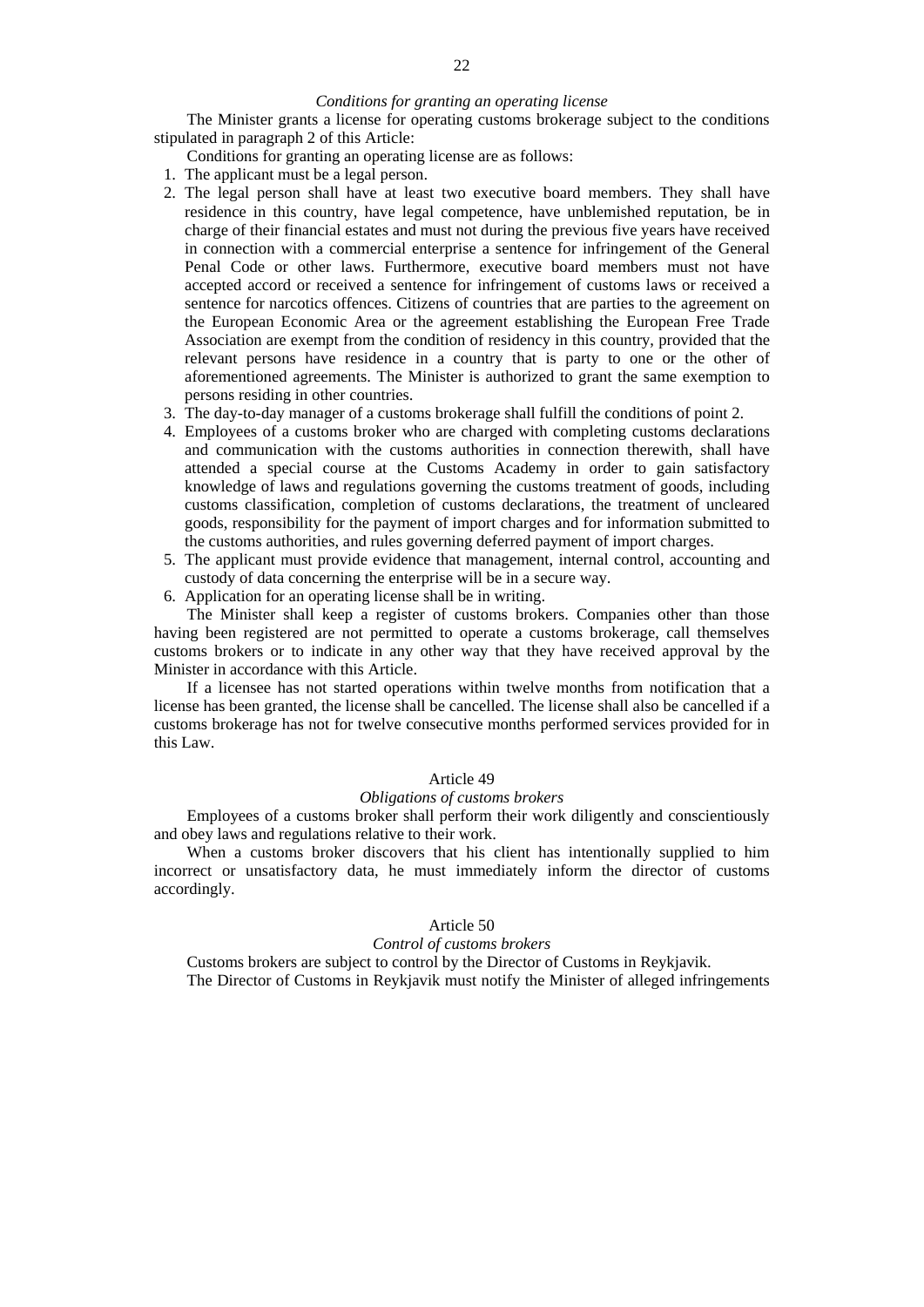by customs brokers of this Law or other laws regarding the customs treatment of goods.

The Minister, having received recommendation by the Director of Customs in Reykjavik, can revoke the operating license of a customs broker if he no longer fulfills the conditions for the operating license or grossly neglects his duties according to this Law.

### CHAPTER XII

### **Vessels in international journeys, carriers' declarations, loading, unloading, et al.**  Article 51

*Notification of arrival and departure of vessels in international journeys* 

The master of a vessel must inform the director of customs of its arrival into the Icelandic customs territory with an appropriate advance notification.

The Icelandic Civil Aviation Administration shall provide the director of customs with information regarding arrival and departure of aircraft in international journeys as soon as possible.

The Icelandic Coast Guard shall provide the director of customs with information regarding arrival and departure of ships in international journeys as soon as possible.

Port employees and appointed sea pilots as well as airport employees shall provide the director of customs with all necessary information regarding the journeys of ships and aircraft.

The Minister can issue further rules concerning notifications according to this Article.

#### Article 52

### *First and last stop in customs port*

A vessel must have its first and last stop in this country in a customs port. The loading or unloading of a vessel shall take place there as well as the disembarking or boarding of persons.

### Article 53

#### *Exemptions*

Under special circumstances the director of customs can grant a permit for a vessel to have its first or last stop in this country outside a customs port. The recipient of such a permit is obliged to adhere to the conditions which the director of customs makes for the exemption, including conditions for the loading and unloading of a vessel, and to pay all cost thereof.

A vessel in an emergency situation or which must seek port due to sickness or accidents of crew or passengers is not obliged to have the first stop in a customs port in this country, but the master of the vessel must notify the director of customs of the arrival of the vessel as soon as possible and of the reasons for seeking port forthwith.

A fishing vessel sailing abroad with its catch directly from fishing is not obliged to stop at a customs port prior to departure. The master of the vessel is obliged to provide the director of customs with appropriate advance notification of the intended journey with the catch abroad.

### *Place of clearance of a vessel*  Article 54

The docking of a vessel at a quay or other port facilities is prohibited until a permission has been given by the director of customs, who can also decide in consultation with the port authorities and the master of the vessel in which part of the port the vessel must dock. Aircraft shall receive clearance at an airport location decided by the director of customs in consultation with the airport administrator.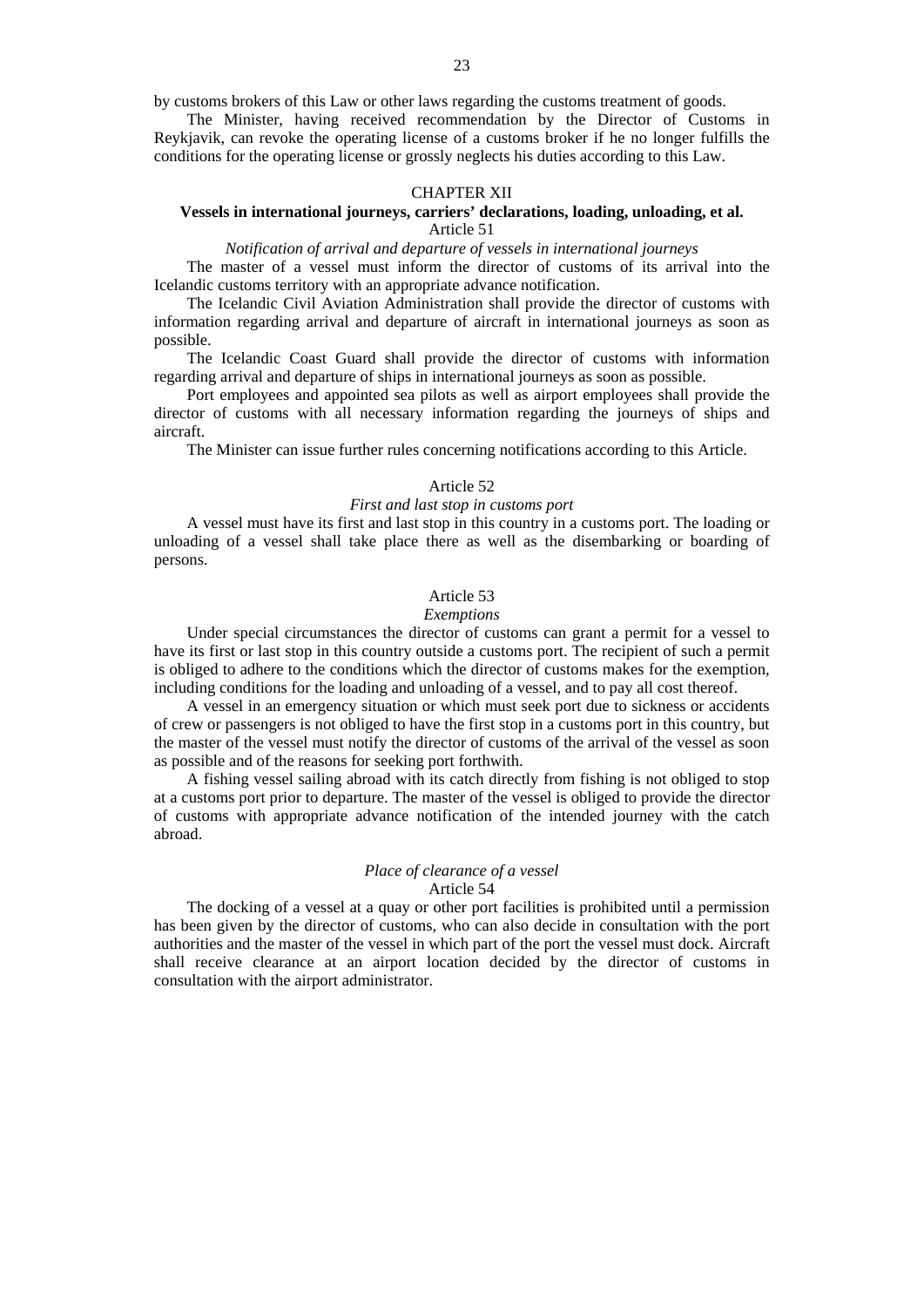# *Instructions that a vessel shall be moored exclusively in customs ports*  When such is considered necessary, the customs director can stipulate that a vessel may not moor or rest within the customs territory except in customs ports.

### Article 56

### *Obligation of the master of a vessel to assist customs officers*

The master of a vessel must provide the director of customs with all information which may be required concerning the vessel, its cargo and passengers. He shall indicate all entrances to cargo spaces as well as all storage places and other places where goods may be stored and he is or should be acquainted with.

When a customs officer requests to go on board or disembark, the master of a vessel is obliged to provide necessary assistance in that respect.

#### Article 57

#### *Treatment of stores*

Stores or supplies of a vessel may never be given away or sold ashore unless import charges have been paid and other provisions of law concerning importation have been satisfied.

The master of a vessel in international journeys shall upon entering the Icelandic customs territory have in his custody and lock up stores and supplies in excess of suitable stores authorized for free use in the vessel. The same applies to dutiable goods of the crew which are not intended for removal from the vessel and clearance through customs. The master of a vessel is responsible for ensuring that everything is put under lock which should be under lock and that nothing disappears from under lock.

When a vessel leaving for abroad is forced to return to the country, its master must, in the event that seals provided for in Article 164 have been removed or uncleared stores have been taken into use, see to it that neither passengers nor crew leave the vessel or the place of clearance until the director of customs has given permission therefor.

The master of a vessel shall register the goods mentioned in paragraph 1 upon arrival of the vessel into the Icelandic customs territory. The master of a vessel shall submit the register to the director of customs upon arrival to the country.

The director of customs is authorized to exempt cruise ships arriving to this country from the provisions of paragraphs 2 and 4.

# Article 58

# *Manifest*

All goods transported by a vessel to or from this country shall be recorded in the manifest. It is, however, not stipulated that information about goods constituting stores of a vessel or the luggage of passengers and crew should be recorded in the manifest. Uncleared goods which are not recorded in the manifest must not be removed from a vessel unless they are at the same time produced before the customs and a permit received for their removal from the vessel.

Goods shall be manifested to the customs port which is their destination.

In regulations the Minister shall issue further rules concerning manifests according to this Article, *inter alia,* regarding the goods which must be manifested, changes and alterations in the manifest and liability for the information contained therein.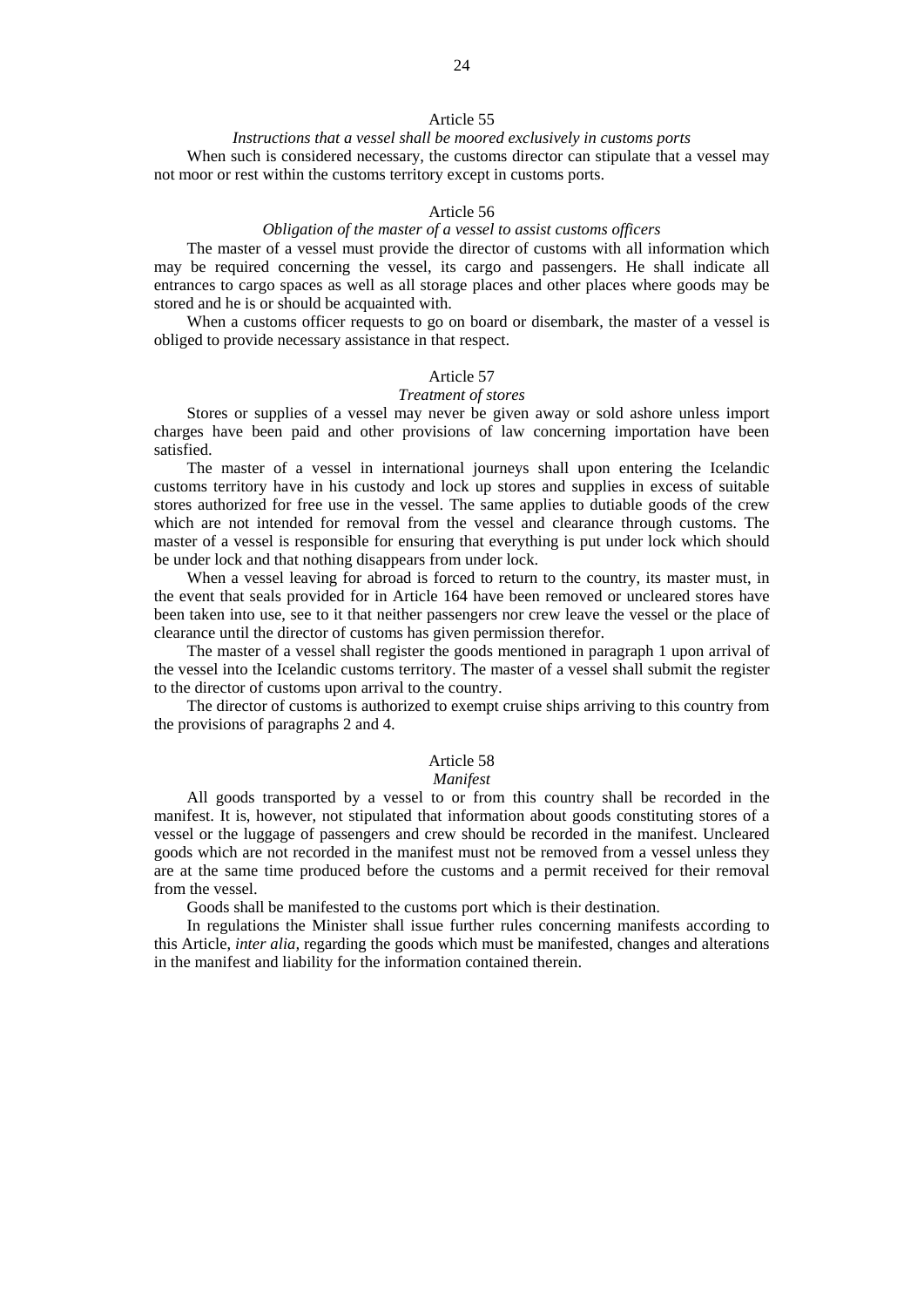### Article 59

### *Hazardous substances*

In regulations, the Minister may stipulate that specified hazardous goods such as poisonous substances and the like, shall receive customs clearance at one place for the whole country.

### Article 60

### *Storage of prohibited goods*

When goods are transported to the country contrary to provisions of laws or administrative instructions prohibiting their importation, the director of customs shall stipulate where and how they shall be stored until a decision has been made regarding further treatment of such goods by the proper authorities, such as disposal or transport from the country.

# Article 61

# *Arrival clearance of a vessel*

The unloading of a vessel is subject to permission of the director of customs. Such a permission shall not be granted until an arrival declaration, a manifest and other documentation provided for in laws and regulations have been submitted to the director of customs.

Without prejudice to the provisions of paragraph 1, the unloading of a vessel shall be permitted without an authorization by the director of customs in case of emergency when the unloading is a necessity in order to minimize damage to the cargo of a vessel. The unloading must be reported to the director of customs as soon as possible together with the reasons therefor.

# Article 62

#### *List of goods unloaded*

When unloading has been completed in each port, the master of a vessel must submit to the director of customs a detailed list of the goods unloaded at the port. If an inventory has not taken place, the director of customs may have it done at the transporter's expense.

# Article 63

### *List of shortage and damage of the goods*

When unloading has been completed in each port, the master of a vessel must submit to the director of customs a list of shortage and damage of the goods discovered during the unloading. The director of customs can have shortages and damaged goods investigated for the purpose of customs control of the goods or for the determination of charges thereon.

# Article 64

### *Departure clearance of a vessel*

The loading of a vessel is subject to permission of the director of customs, except for catch loaded on aboard a vessel at fishing grounds.

When goods have been loaded into a vessel without the permission of the director of customs, the master of the vessel is obliged to unload them again if the director of customs considers it necessary for customs control of the goods.

> Article 65 *Vessel arriving from a domestic port*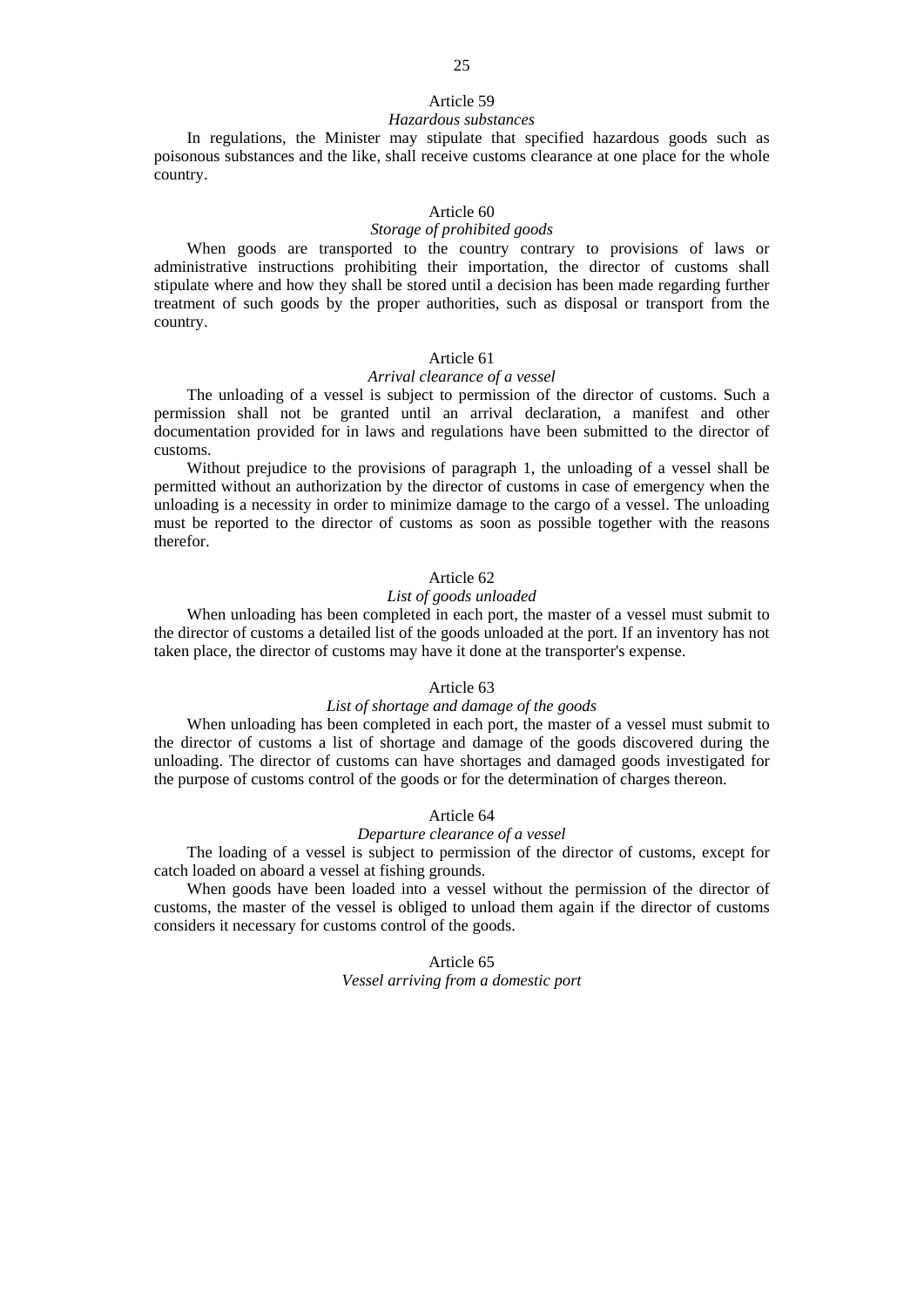The director of customs can stipulate that a vessel arriving from domestic ports or returning from fishing shall be treated as an arriving vessel with respect to customs control.

### Article 66

### *Facilities for customs control in airport terminals or seaports*

The owners or operators of vessels engaged in regular international journeys must provide for the director of customs without remuneration sufficient accommodation or other facilities for the control of passengers, crew and goods if requested.

# Article 67

### *Resources of the director of customs when the master of a vessel does not fulfill his obligations*

When a manifest or other documentation required according to this Chapter are not submitted to the director of customs he is authorized to take into his custody a vessel's certificate of nationality and tonnage certificate or an aircraft's Certificate of Airworthiness, as well as a list of crew and other applicable documents. The director of customs is obliged to return these documents to the master of the vessel when the appropriate documents have been submitted to the director of customs.

# Article 68

### *Warships and military aircraft*

The provisions of this Chapter do not apply to foreign warships and military aircraft which arrive in port in this country. Their masters are, however, obliged to give satisfactory evidence that these are military vessels, and a written statement to that effect may be requested.

With the exceptions derived from the defence agreement between Iceland and the United States, the vessels mentioned in paragraph 1 are exempt from having stores, supplies and other goods on board put under seal.

Before dutiable goods are moved from a vessel mentioned in paragraph 1, the master of the vessel must submit to the director of customs a list of the goods. The director of customs has the same authorizations for any kind of customs control over such goods as over any other goods imported into the country.

# CHAPTER XIII

# **Treatment and custody of uncleared goods**

### Article 69

# *Facilities for storage of uncleared goods*

Storage of uncleared goods is authorized in the following facilities:

- 1. Clearance warehouses of transporters and licensed customs brokers, cf. Articles 88-90.
- 2. Bonded warehouses, cf. Articles 91–95.
- 3. Warehouses for duty free supplies, cf. Articles 96–100.
- 3. Duty free shops and warehouses for their duty free stock, cf. Articles 101–104.
- 4. Free zones, cf. Articles 105–108.

It is prohibited to store uncleared goods in places other than the facilities mentioned in paragraph 1.

Without prejudice to the provisions of paragraph 2, the director of customs is authorized, when justified by special circumstances, to permit the storage of uncleared goods in other facilities than those specified in paragraph 1. Such a permit shall be granted in writing or by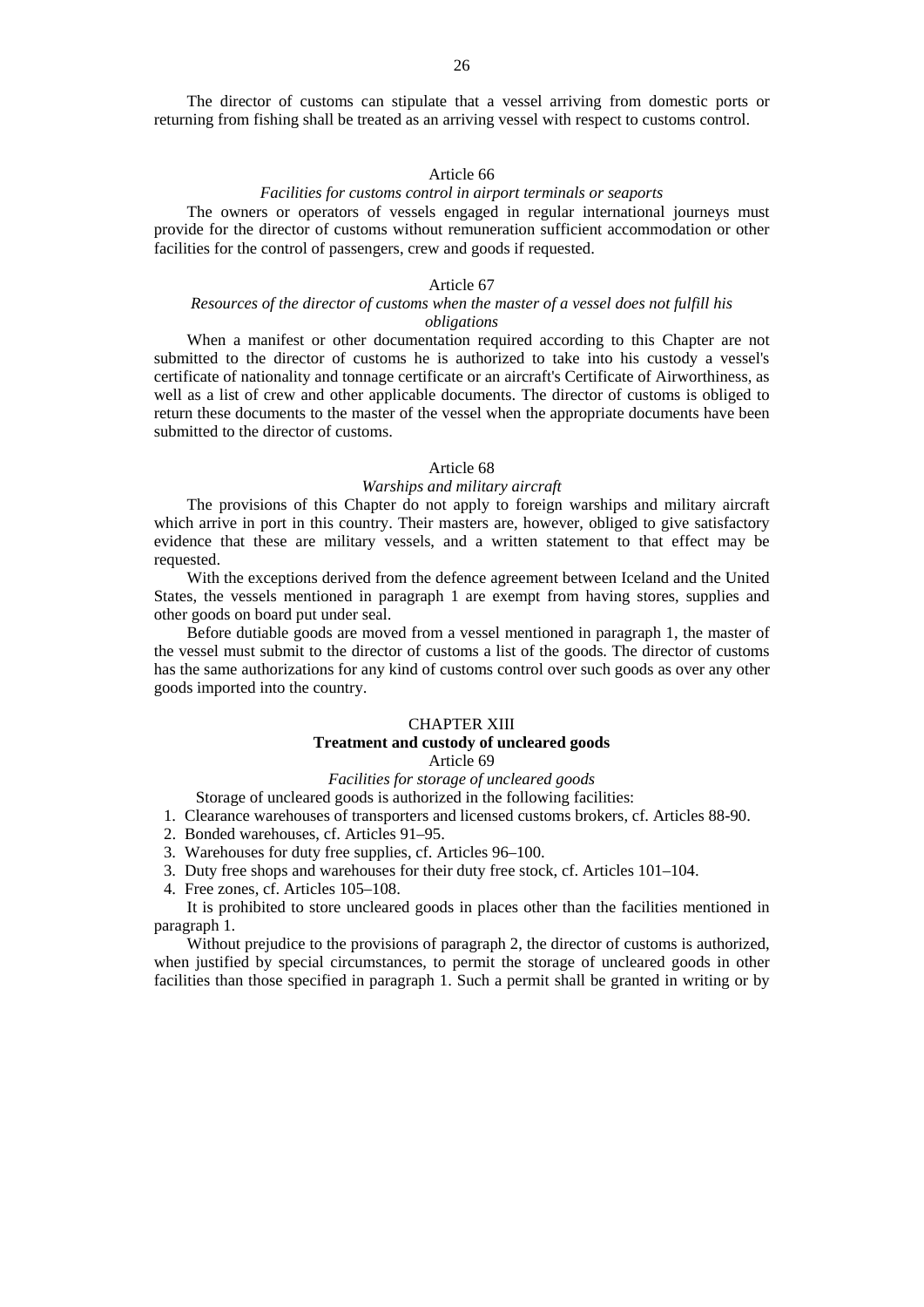electronic means. The director of customs may subject the permit to such conditions as he deems necessary. The holder of the permit shall pay all cost of necessary control of the goods.

The director of customs is authorized to take uncleared goods into his custody at the cost of the transporter or importer for storage or customs clearance when necessary.

### Article 70

# *Time limit for storage*

Goods which have been placed in a clearance warehouse according to Article 69, paragraph 1, point 1, must be cleared through customs within six months from the arrival of the transport vessel of the goods to the country, unless the director of customs has authorized their transport into a bonded warehouse, a warehouse for duty free supplies, a duty free shop or a free zone. In special circumstances the director of customs can with the licensee's approval authorize that goods be cleared through customs within 18 months from the arrival of the transport vessel to the country.

Uncleared goods can be stored in the facilities provided for in Article 69, paragraph 1, points 2-5 without a time limit.

# Article 71

### *Regulatory provision*

In regulations the Minister issues further provisions on the treatment and custody of uncleared goods according to this Chapter.

### Article 72

# *Premises and housing for storage of uncleared goods.*

A storage area for uncleared goods shall be a demarcated space, a building or a fenced in area, depending on the nature of the goods, and under lock by the licensee. It shall in every way be suitable for the secure storage of the goods intended for storage therein.

The director of customs must approve premises and housing intended for the storage of uncleared goods and alterations thereof are forbidden without his permission.

The licensee of a storage area guarantees that the storage area fulfills at any given time requirements stipulated with regard to its condition.

When a storage area is not in satisfactory condition and the licensee does not make improvements within a time limit stipulated by the director of customs, the director of customs can have the improvements made at the cost of the licensee or deprive him of the right to use the housing or premises.

# **Treatment of goods in storage areas**

#### Article 73

Private consumption, use or exhibition of goods which have been transported to a storage area for uncleared goods is prohibited unless otherwise stipulated in this Law.

Industrial production and processing of goods is prohibited in a storage area for uncleared goods unless otherwise stipulated in this Law.

### Article 74

### *Hazardous substances*

The director of customs can stipulate special conditions for the storage of hazardous substances in storage areas, for example with regard to control, storage place or their handling in other respects, or prohibit their storage in storage areas when necessary.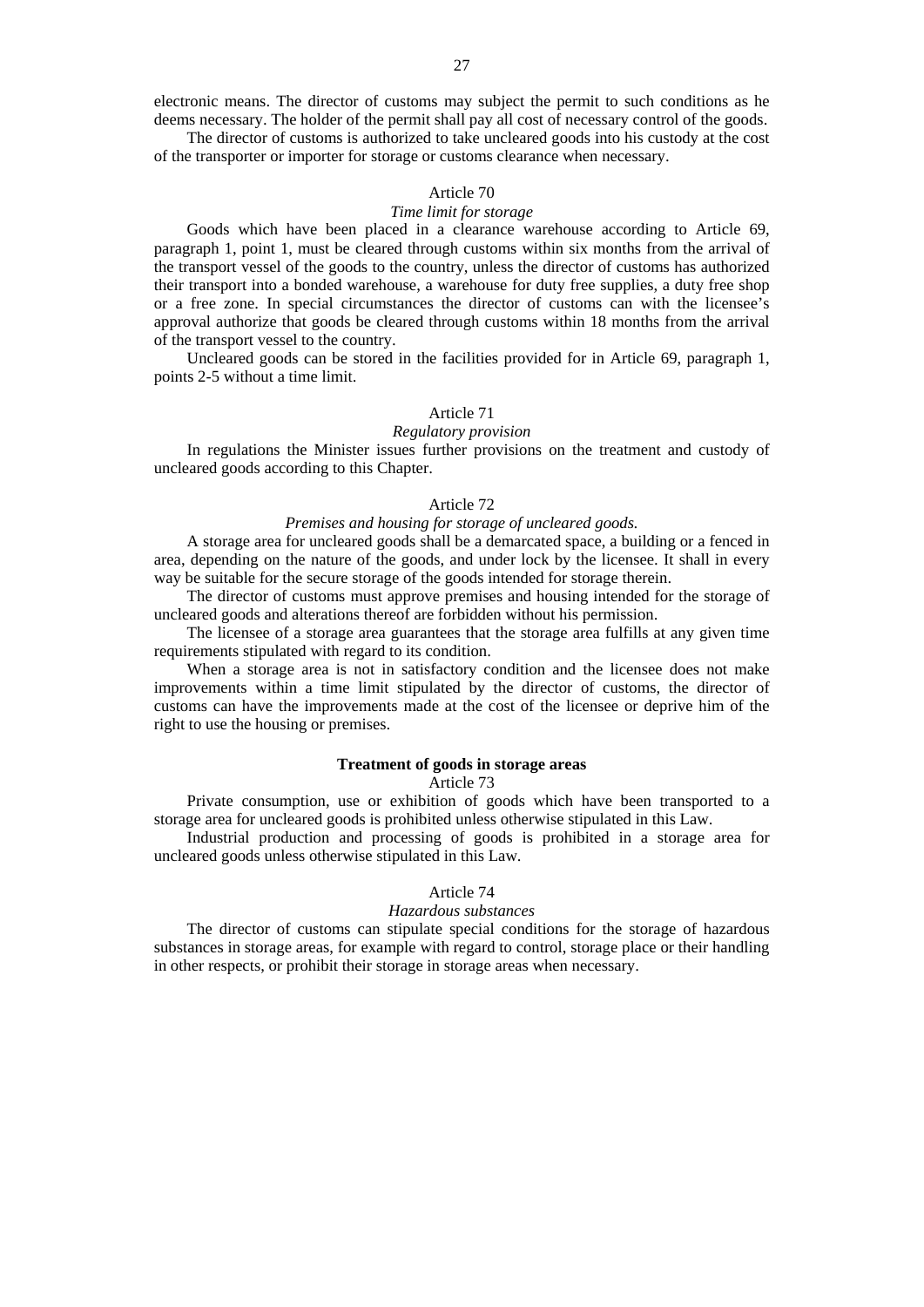Article 75

Transporters and licensees of storage areas according to Article 69 shall be responsible for the storage and transport of uncleared goods being in conformity with the provisions of this Chapter.

# Article 76

### *Registration of goods into a storage area*

When goods are transported into a storage area for uncleared goods according to Article 69, paragraph 1, points 2-5, the licensee shall register them in the name of the importer of the consignment and specify the name and type of goods in a consignment together with their quantity, weight and value. The licensee shall also register the number of the consignment.

Import charges of a consignment shall be based on the quantity of goods specified according to the provisions of paragraph 1, cf. however the provisions of Article 87 regarding excess quantities of goods.

### Article 77

# *Delivery of goods from a storage area for domestic use*

Those who have uncleared goods in their custody for transport or storage are prohibited from delivering them without permission by the director of customs. This provision does neither apply to goods in warehouses for duty free supplies nor to goods sold in duty free shops.

### Article 78

# *Liability for the payment of import charges*

Transporters, licensees of storage areas according to Article 69 and, depending on circumstances, agents of foreign parties who transport goods to this country shall be liable for the payment of import charges on goods which they have delivered or taken into use without adherence to the provisions of this Law.

The assessment of import charges in the case mentioned in paragraph 1 shall be governed by the provisions of Article 115.

The property of those liable for the payment of charges according to paragraph 1 may be attached covering import charges, penal interest and costs, without prior court ruling or accord.

### Article 79

# *Delivery of goods from a vessel or a clearance warehouse*

Before goods are removed from a vessel or clearance warehouse to a bonded warehouse, a warehouse for duty free supplies, a duty free shop or free zone according to Article 69, paragraph 1, points 2-5, the licensee shall notify the director of customs in the customs district where the storage area is located about the intended delivery. The same shall apply when goods are delivered from the custody of a transporter to the clearance warehouse of a customs broker or another transporter. The director of customs must declare whether such delivery is permitted or whether the goods shall be detained for further inspection, immediately and not later that 24 hours after he has provably received a notification.

The provision of paragraph 1 does not apply to goods transported to a warehouse for duty free supplies from a vessel's stores.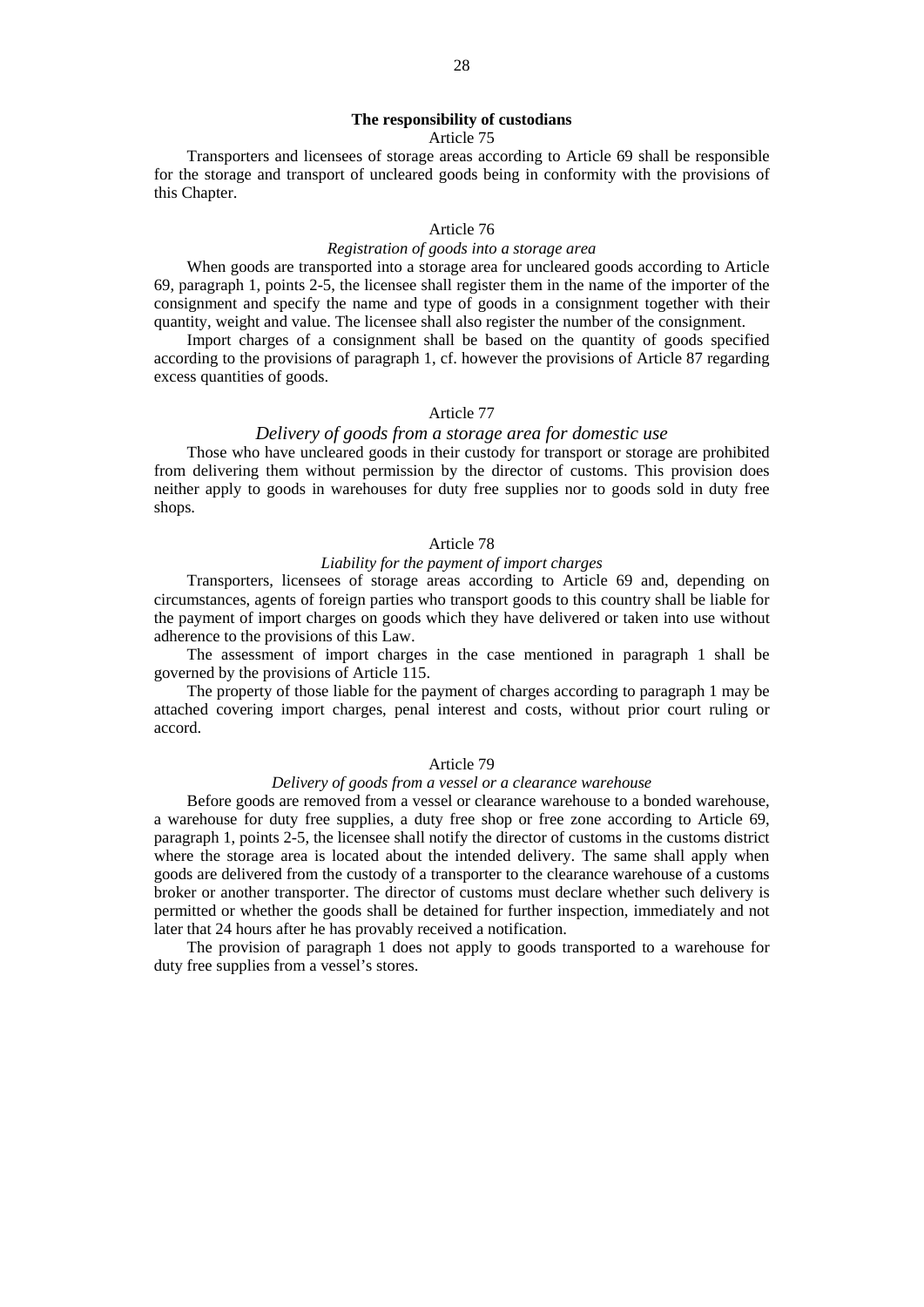### Article 80

## *Transport of uncleared goods between storage areas*

Uncleared goods may be transported between storage areas according to Article 69, paragraph 1, points 2-5 without a special permission from the director of customs. The custodian must notify the director of customs about the transport of the goods before the transport takes place.

Without prejudice to the provisions of paragraph 1, the transport of goods from a warehouse for duty free supplies or a duty free shop to other storage areas for uncleared goods is prohibited unless specially permitted by the director of customs.

### Article 81

### *Transfer of the responsibility of a custodian*

The transport of uncleared goods between storage areas for uncleared goods according to Articles 82 and 83 results in the transfer of responsibility from one custodian to another when a licensee receiving goods certifies their receipt.

Proof of transfer of responsibility for custody according to this Article shall as far as applicable be governed by the rules of Articles 82 and 83.

# Article 82

# *Storage binding*

When transporting uncleared goods between storage areas which are not under responsibility of the same licensee, the following formalities referred to as storage binding shall be applicable to the transport: The licensee of the storage area at the place of dispatch shall issue a dispatch note covering the goods on a blank prepared by the Director of Customs in Reykjavik. The dispatch note shall be in triplicate. The licensee of a storage area who delivers uncleared goods to a licensee of a storage area according to Article 69, paragraph 1, points 2-5 shall retain one copy of the dispatch note endorsed by the relevant licensee of a storage area at the place of destination verifying the receipt of goods for transport. A second copy belongs to the licensee of the storage area receiving uncleared goods for storage. The third copy shall be submitted to the director of customs at the place of dispatch verifying that the transport has been completed.

An endorsed copy of the licensee of a storage area who delivers uncleared goods is proof that his liability for custody has ended.

Goods under storage binding shall be delivered to a new storage area not later than 24 hours from the time they were dispatched from the former storage area.

In regulations the Minister can provide for an electronic notification to be used instead of a dispatch note and endorsement thereof according to paragraphs 1 and 2.

### Article 83

#### *Customs binding*

When transporting uncleared goods to a duty free shop, a warehouse for duty free supplies or to the defense area at Keflavik Airport the following formalities referred to as customs binding shall be applicable to the transport: The director of customs at the place of dispatch shall issue a dispatch note (customs note) for the goods to the place of destination. The dispatch note shall be in duplicate. One copy belongs to the licensee of the storage area delivering goods for transport to the aforementioned destinations. A second copy belongs to the director of customs at the place of destination. Both copies shall be endorsed by the director of customs verifying that the goods have been delivered for transport. They shall also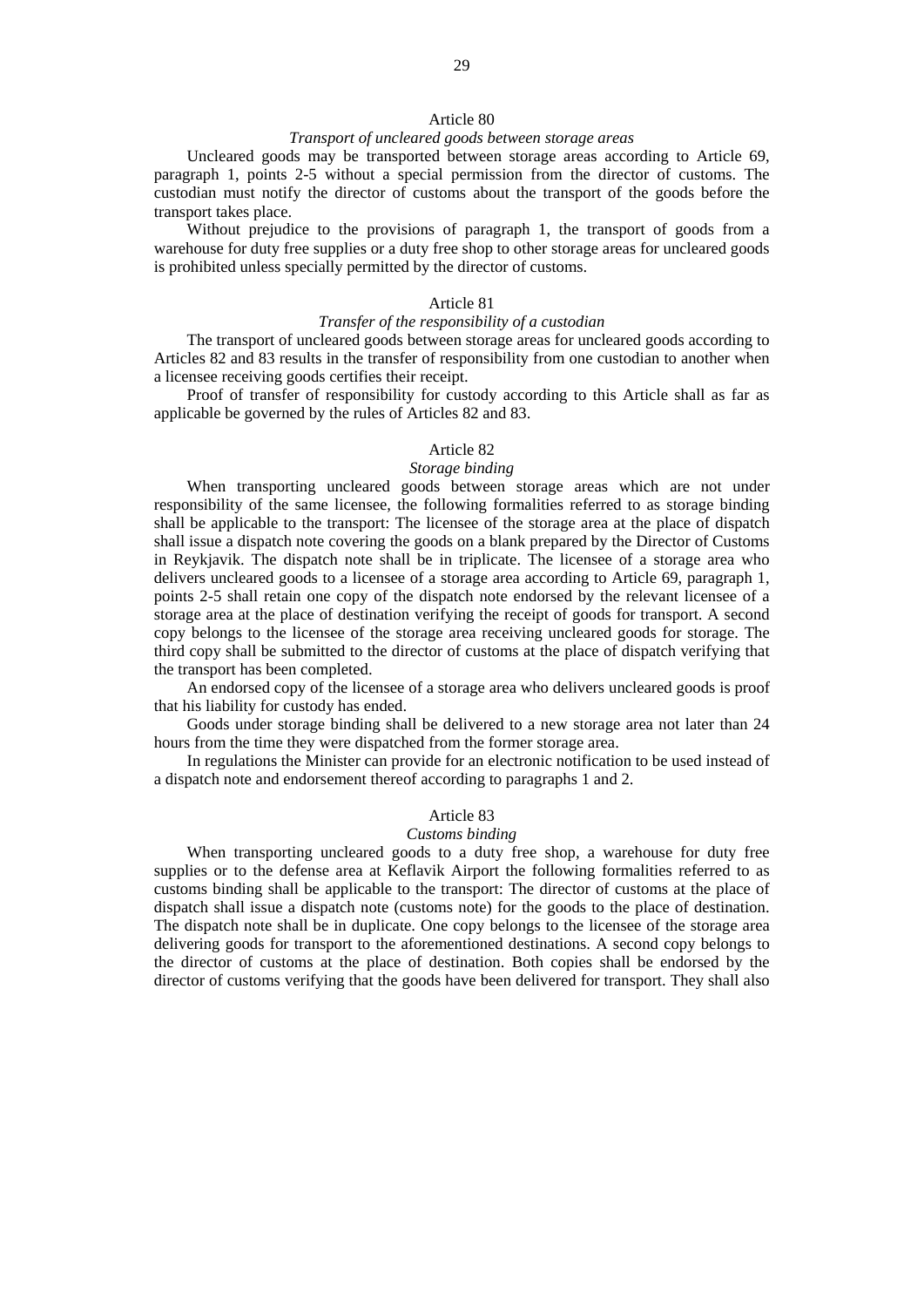be endorsed by the director of customs when the goods are delivered at the place of destination.

A copy of the dispatch note endorsed by the director of customs is proof for the licensee of a storage area that his liability for custody has ended.

Goods under customs binding shall be delivered to a new storage area not later that 24 hours from the time they were dispatched from the former storage area.

In regulations the Minister can provide for an electronic notification to be used instead of a dispatch note and endorsement thereof according to paragraphs 1 and 2.

### **Shortage and excess goods**

# Article 84

# *Inventory*

The director of customs can at any time take inventory in storage areas.

The licensee of a storage area shall take care that handling and custody of goods in a storage area shall always be carried out in such a way that taking inventory is facilitated. He is obliged to provide the director of customs with any information requested concerning goods in the storage area and render to the director of customs all assistance in the control work.

The licensee shall have his representative present during inventory.

## Article 85

# *Visible shortage*

The director of customs shall reduce, waive or refund duty if there is a visible shortage in a consignment, wholly or in part, when a vessel is unloaded. Shortage is considered to be visible when a consignment is not uncovered during unloading or when it is obvious from the outer packing that there is a shortage.

In regulations the Minister shall stipulate further on conditions for waivers, reductions or refunds of duty according to paragraph 1. He can, *inter alia*, stipulate which way proof of a shortage in a consignment should be presented and a time limit for notifying the director of customs of a shortage in a consignment.

#### Article 86

### *Hidden shortage*

When a shortage is discovered, which was not visible during the unloading of a vessel, wholly or in part, in a consignment which is placed in a storage area for uncleared goods according to Article 69, paragraph 1, or stored in accordance with provisions of Article 69, paragraph 3, the licensee is liable for the payment of duty and other import charges on the missing quantity of goods as based on registration according to Article 76, with a 20% surcharge on duty and other import charges, unless the licensee can provide satisfactory evidence that the shortage was present before the consignment was transported into the Icelandic customs territory.

In regulations the Minister shall stipulate further on conditions for waivers, reductions or refunds of duty according to paragraph 1. He can, *inter alia*, stipulate which way proof of a shortage in a consignment should be presented and a time limit for notifying the director of customs of a shortage in a consignment.

#### Article 87

#### *Excess goods*

The licensee of a storage area shall register all excess goods in a storage area according to Article 76 as soon as he discovers them. The licensee must notify the director of customs of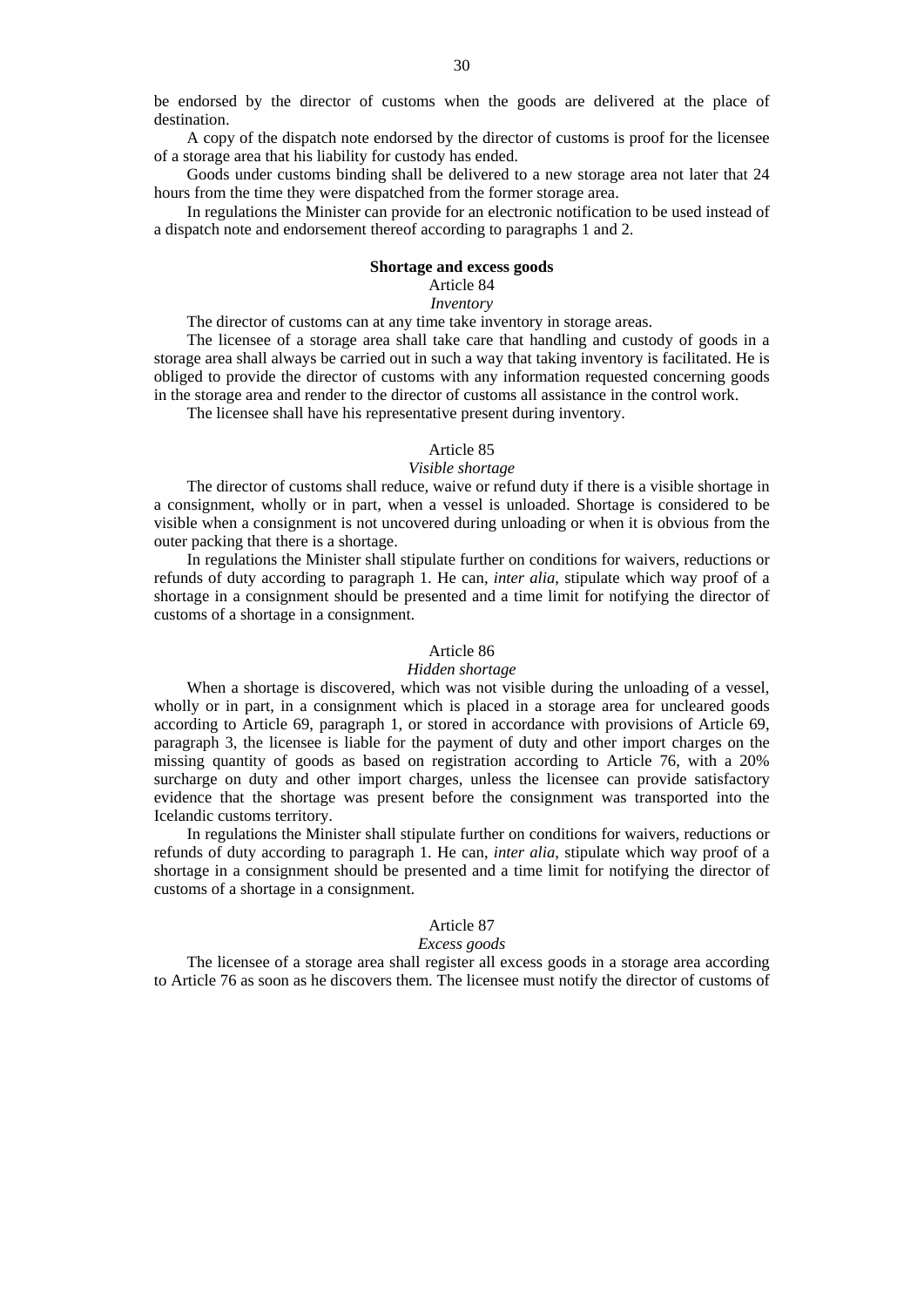all registration according to this Article.

When inventory taken by the director of customs in a storage area for uncleared goods reveals a quantity of goods in excess of the quantity registered into the relevant storage area according to Article 76, the licensee of the storage area is liable for the payment of duty and other import charges on that quantity of goods when discovered.

### **Clearance warehouses of transporters and customs brokers**

# Article 88

# *Operating license*

Subject to compliance with conditions stipulated in Article 91, paragraph 1, points 1-3 and 5-7, the Director of Customs in Reykjavik can grant to those who transport goods to and from abroad or uncleared goods between customs districts in this country, a license to operate clearance warehouses for uncleared goods. Subject to compliance with the same conditions the Director of Customs in Reykjavik can grant to customs brokers a license to operate clearance warehouses.

The parties who are mentioned in paragraph 1 and do not operate clerance warehouses in their own name shall have access to sufficient storage facilities which are operated on the basis of licenses according to paragraph 1.

The Director of Customs in Reykjavik shall keep a register of licensees according to paragraph 1. Companies other than those having been registered are not permitted to operate clearance warehouses.

If a licensee has not started operations within twelve months from notification that an operating license has been granted, the license shall be cancelled. The license shall also be cancelled if the licensee has not for twelve consecutive months performed services provided for in this Law.

### Article 89

### *Cancellation of an operating license*

The Director of Customs in Reykjavik can cancel an operating license according to Article 88 if the licensee no longer fulfills the conditions for the operating license or grossly neglects his duties according to this Law.

# Article 90

### *Goods which may be placed in a clearance warehouse*

Uncleared goods may be placed in a clearance warehouse from a vessel or between clearance warehouses. Goods subject to import licenses may be placed in a clearance warehouse although the license is not on hand. For the customs clearance of goods an import license covering them must be on hand.

### **Bonded warehouses** Article 91

#### *Conditions for an operating license*

Subject to having received a written application the Minister can grant a license for the operation of a bonded warehouse for uncleared goods in a customs port. A license shall be granted solely to those engaged in providing to others the services consistent with the operation of a bonded warehouse, but the licensees themselves are not permitted to store goods there or engage there in the processing of goods, commerce, commission sale, wholesale or retail sale. Conditions for the granting of a license are in other respects as follows: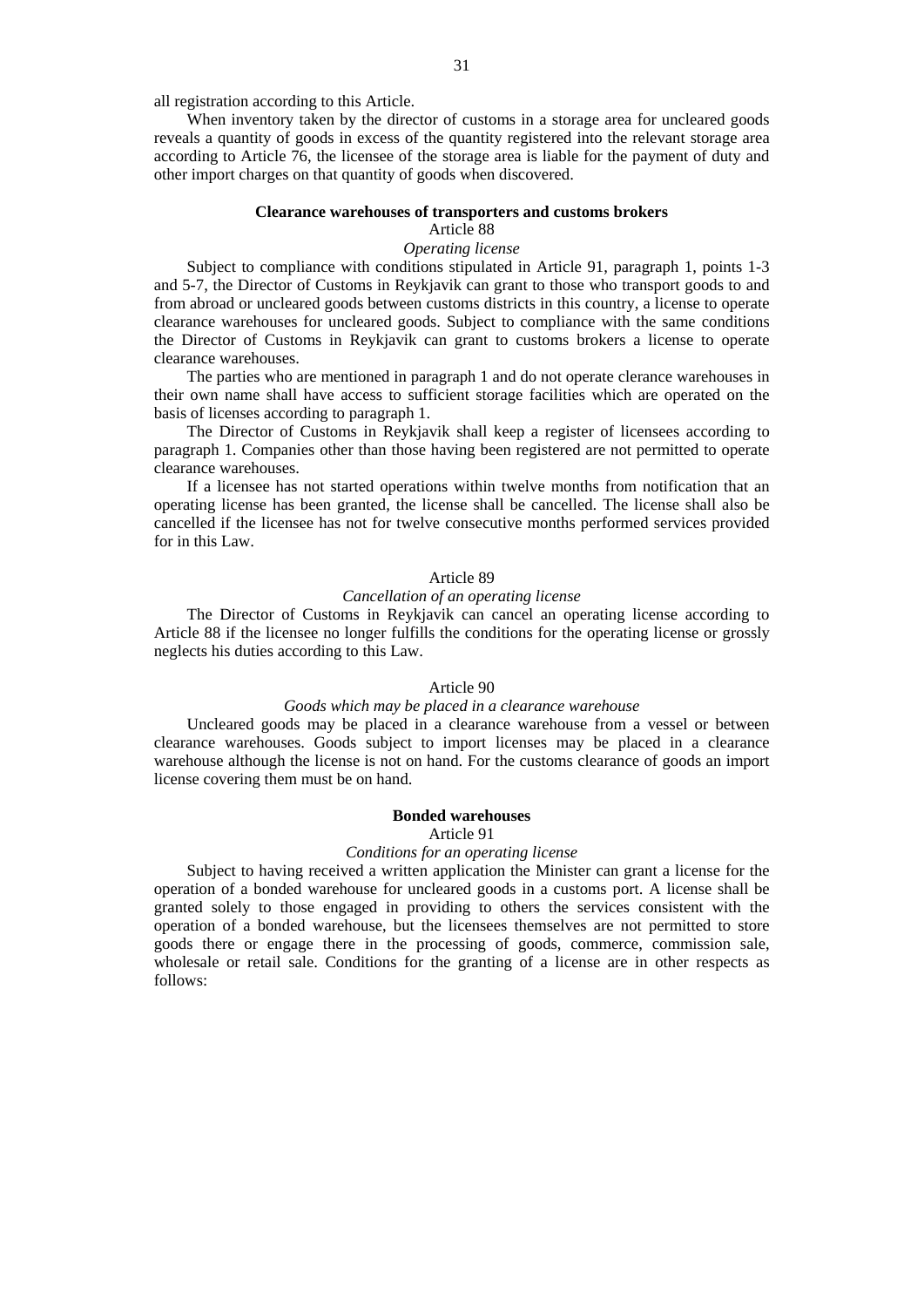- 1. The applicant must be a legal person.
- 2. The legal person shall have at least two executive board members. They shall have residence in this country, have legal competence, have unblemished reputation, be in charge of their financial estates and must not during the previous five years have received in connection with a commercial enterprise a sentence for infringement of the General Penal Code or other laws. Furthermore, executive board members must not have received a sentence for infringement of customs laws or for narcotics offences. Citizens of countries that are parties to the agreement on the European Economic Area or the agreement establishing the European Free Trade Association are exempt from the condition of residency in this country, provided that the relevant persons have residence in a country that is party to one or the other of aforementioned agreements. The Minister is authorized to grant the same exemption to persons residing in other countries.
- 3. The day-to-day manager of a storage area shall fulfill the conditions of point 2.
- 4. The licensee must submit a security covering the payment of import charges which the company may be liable for due to the operation. In determining the amount of the security consideration should, *inter alia*, be given to the scope of the operation and charges on the goods which can be expected to be stored in the warehouse. In regulations further conditions shall be stipulated regarding the amount of security and minimum terms.
- 5. The storage area must be approved by the director of customs in accordance with Article 72, paragraph 2, and be well situated with regard to unloading and control. Information regarding the location of the storage area and buildings connected therewith must be on hand. Storage rooms must be suitably outfitted to facilitate placing them under customs lock when necessary for customs control.
- 6. The licensee of a storage area is obliged to provide free of charge to the director of customs satisfactory facilities in the storage area for customs control and inspection of goods and also simple tools and equipment which the director of customs deems necessary for such control.
- 7. Hardware and software for stock accounting shall be arranged in such a way that at any time it must be possible to verify the date of receipt of a consignment, quantity of the consignment, its location, handling and disposal. Furthermore it shall be secured that the director of customs at any time has access to the stock accounts of the storage area. Hardware and software must be approved by the Director of Customs in Reykjavik. He is authorized to stipulate the condition that the customs have on-line access to information from the stock accounts.
- 8. The licensee must have personnel with satisfactory knowledge of laws and regulations governing the treatment of uncleared goods. Evidence must be provided indicating that preparation of documents for customs treatment, management, internal control, accounting and custody of data concerning the enterprise will be in a secure way.
- 9. Feasibility study for the operation of the warehouse must be on hand.

The Minister shall keep a register of licensees according to this Article. Companies other than those having been registered are not permitted to operate a bonded warehouse.

If a licensee has not started operations within twelve months from notification that an operating license has been granted, the license shall be cancelled. The license shall also be cancelled if the licensee has not for twelve consecutive months provided services he is authorized to give in accordance with this Law.

In regulations the Minister can stipulate further on conditions for granting licenses for the operation of storage areas for uncleared goods.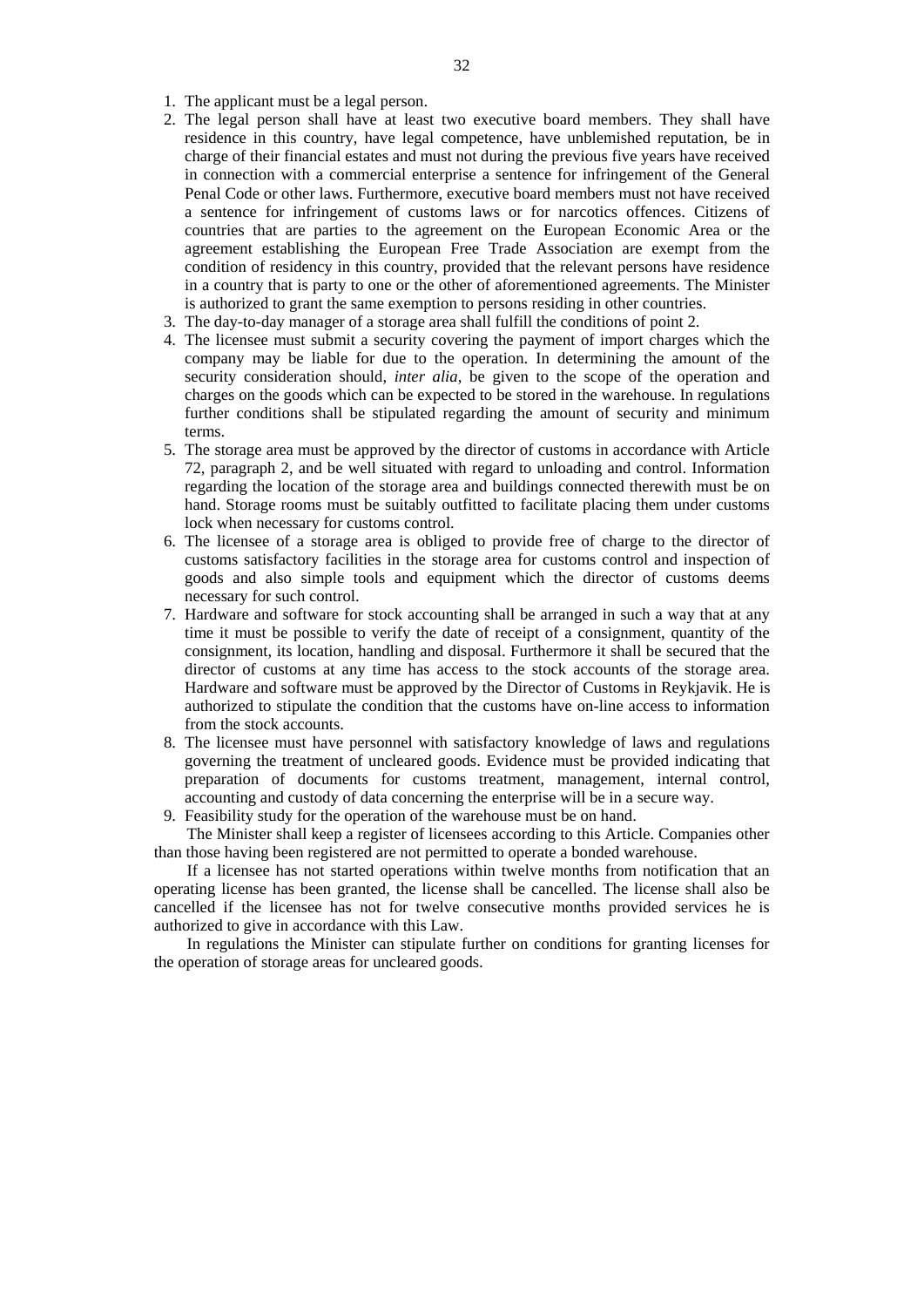# Article 92

#### *Cancellation of an operating license*

The Minister having received recommendation by the Director of Customs in Reykjavik, can cancel an operating license according to Article 91 if the licensee no longer fulfills the conditions for the operating license or grossly neglects his duties according to this Law.

# Article 93

### *Goods which may be placed in a bonded warehouse*

Uncleared goods may be placed in a bonded warehouse from a vessel or a clearance warehouse. Goods subject to import licenses may be placed in a bonded warehouse although the license is not on hand. For the customs clearance of goods an import license covering them must be on hand.

Domestic goods may be placed in a bonded warehouse when they are intended for use in processing permitted in the warehouse according to the provisions of Article 95.

Domestic products intended for exportation may be placed in a bonded warehouse when the refund of price compensation charges thereon is permitted or the payment of price compensation is permitted for a product upon exportation according to Articles 85 or 85 A of law No. 99/1993, on the production, pricing and sales of agricultural products. In such cases the refund of price compensation charges or the payment of price compensation shall be permitted when the products have been placed in a bonded warehouse.

#### Article 94

### *Customs cleared goods in a bonded warehouse*

Having received an application from the licensee of a bonded warehouse, the Minister can permit the storage of customs cleared and uncleared goods in the same space in a bonded warehouse, subject to the following conditions:

- 1. Customs cleared goods shall be clearly separated from uncleared goods in the stock accounts of the bonded warehouse. The Director of Customs in Reykjavik must approve hardware and software of the bonded warehouse to ensure that this conditions is fulfilled.
- 2. The Minister can subject a license according to this Article to such conditions which he may deem necessary to ensure satisfactory customs control.

The Minister having received recommendation by the Director of Customs in Reykjavik, can cancel a license according to this Article if the licensee no longer fulfills the conditions provided for in paragraph 1.

In regulations the Minister can stipulate further on conditions for a license according to paragraph 1.

### Article 95

### *Processing in a bonded warehouse*

Industrial production and other processing of goods is impermissible in a bonded warehouse.

Without prejudice to the provisions of paragraph 1 insignificant processing of goods is permitted in a bonded warehouse, such as division of consignments, simple repacking, labelling, assembling, testing and cleaning.

The director of customs rules when it is not clear whether processing falls within paragraph 2.

The director of customs is authorized to limit processing according to paragraph 2 if deemed necessary due to customs control.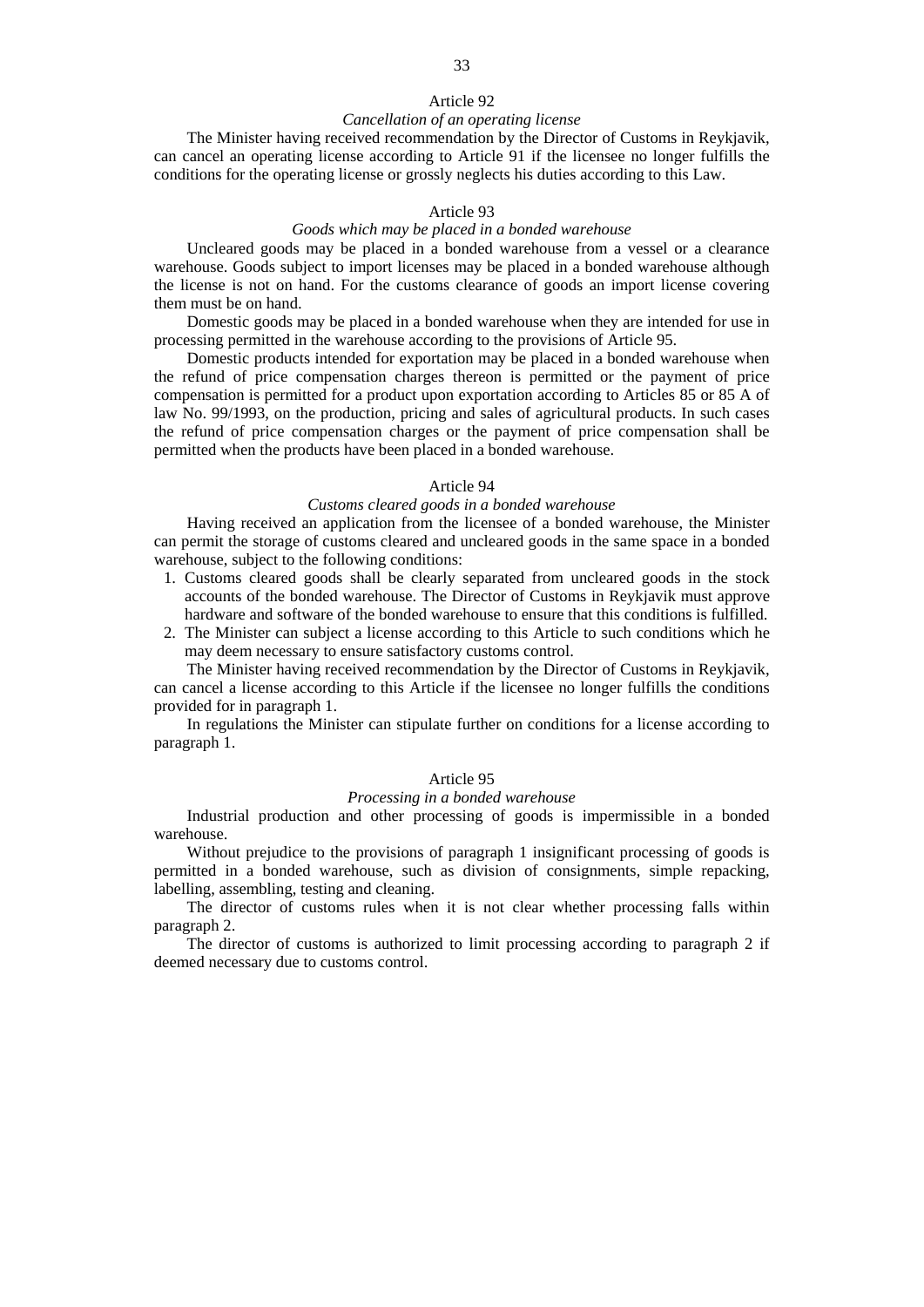# **Warehouses for duty free supplies**

# Article 96

# *Operating license*

Subject to compliance with the conditions of Article 91, paragraph 1, points 1-8, the Minister can authorize legal persons to operate warehouses for duty free supplies in a customs port, where stores, gear and other supplies for a vessel in international journeys can be kept in addition to goods offered for sale on board.

The Minister shall keep a register of licensees according to this Article. Companies other than those having been registered are not permitted to operate a warehouse for duty free supplies.

If a licensee has not started operations within twelve months from notification that an operating license has been granted, the license shall be cancelled. The license shall also be cancelled if the licensee has not for twelve consecutive months performed services provided for in this Law.

### Article 97

#### *Cancellation of an operating license*

The Minister having received recommendation by the Director of Customs in Reykjavik, can cancel an operating license according to Article 96 if the licensee no longer fulfills the conditions for the operating license or grossly neglects his duties according to this Law.

#### Article 98

### *Goods which may be placed in a warehouse for duty free supplies*  The following goods may be placed in a warehouse for duty free supplies:

- 1. Uncleared goods.
- 2. Goods from the supplies of ships or aircraft.
- 3. Domestic products. When the refund of price compensation charges thereon is permitted or the payment of price compensation is permitted for a product upon exportation according to Articles 85 or 85 A of law No. 99/1993, on the production, pricing and sales of agricultural products, the refund of price compensation charges or the payment of price compensation shall be permitted when the products have been placed in a warehouse for duty free supplies.

### Article 99

# *Transport of goods from a warehouse for duty free supplies*

Goods may only be sold or removed from a warehouse for duty free supplies as suitable stores for a vessel in international journeys, provided that the goods are only for consumption or sale on board that vessel. Under special circumstances, for example when goods are in danger of being damaged, the director of customs may authorize their customs clearance for consumption or sale domestically, subject to compliance with conditions for import under the law.

When estimating what shall be considered to be suitable stores, the director of customs shall take into account the size and type of a vessel, the number of passengers and crew and the length of the journey.

In regulations the Minister can issue further rules according to this Article.

#### Article 100

### *Supplies for interception by a vessel*

Goods may be dispatched from a warehouse for duty free supplies to other customs ports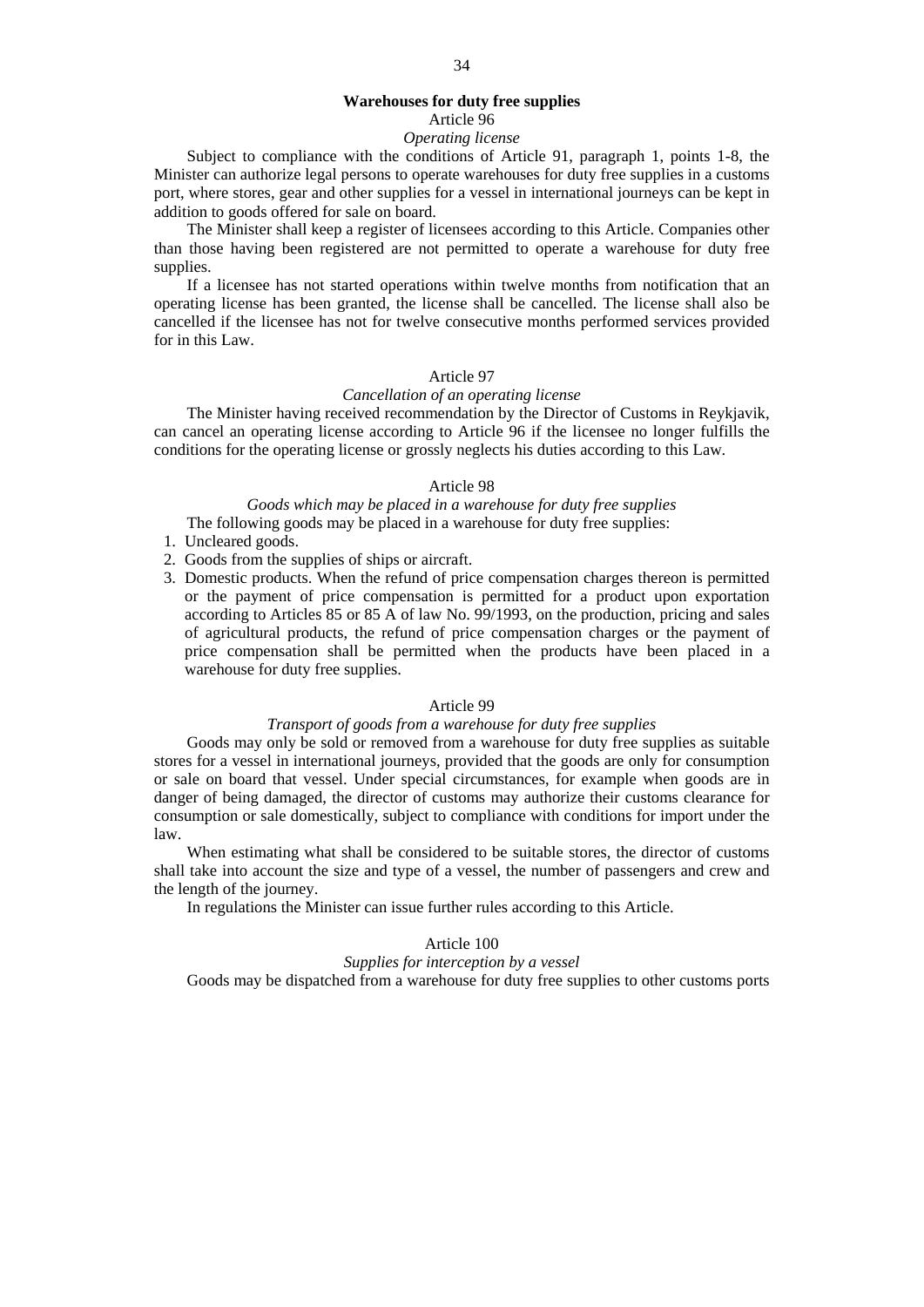for interception by ships or other means of transport in internatonal journeys, subject to conditions stipulated by the director of customs for such transport. The director of customs can exclude certain types of goods from such transport.

# **Duty free shops**

# Article 101

# *Operating license*

Subject to compliance with the conditions of Article 91, paragraph 1, points 1-3 and 6-9 and having received a written application, the Minister can grant to legal persons a license for the operation of duty free shops in airports and seaports.

A license according to paragraph 1 also covers the operation of duty free stockrooms for merchandise sold in the licensee's shop.

The Minister shall keep a register of licensees according to this Article. Companies other than those having been registered are not permitted to operate a duty free shop.

If a licensee has not started operations within twelve months from notification that an operating license has been granted, the license shall be cancelled. The license shall also be cancelled if the licensee has not for twelve consecutive months provided services he is authorized to give in accordance with this Law.

# Article 102

# *Cancellation of an operating license*

The Minister having received recommendation by the Director of Customs in Reykjavik, can cancel an operating license according to Article 101 if the licensee no longer fulfills the conditions for the operating license or grossly neglects his duties according to this Law.

# Article 103

### *Goods which may be placed in a duty free shop*

The following goods may be placed in a duty free shop:

- 1. Uncleared goods.
- 2. Customs cleared goods when refund of duty is permitted according to Article 7, paragraph 1, point 7.
- 3. Domestic products. When the refund of price compensation charges thereon is permitted or the payment of price compensation is permitted for a product upon exportation according to Articles 85 or 85 A of law No. 99/1993, on the production, pricing and sales of agricultural products, the refund of price compensation charges or the payment of price compensation shall be permitted when the products have been placed in a duty free shop.

# Article 104

### *Sale from a duty free shop*

Duty free shops are only authorized to sell goods to departing passengers and crew of vessels engaged in international journeys. A sale shall only be permitted against presentation of a boarding card.

Without prejudice to the provisions of paragraph 1 the Minister can authorize the licensee to sell goods from a duty free shop to arriving passengers and crew of vessels engaged in international journeys. Such a shop shall be specially demarcated and only accessible to passengers and crew upon arrival to this country.

In regulations the Minister stipulates which goods are authorized for sale in a duty free shop according to paragraph 2.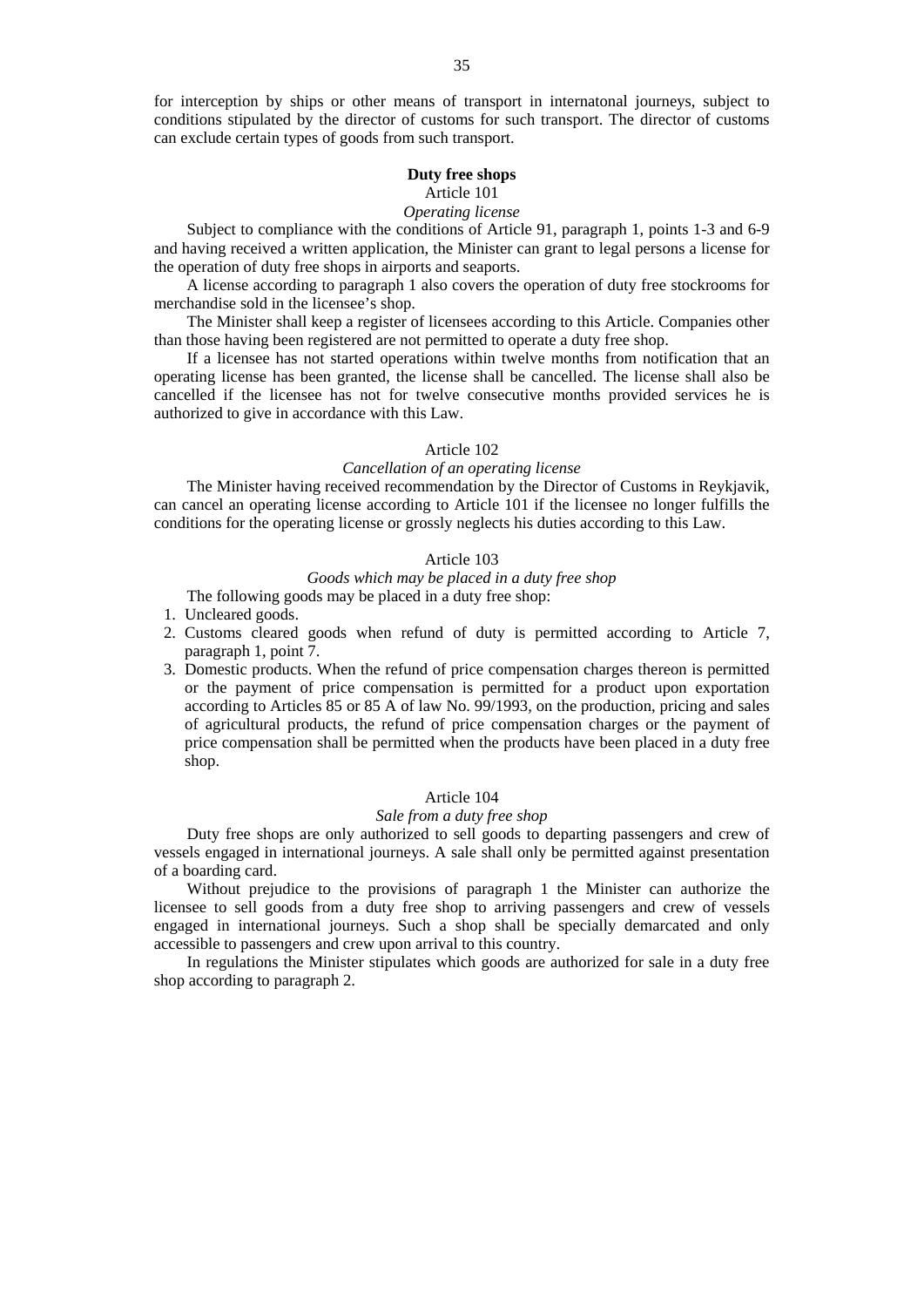# **Free zones**

# Article 105

### *Free zones*

Having received a written application and subject to compliance with the conditions of Article 91, paragraph 1, the Minister can grant to legal persons a license for the operation of free zone where uncleared goods and domestic products may be processed beyond the processing permitted in a bonded warehouse, cf. Article 95.

A license shall be granted solely to those engaged in providing to others the services consistent with the operation of a free zone. The licensees themselves are not permitted to engage in industrial production, commerce, commission sale, wholesale or retail sale in the free zone.

The Minister shall keep a register of licensees according to this Article. Companies other than those having been registered are not permitted to operate a free zone.

If a licensee has not started operations within twelve months from notification that an operating license has been granted, the license shall be cancelled. The license shall also be cancelled if the licensee has not for twelve consecutive months performed services provided for in this Law.

### Article 106

# *Cancellation of an operating license*

The Minister having received recommendation by the Director of Customs in Reykjavik, can cancel an operating license according to Article 105 if the licensee no longer fulfills the conditions for the operating license or grossly neglects his duties according to this Law.

## Article 107

# *Goods which may be placed in a free zone*

Uncleared goods may be transported into a free zone from a vessel, a clearance warehouse or a bonded warehouse. Goods subject to import licenses may be placed in a free zone although the license is not on hand. For the customs clearance of goods an import license covering them must be on hand.

Domestic goods may be placed in a free zone if they are intended for industrial production permitted in the free zone.

When refund of price compensation charges or the payment of price compensation is permitted for a product upon exportation according to Articles 85 or 85 A of law No. 99/1993, on the production, pricing and sales of agricultural products, the refund of price compensation charges or the payment of price compensation shall be permitted when the products have been placed in a free zone.

### Article 108

#### *Customs valuation*

Import charges on goods in a free zone subjected to customs treatment due to clearance for domestic use, shall be based on their customs value as determined in accordance with rules on customs value and customs valuation when their customs treatment commences, cf. Article 34.

The customs value of goods in a free zone which are transported abroad is the price paid or payable for them in accordance with the provisions of Chapter V.

# CHAPTER XIV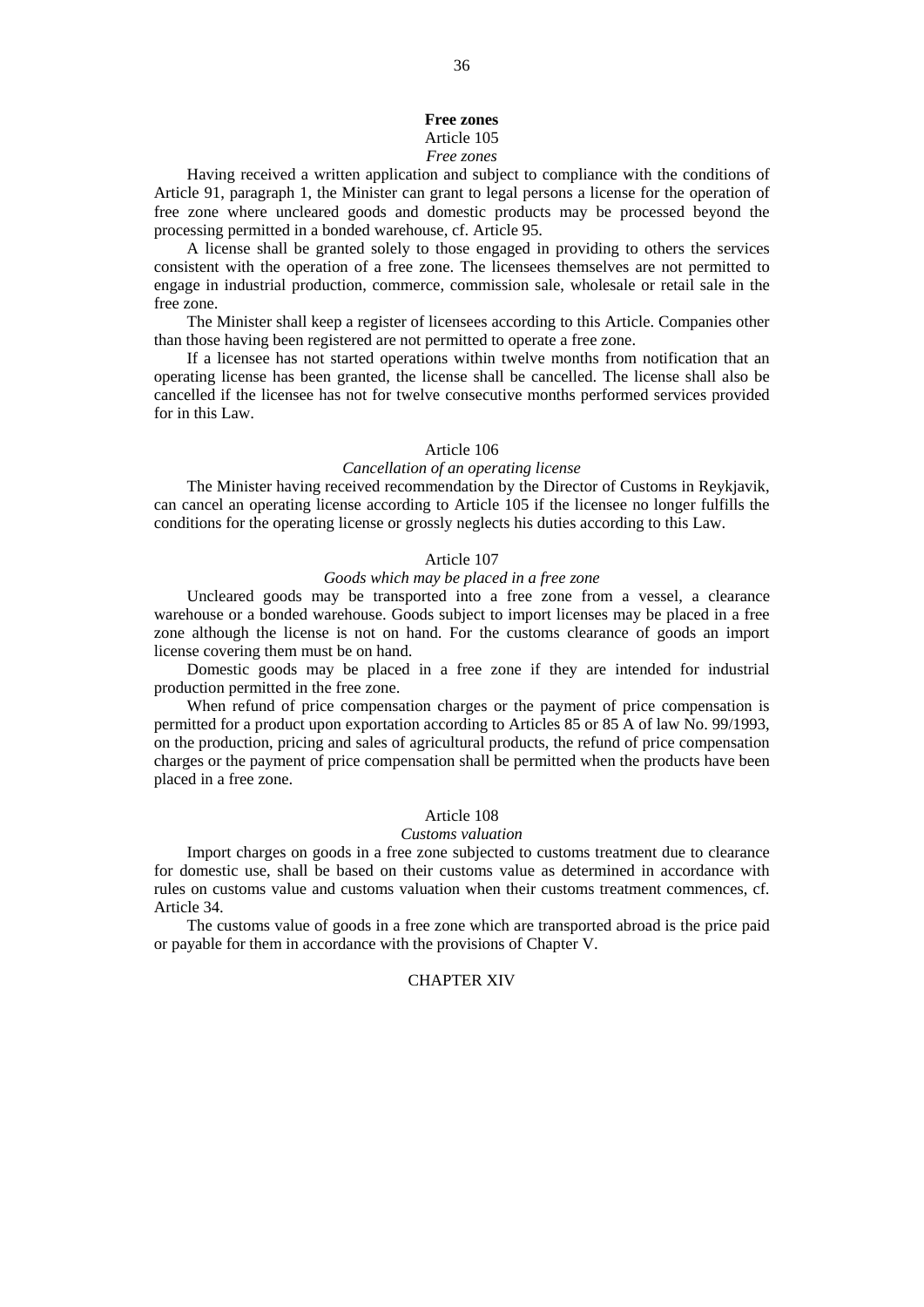# **Levy, appeals, et al.**  Article 109 *Levy of import charges*

Directors of customs are in charge of levying import charges. The levy of import charges shall be based on information contained in an import declaration according to Chapter VII. The director of customs shall, however, correct obvious and insignificant errors in import declarations which are submitted to him.

If an import declaration is not submitted within the specified time limit according to Article 22 the director of customs shall assess the customs value of the goods in accordance with Article 115.

# Article 110

# *Correction of an import declaration prior to customs clearance*

When it is discovered, after an import declaration and supporting documents have been submitted to the director of customs and before a release permit is granted, that the declaration or individual items contained therein or supporting documents are insufficient, unclear or suspicious, not recorded in a lawful way, unsatisfactorily signed or the director of customs considers further explanations needed concerning some items, the importer must be exhorted to make amendments within a specified time limit and to submit explanations and such documentation as the director of customs deems necessary.

Exhortation according to paragraph 1 can be either written or electronic, in the form stipulated by the Director of Customs in Reykjavik.

If the director of customs receives satisfactory explanations and data within the specified time limit in accordance with paragraph 1, he must levy duty and other charges according to the import documents and the explanations and data submitted. If shortcomings of an import declaration are not amended, a reply from the relevant party is not received within the specified time limit, his explanations are not satisfactory, the requested data has not been provided or such data is insufficient or suspicious, the director of customs must assess the import charges as stipulated in Article 115.

### Article 111

### *Reassessment of import charges after electronic customs clearance*

The director of customs shall reassess import charges payable by an importer if it is revealed that they have not been correctly determined at customs clearance on consignments which the importer has cleared through customs by electronic means during the last six years counting from the date when he receives a notice regarding intended ruling on reassessment according to Article 114, paragraph 1.

# Article 112

### *Reassessment of import charges after written customs clearance*

If an importer or a person making arrangements for the customs treatment of goods, has submitted to the director of customs incorrect or insufficient information in an import declaration or supporting documents on which the customs clearance was based, the director of customs shall reassess the import charges. In this connection it is irrelevant whether the importer or the person making arrangements for customs treatment of the goods knew or should have known about the veracity of the information contained in the import declaration or supporting documents.

The director of customs is authorized to reassess import charges payable by an importer on the basis of paragraph 1, on consignments which the importer has cleared through customs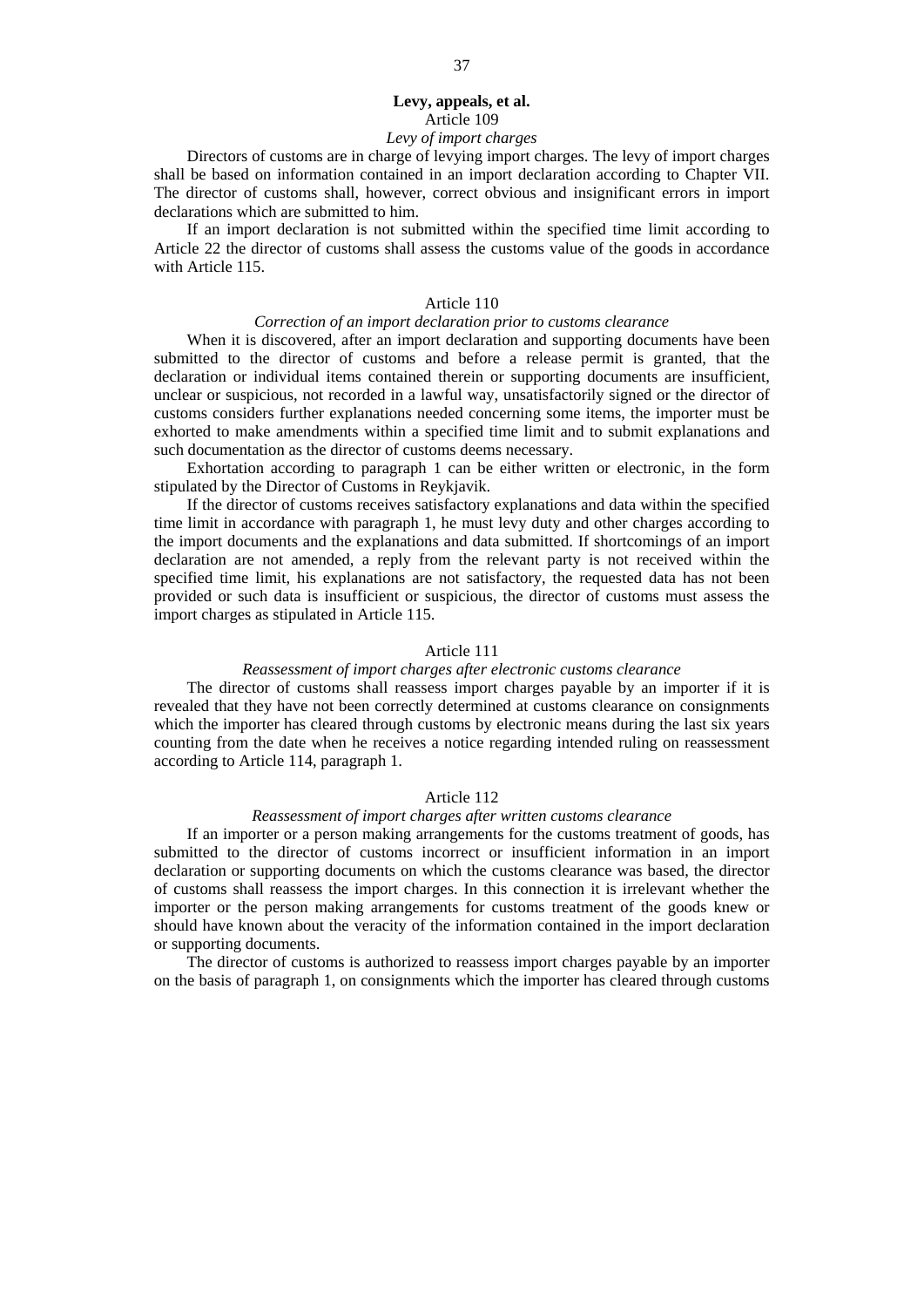during the last six years counting from the date when he receives a notice regarding intended ruling on reassessment according to Article 114, paragraph 1.

If an importer or a person making arrangements for the customs treatment of goods has submitted to the director of customs correct and satisfactory information in an import declaration and supporting documents, reassessment of import charges is not permitted except for consignments which the importer has cleared through customs during the last 60 days counting from the date when he receives notice regarding intended ruling on reassessment. If temporary importation of goods has been permitted the director of customs shall, however, be authorized to reassess import charges on the goods for 60 days counting from the date when the import charges were determined.

Without prejudice to the provisions of paragraph 3, the director of customs is authorized to reassess import charges payable by an importer for consignments which the importer has cleared through customs during the last six years counting from the date when he receives a notice regarding intended ruling on reassessment according to Article 114, paragraph 1, provided that the importer knew or should have known about the correct customs treatment of the goods.

### Article 113

### *Other reassessment*

If it is discovered after customs clearance of goods that the director of customs has been supplied with incorrect or unsatisfactory information but that the amount of import charges is nevertheless correctly determined, the director of customs shall notify the importer of intended amendments to the import documents. In this connection it is irrelevant whether the importer or the person making arrangements for customs treatment of the goods knew or should have known about the veracity of the information contained in the import declaration or supporting documents.

Reassessment according to paragraph 1 shall be governed by the provisions of Article 114 as far as applicable.

# Article 114

### *Rules of procedure in the reassessment of import charges*

When reassessment by the director of customs according to Articles 111-113 is intended, the director of customs must notify the importer of the intended ruling on reassessment by provable means.

In a notification according to paragraph 1 the director of customs must describe the main reasons which he considers decisive in leading to reassessment.

The director of customs must grant to an importer a time limit of at least 15 days from the date a notification of proposed reassessment was mailed, to comment in writing on particulars of the case and, depending on the circumstances, to submit data before a ruling on reassessment is made.

A ruling on reassessment shall be made within 30 days from the end of the time limit granted to the importer to comment on the intended reassessment. The importer shall be notified of the ruling by registered mail.

### Article 115

### *Authorization for the director of customs to assess import charges*

In cases when the director of customs must assess the amount of import charges he must estimate the customs value of goods generously enough that there is no risk of amounts determined being lower than the actual value of the goods and to assess import charges in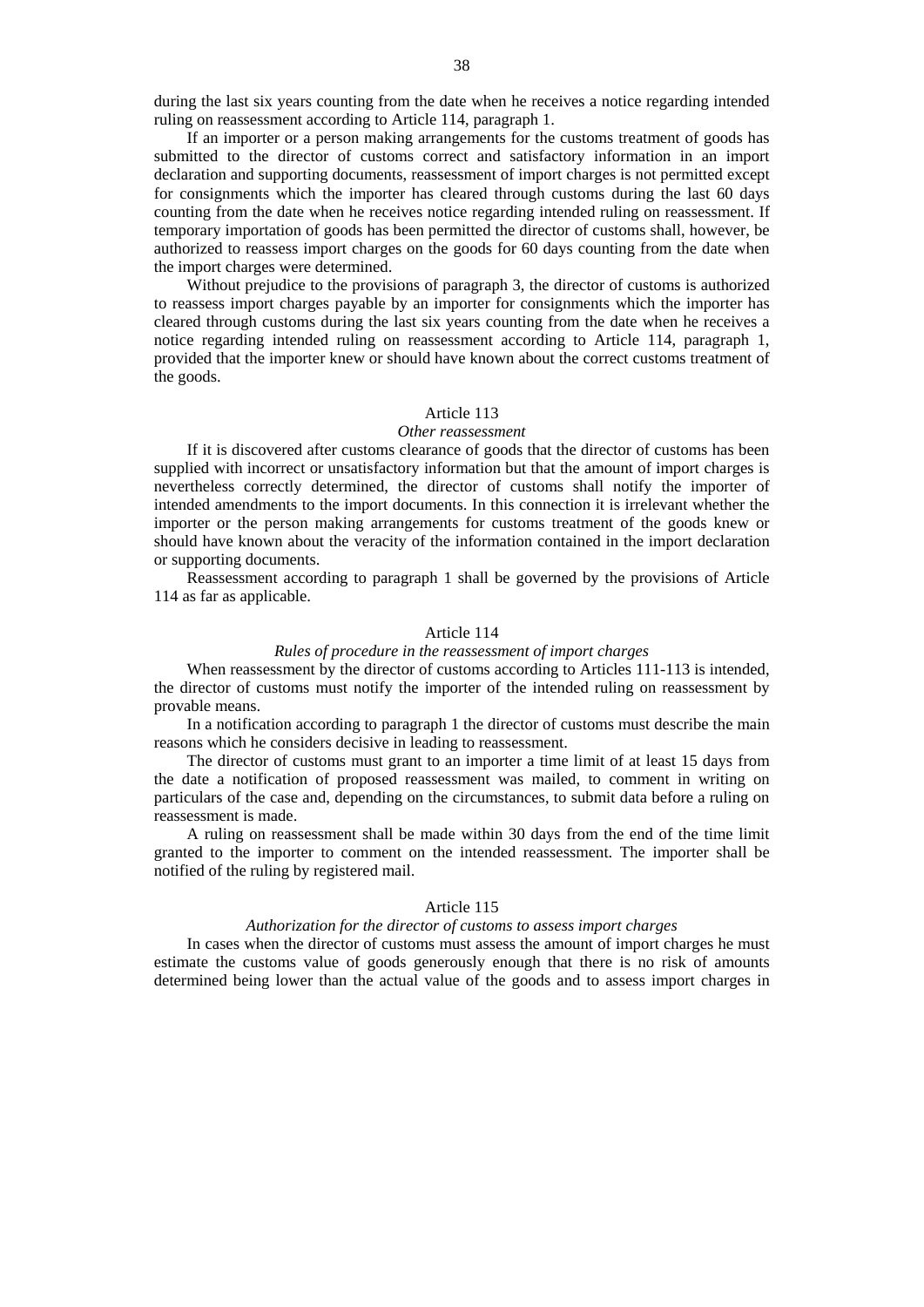conformity with that estimate. In this assessment the director of customs must take into account available information about the goods, including the manifest, data submitted if any, and information from the State Statistical Bureau regarding imported goods.

### Article 116

# *Amendments to an import declaration after customs clearance*

When an importer discovers within six years from the date of customs clearance of goods that information on which the customs clearance of the goods was based was incorrect or unsatisfactory, he must submit to the director of customs a request for appropriate amendment, cf. paragraph 2.

A request for amendment according to paragraph 1 shall be submitted to the director of customs in the form of an amended written import declaration together with appropriate supporting documents. The provisions of Chapter VII regarding written declarations shall apply to amended import declarations according to this paragraph.

An importer has the burden of proof that incorrect or unsatisfactory information has been the basis for the customs clearance of goods, when altered premises may lead to reduction of the import charges levied.

The director of customs shall make a ruling on a request for amendment within 30 days from the procurement of data. The procedure shall be governed by the provisions of Article 117, paragraphs 2 and 3.

#### Article 117

### *Complaints to the director of customs*

When a party liable for duty considers that a decision by the director of customs concerning chargeability, the amount of import charges or factors on which the determination of import charges was based, is incorrect, he can send a written complaint supported by arguments and necessary documentation to the director of customs. If there is a dispute with regard to the customs treatment of goods which have already received customs clearance, a complaint must be submitted to the director of customs within 60 days from the date of customs clearance.

If the director of customs considers that the grounds on which a complaint is based are unclear or that supporting documents are insufficient, he must give the complainant the opportunity to make amendments within a suitable time limit. If this is not heeded the impediment will result in dismissal of the complaint.

A ruling on a complaint shall be made as soon as possible and not later than within 30 days from the procurement of data. The ruling by the director of customs must be supported with arguments and a party liable for duty must be informed about the option of appealing the ruling to the State Customs Board, cf. Article 118. The ruling shall be sent to the importer by provable means. A copy of the ruling must be forwarded to the Director of Customs in Reykjavik immediately.

#### Article 118

### *Complaints to the State Customs Board*

A party liable for duty can appeal a ruling by the director of customs on reassessment according to Articles 111-113, cf. Article 114, rulings by the director of customs on amendments according to Article 116, rulings on complaints according to Article 117 and decisions by the Director of Customs in Reykjavik according to Article 21 and Article 145, paragraph 2, to the State Customs Board within 60 days from the date when a ruling or decision was mailed.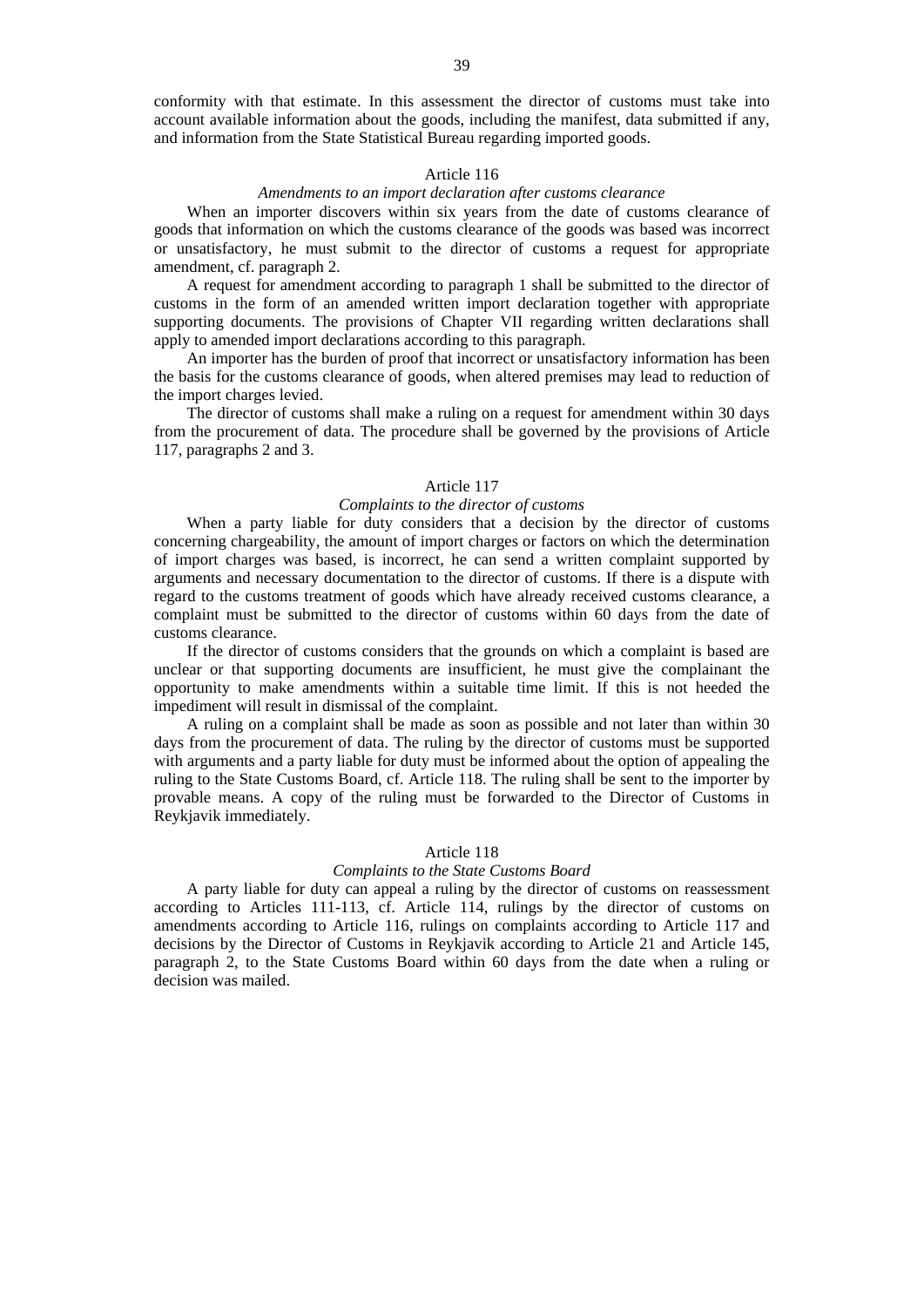The Director of Customs in Reykjavik can appeal rulings by other directors of customs on reassessment according to Articles 111-113, cf. Article 114, their rulings on amendments according to Article 116 and their rulings on complaints according to Article 117, to the State Customs Board within the same time limit as specified in paragraph 1.

Appeals must be made in writing and supported by necessary documentation. Impediment will result in dismissal of the case. When the Board receives an appeal supported by customs documents, the contents of which has not received a ruling by the director of customs, the Board can dispatch the appeal to the director of customs for a new ruling. The Board must notify the relevant party of such a decision.

The Director of Customs in Reykjavik shall represent the customs authorities before the State Customs Board.

The Board shall immediately dispatch to the Director of Customs in Reykjavik a transcript or photocopy of an appeal by a party liable for duty and of the documents which may be attached to his appeal. If the Director of Customs in Reykjavik has appealed a ruling or decision by another director of customs to the Board according to paragraph 2, the Board must immediately dispatch to the importer a transcript of the appeal together with accompanying documents. The Board must give the parties the opportunity to submit their comments within an appropriate time limit.

When the Board considers a case to be insufficiently accounted for, the Board can instruct the parties to obtain further documentation or information to clarify the case.

The State Customs Board is authorized to summon experts to its assistance when ruling in cases of dispute and to request information in accordance with provisions of this Law.

When a case is complicated or extensive, the Board can stipulate trial procedure and such procedure may be oral. As far as applicable, such procedure shall be governed by general rules applying to trial procedure in district courts, to disqualification, expert advice, et al., depending on circumstances.

The Board must pronounce a ruling on appeals as soon as possible and not later than 60 days from the time documentation was completed. In the case of oral procedure a ruling must be pronounced within 60 days from the conclusion of such procedure. The Board's rulings shall be supported by arguments.

An appeal to the State Customs Board does not delay the judicial effect of the ruling.

A ruling by the State Customs Board is a conclusive decision at the administrative level. Appeals to general courts of matters of dispute, ruled on by the Board do not delay or alter the conclusions of the Board until judgement has been passed.

### Article 119

#### *Customs auditing*

The Director of Customs in Reykjavik is in charge of customs auditing for the whole country.

Customs auditing covers any kind of inspection by the director of customs as to the correctness of information submitted in declarations to the director of customs according to law and any kind of inspection as to the correctness of payment of import charges after their levy. Customs auditing covers, *inter alia*, comparison of information submitted to directors of customs by electronic means with accounting records, including relevant supporting documentation on which declarations to the director of customs should be based according to provisions of this Law. Customs auditing also covers the procurement of additional data from parties liable for duty or others.

The police is obliged to render to the director of customs necessary assistance with regard to customs auditing, when a party attempts to evade delivery of accounting records.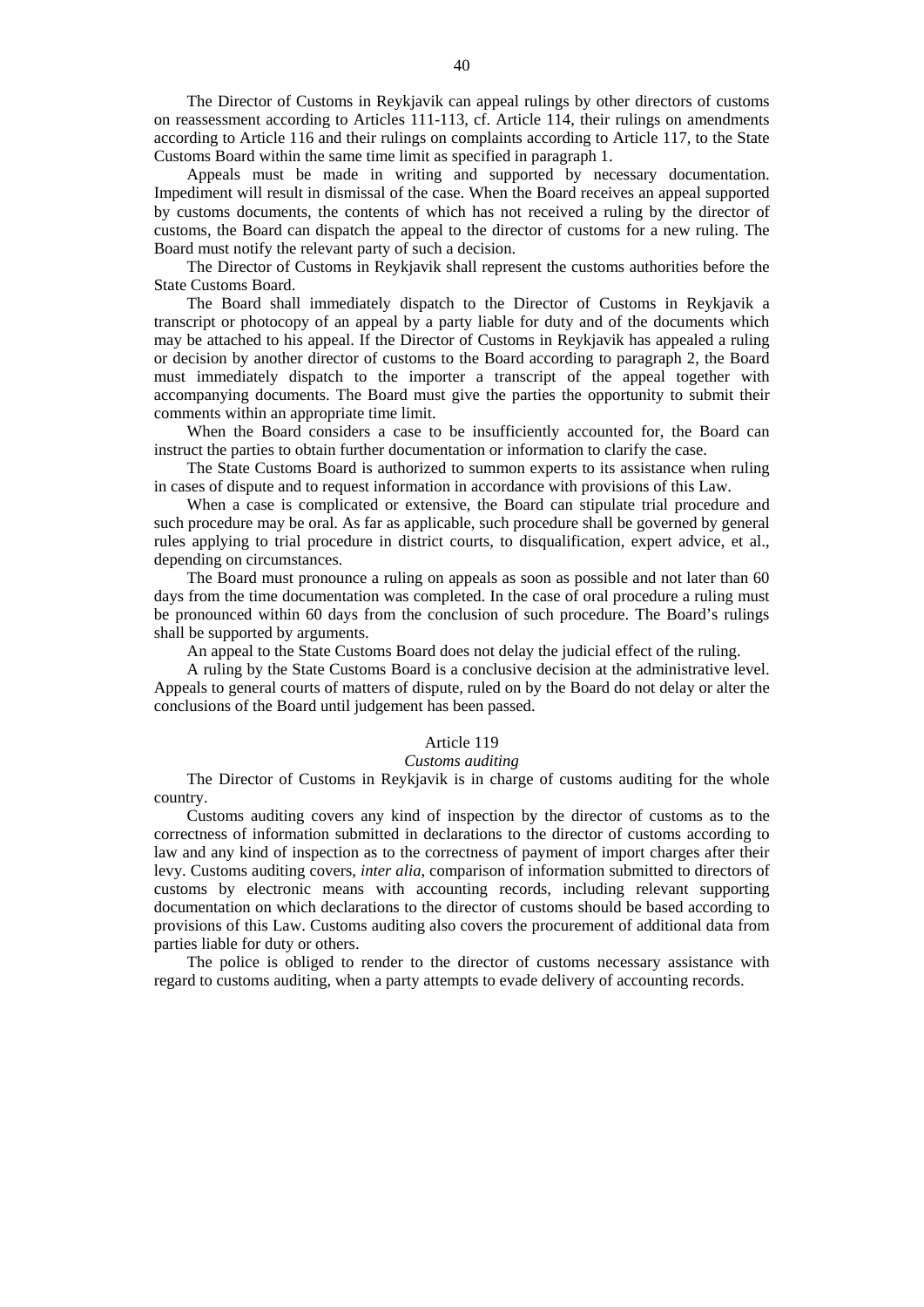When customs auditing gives occasion for reassessment of import charges according to Articles 111-112 or reassessment according to Article 113, the director of customs in the customs district where goods were cleared through customs shall make the reassessment. When customs auditing reveals alleged infringement of the penal provisions of Chapter XXII of this Law, the Director of Customs in Reykjavik shall be in charge of the investigation or delegate it to the director of customs in the customs district where goods were cleared through customs, whichever he deems more suitable.

### CHAPTER XV

### **Due date of payment, deferred payment and place of payment of import charges**  Article 120

# *Due date of payment of import charges*

Import charges on goods other than those placed in a storage area for uncleared goods according to Article 69, paragraph 1, points 2-5, fall due when a permit has been given for their release for domestic use, provided that the transport vessel has already arrived in this country. Import charges shall, however, fall due not later than six months from the date of arrival of the transport vessel to the country, unless the director of customs has permitted longer storage time in a clearance warehouse, cf. Article 70, paragraph 1. In such cases import charges shall fall due at the end of the time limit specified by the director of customs. Due date of payment of import charges when deferment payment has been granted, shall be governed by the provisions of Article 122, paragraph 2.

Import charges on goods which have been placed in a bonded warehouse or a free zone fall due when a permit has been given for their release for domestic use. The same applies to goods requested for release for domestic use from warehouses for duty free supplies and duty free shops.

When an emergency permit or permit for provisional customs clearance is granted the due date of payment of import charges shall be the day when import charges are payable according to a decision of the director of customs, cf. Articles 36 and 37. When a permit for temporary duty free importation is granted the due date of payment of import charges shall be the day when the permit for temporary importation expires. Import charges shall be determined according to law and the rate of exchange for customs clearance applicable on the day of customs clearance.

The due date of payment for express consignments shall be seven days after customs clearance of a consignment.

When goods are delivered from the custody of a transporter or from a storage area for uncleared goods without proper permit from the director of customs the import charges shall fall due forthwith.

When circumstances are as specified in paragraph 5 and goods have been in the custody of a transporter, a customs broker or an importer by special permission of the director of customs, cf. Article 69, paragraph 3, the due date of payment shall be the day of arrival of the transport vessel and the import charges shall be determined according to law and the rate of exchange for customs clearance applicable on that day. If goods have been placed in a bonded warehouse or a duty free zone the due date of payment shall be when the director of customs received notice according to Article 79, and import charges shall be determined according to law and the rate of exchange for customs clearance on that day, unless satisfactory evidence is presented in the opinion of the director of customs that unlawful delivery of the goods for domestic use took place at a later date.

When an importer's import charges are reassessed in accordance with Articles 111-112. cf. Article 113, the additional amount falls due on the date of customs clearance of the goods.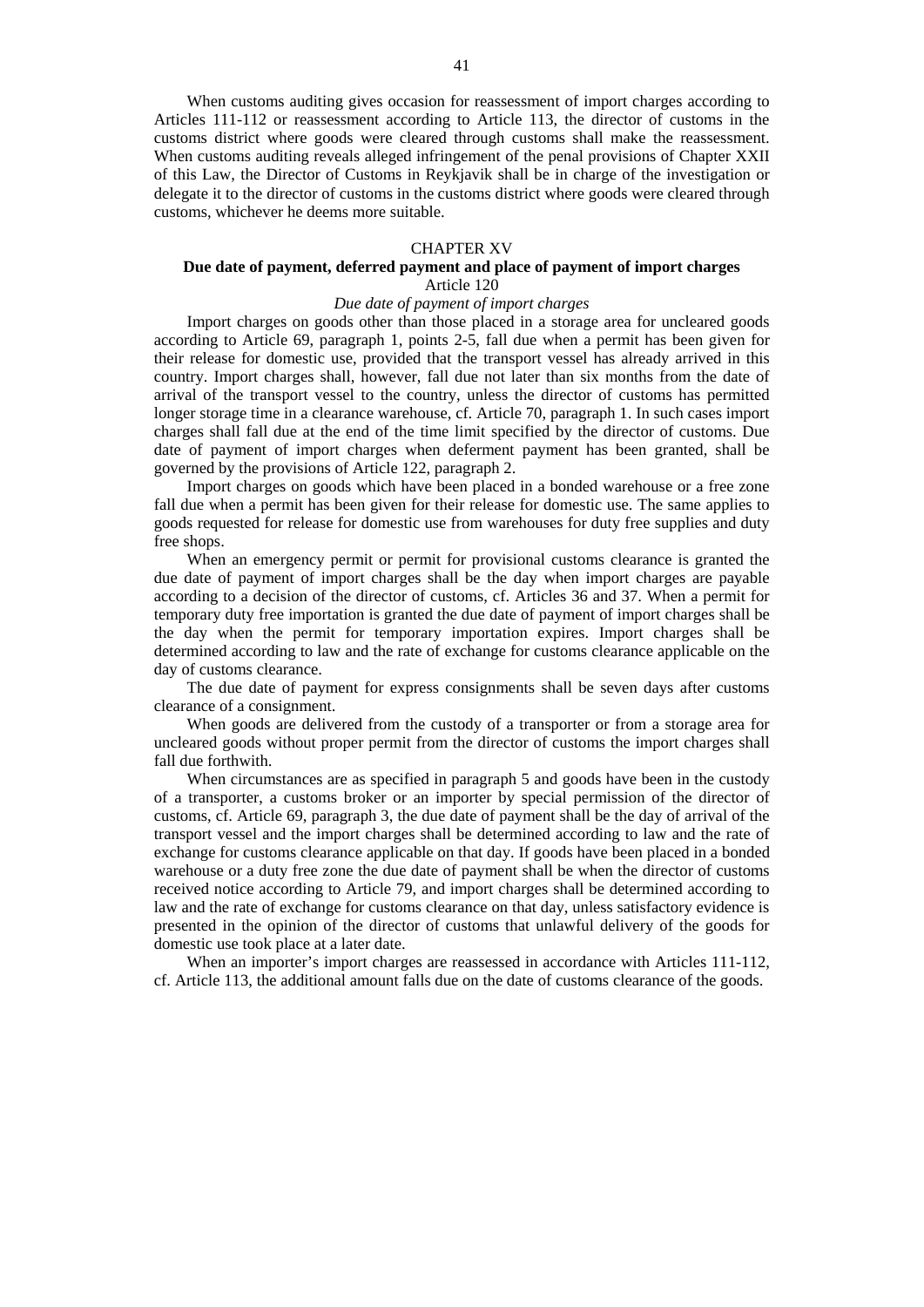### Article 121

### *Right to deferment of payment*

Parties recorded in the value added tax register shall enjoy deferment of payment on import charges provided that they are not in arrears with regard to payments to the State Treasury. The right to deferment of payment covers import charges on goods imported for professional purposes.

Deferment of payment of import charges is impermissible when an emergency clearance is permitted or provisional customs clearance takes place, as well as at the settlement of import charges in such cases.

# Article 122

### *Period of settlement and due date at deferment of payment*

When deferment of payment is granted each period of settlement shall be two months, January and February, March and April, May and June, July and August, September and October and November and December, unless otherwise provided for in other law.

The due date of payment for deferred import charges shall be the  $15<sup>th</sup>$  day of the next month following the end of period of settlement.

### Article 123

# *Rejection of a permit for deferment of payment*

The director of customs must reject further deferment of payment of import charges to a party enjoying deferment of payment of import charges if that party does not make settlement of the import charges within the specified time limit. The director of customs is, furthermore, authorized to reject further deferment if the party enjoying such deferment does not make settlement of charges to the State Treasury, other than import charges, within the specified time limit.

When the estate of an importer is undergoing bankruptcy procedure or has gone into receivership after his death and his heirs do not undertake responsibility for the obligations of the estate, import charges shall be paid when release of goods is authorized. The same shall apply when the importer does not have the right to manage his financial affairs or when it is discovered in a legal execution or by other means that the importer of goods is temporarily unable to pay his debts and has requested authorization for suspension of payments or forced settlement.

# Article 124

#### *Regulatory provision*

In regulations the Minister issues further rules on deferment of payment of import charges.

# Article 125

#### *Interest*

Penal interest shall be calculated on underpaid import charges as of the due date of payment and collected for the State Treasury. Penal interest shall, however, only be determined from the time when an importer received a notice regarding intended ruling on reassessment according to Article 111. The rate of penal interest shall be the same as that stipulated by the Central Bank of Iceland in accordance with Article 6 of law No. 38/2001, on interest and price indexing.

When it becomes clear after levy of import charges or reassessment of such charges that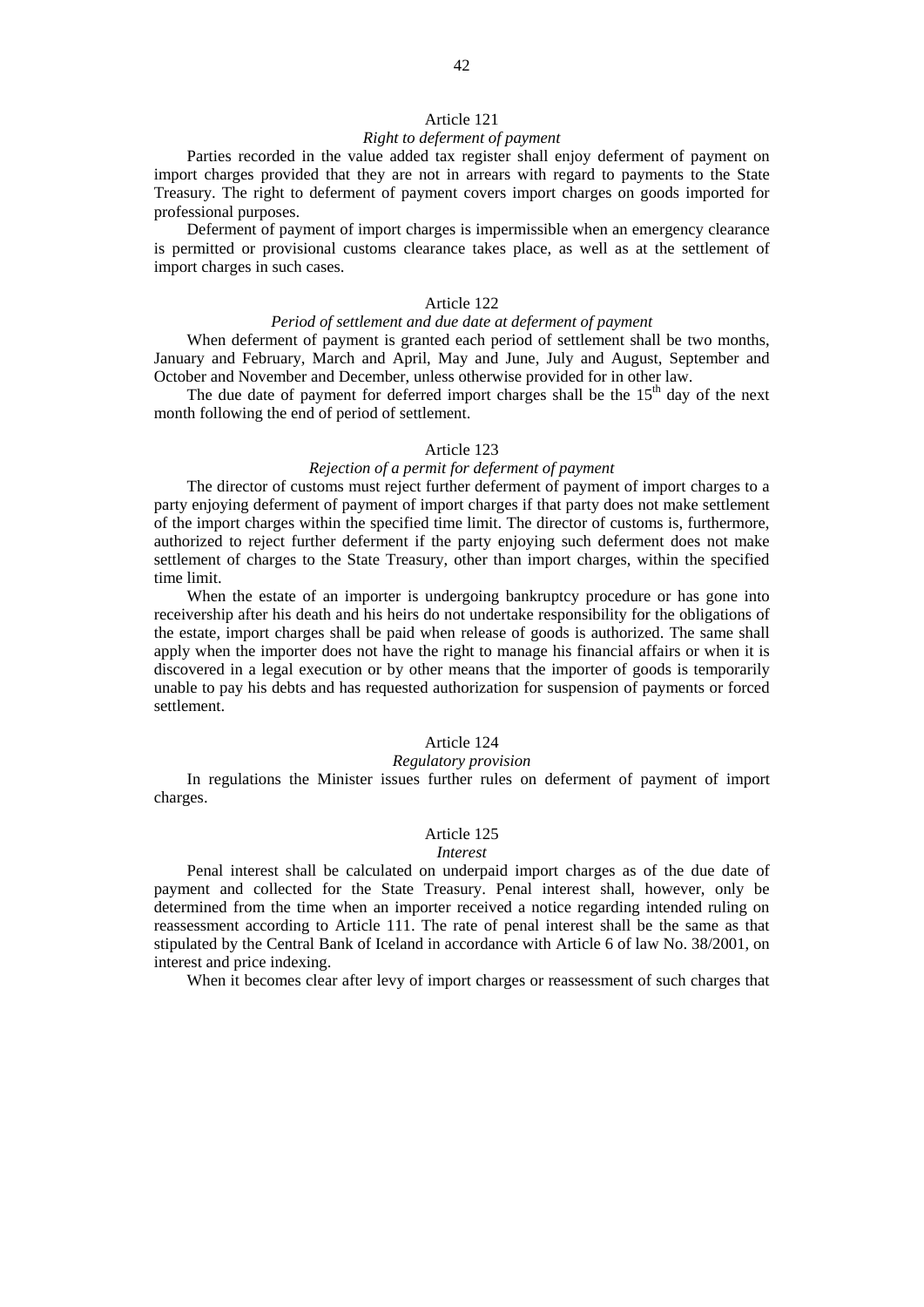a larger sum has been paid than the final amount of import charges levied, the overpaid amount shall be refunded with interest for the period of time that the sum was kept by the State Treasury. The rate of such interest shall be the same as the rate of interest determined by the Central Bank of Iceland at any given time in accordance with Article 8, paragraph 1, of law No. 38/2001, on interest and price indexing.

When a complaint is under processing by the State Customs Board and the Board does not issue a ruling within the lawful time limit according to Article 118, paragraph 9, penal interest shall be paid on the amount of refund determined by the State Customs Board or by a court ruling at a later date, from the time when the time limit for the State Customs Board to issue a ruling expired.

Penal interest may always be demanded from the time a court case is launched for the refund of import charges.

### Article 126

#### *Place of payment*

Import charges shall be paid to the director of customs in the customs district where goods are removed from the vessel transporting them to the country according to a manifest. When uncleared goods are forwarded to another customs district, the import charges shall, however, be paid in that customs district.

Without prejudice to the provisions of paragraph 1, a party enjoying a permit for deferment of import charges shall pay import charges to the director of customs in the district where he has legal residence.

# CHAPTER XVI **Collection and liability**  Article 127

# *Liability for the payment of import charges*

The importer of goods is liable for the payment of import charges.

When a customs broker acts before the customs authorities on behalf of an importer with regard to the customs treatment of goods, he, together with the importer, shall be fully responsible for the payment of import charges. The liability of the customs broker is cancelled if import charges have been debited to the importer's account, provided that the customs broker had the importer's permission to do so, unless the customs broker knew or should have known that information contained in the import documents were incorrect or unsatisfactory, cf. Article 33.

#### Article 128

### *Forced settlement of import charges*

Import charges, together with penal interest and costs, are secured by a statutory lien upon imported goods. The right of statutory lien is irrespective of whether the owner was in good faith and remains despite changes in ownership.

The director of customs may demand a forced sale at an auction of uncleared goods without prior court ruling, accord or distress, cf. Article 129, for recovery of import charges due, penal interest, fines and costs. The director of customs can also offer goods for sale on the public market.

When the director of customs finds no cause for selling goods at a forced sale because of their condition, he may have them destroyed at the importer's expense.

When goods cannot be sold at a forced sale, distress may be levied on the properties of the party liable for duty in order to secure payment of import charges, penal interest, fines and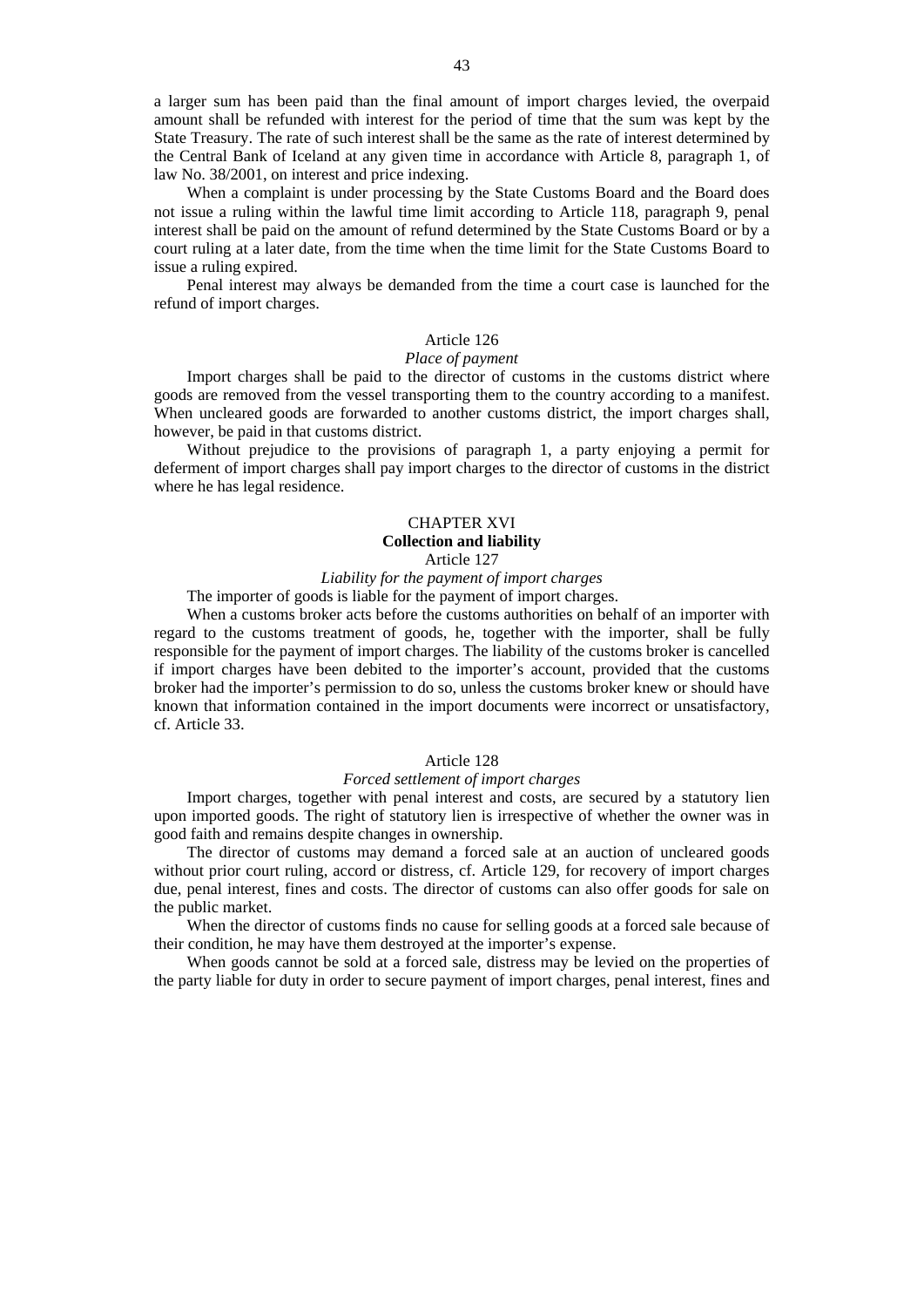costs, without a prior court ruling or accord.

#### Article 129

### *Forced sale at an auction and settlement of the sales value*

The director of customs must advertise an auction according to Article 128, paragraph 2, with at the most four seeks and at the least one week notice, in a newspaper or in another comparable way. The director of customs shall also notify the importer in writing of the goods where and when the auction will take place. If a notice cannot be delivered because the importer is not known or cannot be found, this shall not prevent an auction.

Protests against a forced sale shall be governed by the provisions of Chapters XI and XIV of law No. 90/1991, on forced sales.

Import charges shall be recovered from the sales value with first priority following cost of selling the goods and charges for their storage at the transporter for one month from their arrival to this country. When the sales value of the goods is greater than the aggregate amount of import charges, penal interest, fines and accrued cost, the party that lost the property rights shall be paid the remainder less other restraints on the goods as well as all accrued cost. If the owner does not claim the remainder in accordance with the above mentioned within one year from the date of the sale, the amount shall revert to the State Treasury.

In regulations the Minister can issue further rules on the execution of forced sales at auctions.

#### CHAPTER XVII

# **Suspension of customs clearance**

Article 130

The director of customs shall suspend customs clearance of a consignment if the importation of goods contained in the consignment is, according to law or administrative instructions, subject to conditions which have not demonstrably been fulfilled. The same applies if importation is subject to licenses which have not demonstrably been acquired.

### Article 131

The director of customs is authorized to suspend customs clearance of all goods to an importer:

- 1. who is in default of payment of import charges, penal interest or other cost,
- 2. who has neglected to submit an import declaration and supporting documents to the director of customs within the time limit stipulated,
- 3. who does not honour his obligation to submit information to the director of customs,, cf. Article 30, or is reluctant to render assistance to the director of customs which he is obliged to render in accordance with law or administrative instructions.

Suspension of customs clearance according to paragraph 1 shall enter into force 15 days after the importer has been notified of the intended suspension of clearance of all goods to him on account of the circumstances mentioned in paragraph 1.

# Article 132

When there is suspicion that importation of goods is taking place involving infringement of intellectual property rights, the director of customs is authorized upon request by the right holder to suspend customs clearance of the goods while the right holder seeks provisional measures from competent authorities and following that initiates judicial procedure. Authorization by the director of customs is subject to the following conditions: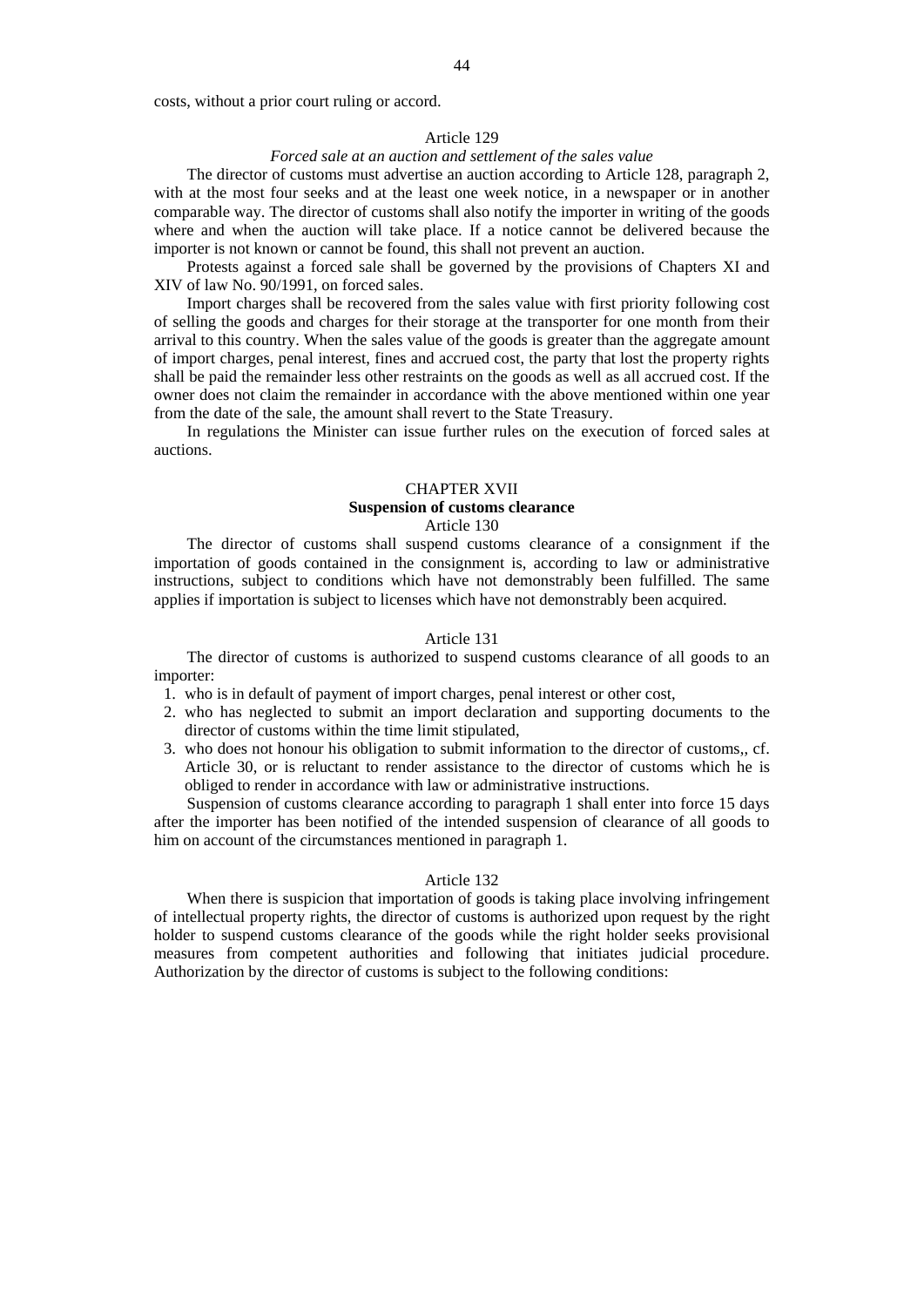- 1. that the right holder submits to the director of customs a written request for suspension of customs clearance and commits himself to pay the cost derived from measures taken by the customs authorities,
- 2. that the right holder provides adequate evidence that the intellectual property right is protected in this country, that he is the holder of this right and that the importation of the goods will cause infringement of his right; he must, furthermore, supply a sufficiently detailed description of the goods to make them readily recognizable by the customs authorities,
- 3. that the right holder provides a security in the form of a monetary deposit, or in other form deemed adequate by the director of customs, sufficient to compensate the right holder, owner or importer of the goods for the damage or costs which may be derived from unjustified suspension of customs clearance.

If satisfactory evidence has been presented, the director of customs is authorized to suspend customs clearance of the goods for a period not exceeding ten weekdays. He shall promptly notify both the right holder and the owner of the goods or importer of his decision. If the right holder has not within the aforementioned time limit initiated procedure with the competent authorities to seek his right and notified the customs authorities thereof in writing, the consignment may be cleared through customs. The aforementioned time limit may be extended for ten weekdays when special circumstances apply.

The director of customs can on his own initiative suspend the customs clearance of goods in respect of which he has acquired satisfactory evidence that an intellectual property right is being infringed. He shall promptly dispatch a notification of his decision in writing to the right holder, giving him a time limit of three weekdays from the receipt of the letter to make a request for suspension of customs clearance according to paragraph 1. If the right holder does not within this time limit request suspension, the goods may be cleared through customs.

If a request for provisional measures is refused or a court has ruled that there has been no infringement of an intellectual property right, the director of customs shall revoke his decision on suspension of customs clearance. If a court has ruled that there is infringement of an intellectual property right and the ruling does not stipulate the disposal of the goods, the customs authorities may have the goods destroyed or disposed of in another manner without harm to the right holder. If a ruling has been appealed, the destruction or disposal of goods shall be postponed until final conclusion is available.

Small quantities of goods contained in travellers' personal luggage or sent in small consignments are excluded from the provisions of this Article, provided the importation is of non-commercial nature. Goods which have been marketed in another country by the right holder or with his approval and goods in transit are also excluded.

In regulations, the Minister shall issue further provisions concerning the suspension of customs clearance. He can also require the right holder to pay storage fees and the costs incurred by the customs authorities due to the aforementioned measures. The Minister can stipulate that the aforementioned provisions shall apply to the exportation of goods.

# CHAPTER XVIII **Anti-dumping and countervailing duties, et al.**  Article 133

### *Imposition of anti-dumping and countervailing duties*

When it may be considered that foreign goods are being imported or offered on dumping terms and that such dumping is likely to cause real prejudice to domestic business activities or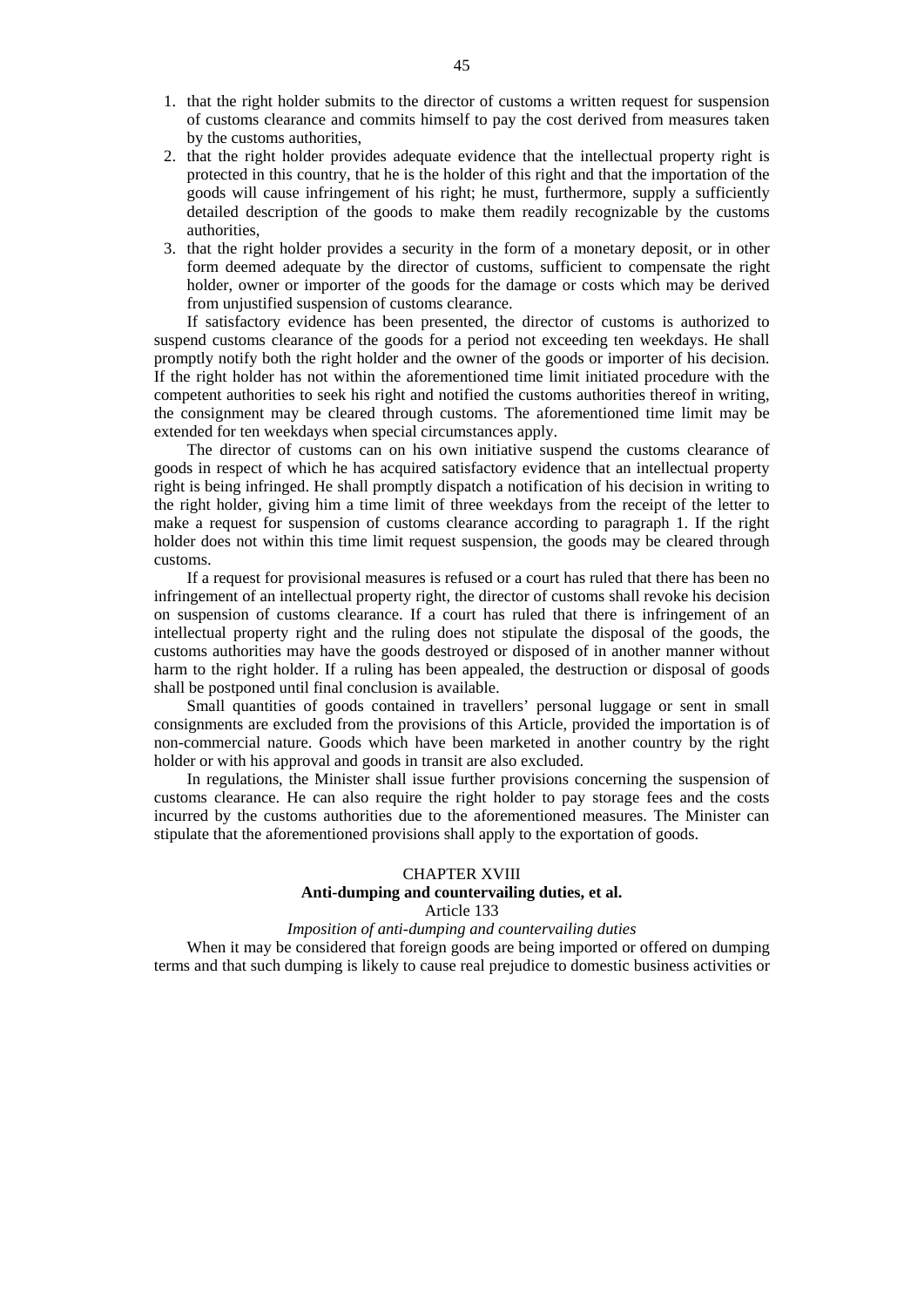may cause serious impediment to such activities, the Minister may impose special antidumping duties, as a countermeasure against such trade.

For the same purpose and on the same conditions, the Minister may impose special countervailing duties when export bounty, subsidies, refund and the like, granted abroad, may be expected to cause in this country the conditions described in paragraph 1.

The Minister may, furthermore, impose anti-dumping and countervailing duties on foreign trade in services on the same conditions as applicable to trade in goods according to provisions of this Chapter.

The Minister's decisions on this matter shall enter into force on the day they are published in *Stjórnartíðindi* (the Government Gazette) and shall not be in force for a longer duration than five years.

The Minister can appoint a committee to investigate complaints regarding the importation of goods on dumping terms or with subsidies and to make recommendations to the Minister on the imposition of anti-dumping or countervailing duties. Provisions of this Law shall apply to the tasks of the committee, rights and obligations, as far as applicable.

### Article 134

In this Law, dumping or dumping terms shall be deemed to apply to the importation or offering of foreign goods:

- 1. at a price lower than comparable prices of such goods under normal business conditions in the export country, or
- 2. when such a price is unavailable in the export country, either
	- a. at a price lower than the maximum export price of such goods to some other country, or
	- b. at a price lower than the cost of producing the goods in the country of origin, with the addition of a reasonable mark-up for marketing cost and profit.

In the comparison mentioned in paragraph 1, consideration shall be given to differences in sales and delivery terms, transportation cost, taxes, and other such factors of differences that may be of relevance.

## Article 135

Anti-dumping duties must not exceed the dumping margin, i. e. the difference between the dumping price and the price being compared.

Countervailing duties must not exceed the payments or subsidies which are directly or indirectly granted in connection with the manufacture, processing, exportation or transportation of the goods.

### Article 136

Anti-dumping or countervailing duties in accordance with the above provisions may be imposed upon one or more articles or types of goods, on goods from one or more consignors, or on goods from one or more countries.

Anti-dumping and countervailing duties may be imposed temporarily until further information is available, if a delay is considered likely to cause damage. Such temporary duties, however, must not be imposed for a longer duration than twelve months.

The Minister can issue further provisions concerning anti-dumping and countervailing duties and payment thereof. The legal protection of these duties shall be in accordance with the provisions of Article 128.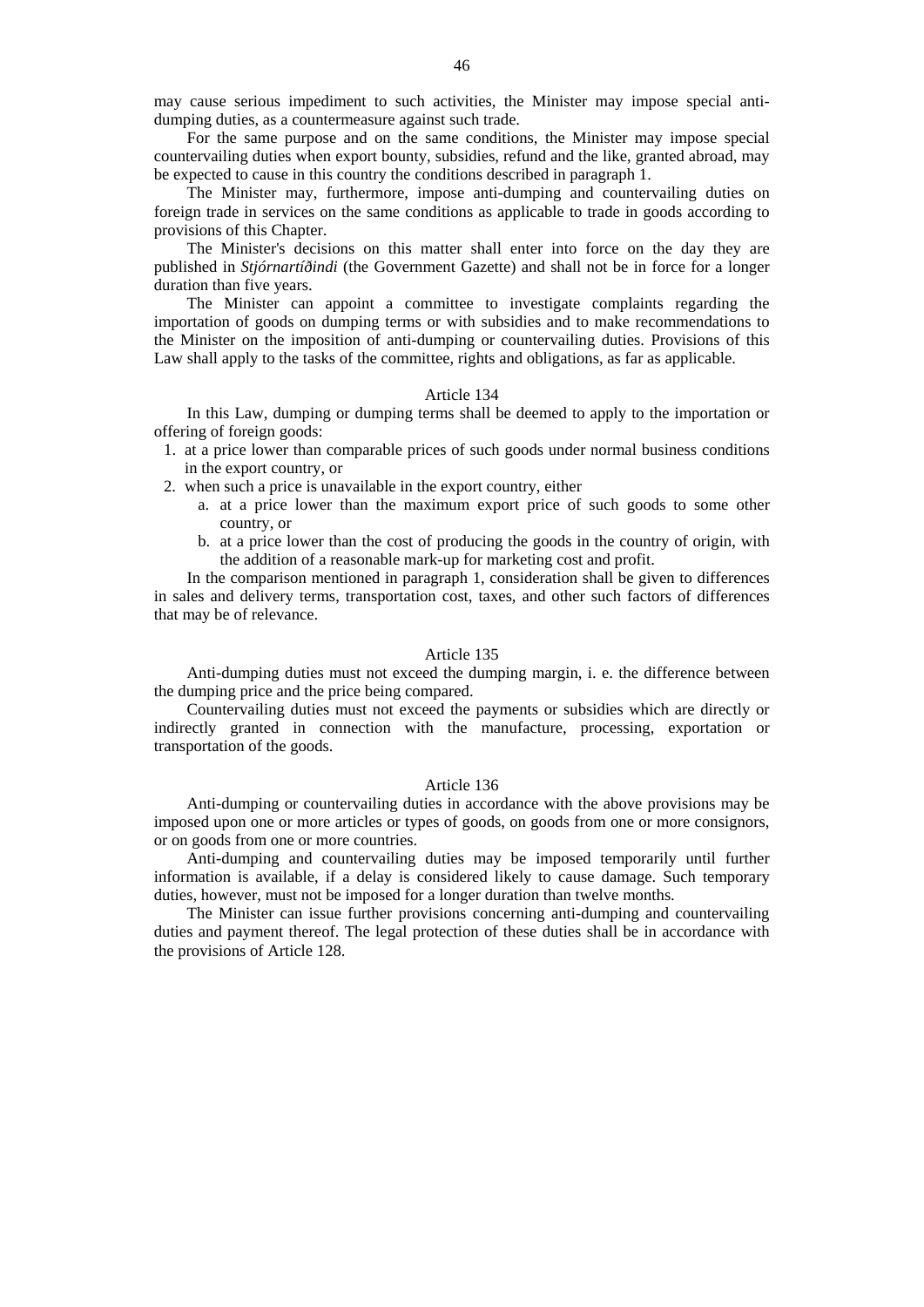47

Anti-dumping and countervailing duties shall not be imposed retroactively except:

- 1. When a product has been imported in great quantities during a short period of time and offered on dumping terms which have caused damage domestically. In such cases antidumping duties may be imposed retroactively on importation if such action is likely to prevent further importation on dumping terms.
- 2. When a product having benefited from export bounty, subsidies, refund and the like has been imported in great quantities during a short period of time and caused damage difficult to compensate for. In such cases countervailing duties may be imposed retroactively on importation if such action is likely to prevent further importation of products subsidized in this manner.
- 3. When a promise to stop importation, falling within Article 133, paragraphs 1 to 3, has been broken.

Anti-dumping or countervailing duties imposed retroactively can cover products imported up to 90 days before the Ministry of Finance received a complaint regarding importation subject to Article 133, paragraphs 1 to 3.

### Article 138

When the circumstances specified in Article 5 of the Agreement on Agriculture in Annex 1 A to the convention establishing the World Trade Organization apply with regard to any of the products listed in Annex II A to this Law and designated therein with the symbol "SSG", that

- 1. the volume of imports exceeds the level specified in Article 5 of said Agreement on Agriculture; or, but not concurrently,
- 2. the import price of the product falls below a certain level, cf. definition in Article 5 of the Agreement on Agriculture,

the duty on the product in question shall, without prejudice to the provisions of Article 4, paragraphs 1 and 3, be the maximum duty according to the tariff binding in Annex II A with the addition of additional duty in accordance with Article 5, paragraph 5, of the Agreement on Agriculture.

Additional duties shall in other respects conform to the conditions in Article 5 of the Agreement on Agriculture. Duty according to this Article shall only be levied when the Minister of Agriculture has decided to apply Article 5 of the Agreement on Agriculture and has issued regulations thereon.

### Article 139

### *Compensation charges on imported goods*

Price compensation charges may be imposed on imported goods produced from agricultural raw materials in accordance with conditions specified in Protocol 3 to the Agreement on the European Economic Area, as well as other free trade agreements and international agreements and protocols thereto.

If price compensation charges are imposed according to paragraph 1, duties or other comparable charges must not also be levied on taxable goods from the contracting parties unless otherwise specified in provisions of Protocol 3 to the Agreement on the European Economic Area as well as other free trade agreements and international agreements and protocols thereto.

The collection of price compensation charges provided for in this Article does not affect the collection of duty according to the Customs Tariff on goods not eligible for customs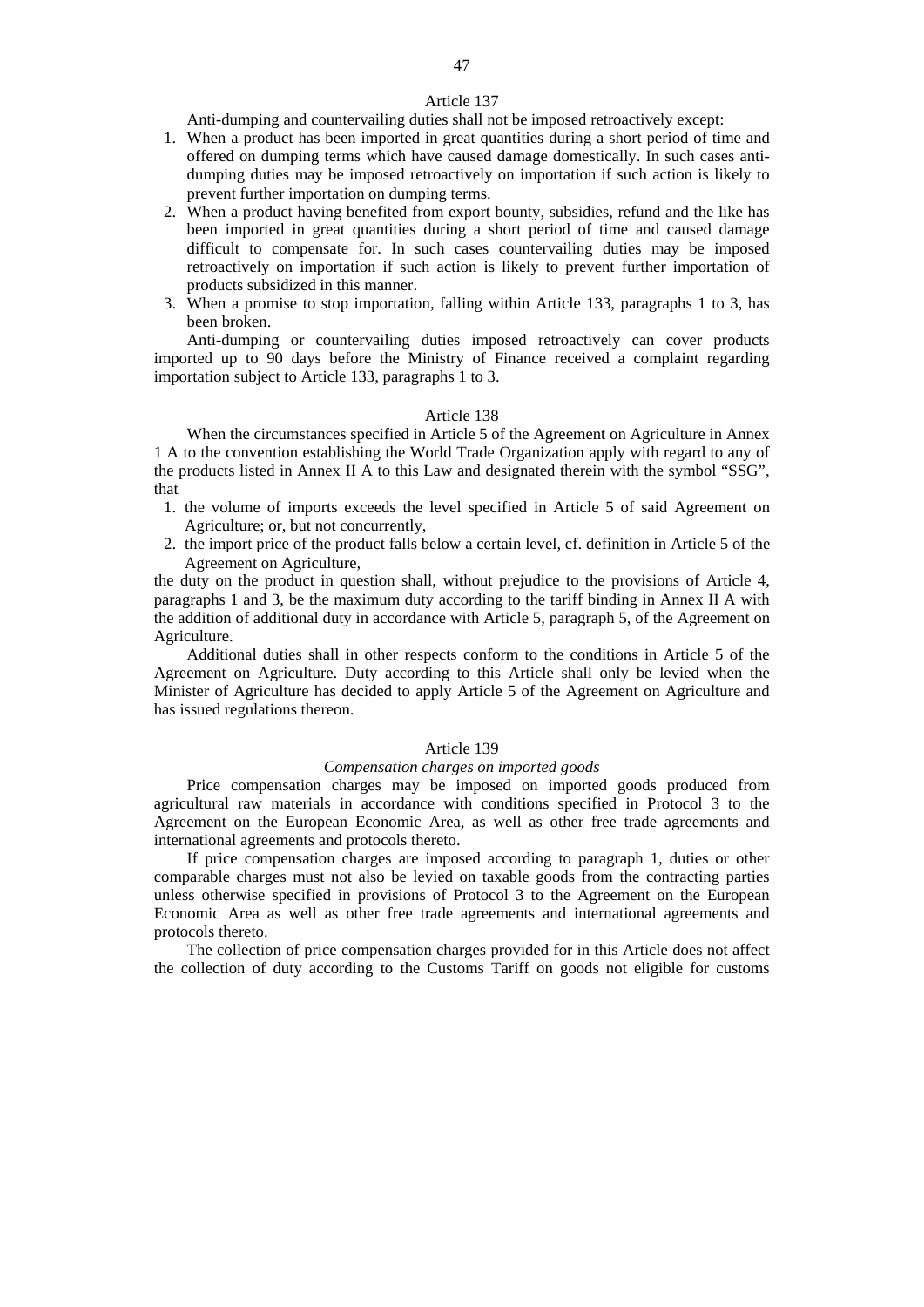treatment in accordance with the provisions of the Agreement on the European Economic Area or the provisions of other free trade agreements and international agreements unless otherwise provided for therein.

A price compensation charge shall be levied and collected upon customs treatment of goods.

In regulations, the Minister can issue further provisions concerning price compensation charges according to this Article, classification for taxability, proof of the composition of taxable goods as well as other factors concerning the levy and collection of the charges. Furthermore, he can in the same manner stipulate the waiver of duties and other comparable charges when a price compensation charge is imposed on the product. The legal protection of price compensation charges shall be in accordance with provisions of Article 128.

### CHAPTER XIX **Exportation**  Article 140

# *Obligation to submit an export declaration*

Parties professionally engaged in the exportation of goods shall, before goods are exported, submit through electronic data interchange to the director of customs concerned the information that must be submitted for the customs clearance of goods.

### Article 141

# *Simplified export declarations for post trade*

Persons and legal persons professionally engaged in the exportation of small consignments to individuals through post trade can apply for licence at the Director of Customs in Reykjavik to submit to directors of customs simplified export declarations after exportation.

In regulation, the Minister can stipulate conditions for authorisation to submit simplified export declarations at exportation according to paragraph 1.

# Article 142

Export conditions must be fulfilled and export charges paid in the customs district where export goods are loaded on board a vessel for transportation abroad. In regulations, the Minister can deviate from this provision.

### Article 143

#### *Report on the catch of Icelandic fishing ships*

A report on the catch of Icelandic fishing ships, transported by such ships for sale on foreign markets, shall be submitted by the master of the ship in the first port where the ship docks in this country on its return from abroad, or next time it comes to port in this country if the ship does not dock before it carries again a catch to a foreign market. When the fishing ship does not come to first port in the place from which it operates, this report must be dispatched to the director of customs in the customs district where the ship's place of operation is located.

### Article 144

The provisions of this Law regarding importation shall apply to exportation and transit as far as applicable except otherwise provided for in this Chapter.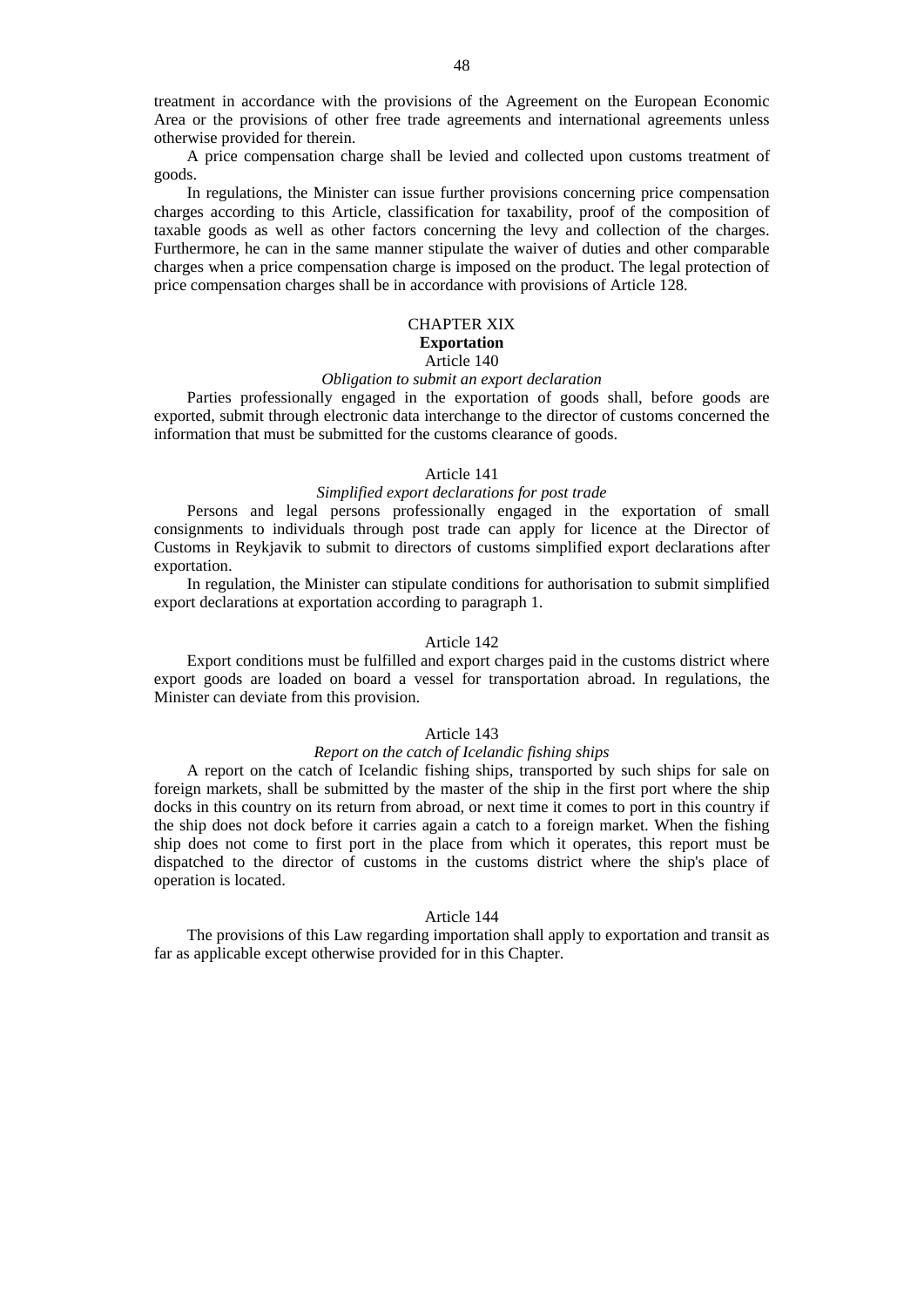### CHAPTER XX **Origin of goods**  Article 145

The Minister is authorized to issue general rules of origin applicable to importation and exportation of goods. Rules of origin shall be issued in consultation with, as the case may be, the Ministry of Industry and Commerce, the Ministry of Fisheries, the Ministry of Agriculture and the Ministry for Foreign Affairs. The rules shall be based on the following principles:

- 1. When reference is made to a change in customs classification, the headings and subheadings of the nomenclature used must be specified.
- 2. When reference is made to a percentage of value, the methods of calculation must be specified.
- 3. When reference is made to methods of production or processing, an exact definition must be made of the methods indicating the origin of the product in question.

Rules of origin shall be published in regulations. The Director of Customs in Reykjavik provides importers, exporters and parties interested with binding opinion on the origin of goods. The opinion shall be provided as soon as possible and not later than 60 days after the request has been submitted.

Should Iceland become a party to an international agreement granting reduction of duties or other preferential treatment to Icelandic export products upon customs clearance in the country or countries concerned, the director of customs shall at the request of the exporter provide information on conditions for preferential treatment, including issuance of certificates of origin, et. al.

If the exporter of the product is not their manufacturer, a declaration by the manufacturer must be submitted, in addition to the exporter's certificate of origin, confirming that the goods fulfill conditions for preferential treatment according to a free trade agreement or an international agreement to which Iceland is a party.

All documents and certificates concerning the origin of goods, refund of duties and the like, provided for in paragraphs 1 and 3, shall be in such form and finish as stipulated by the Minister.

When a country, party to an international agreement in accordance with paragraphs 1 and 3, requests verification of the veracity of documents or certificates on the origin, refund of duties and the like concerning goods exported to the country in question, or it is for other reasons considered necessary to carry out such verification, then operators and others related to the case are obliged to provide the customs authorities with information concerning factors which are of importance with regard to the investigation, and the customs authorities can, depending on the circumstances, carry out an investigation of the professional premises, accounting and correspondence of the aforementioned parties.

On certain conditions, the Minister can license domestic associations to issue carnets and to be responsible to authorities in other countries for the payment of charges on goods exported from this country for temporary use or transit in those countries, when such export goods are subject to special treatment in accordance with an international agreement to which Iceland is a party.

In regulations or in other instructions, the Minister can issue further rules concerning the implementation of this Article.

> CHAPTER XXI **Customs enforcement**  Article 146 *Customs enforcement authority*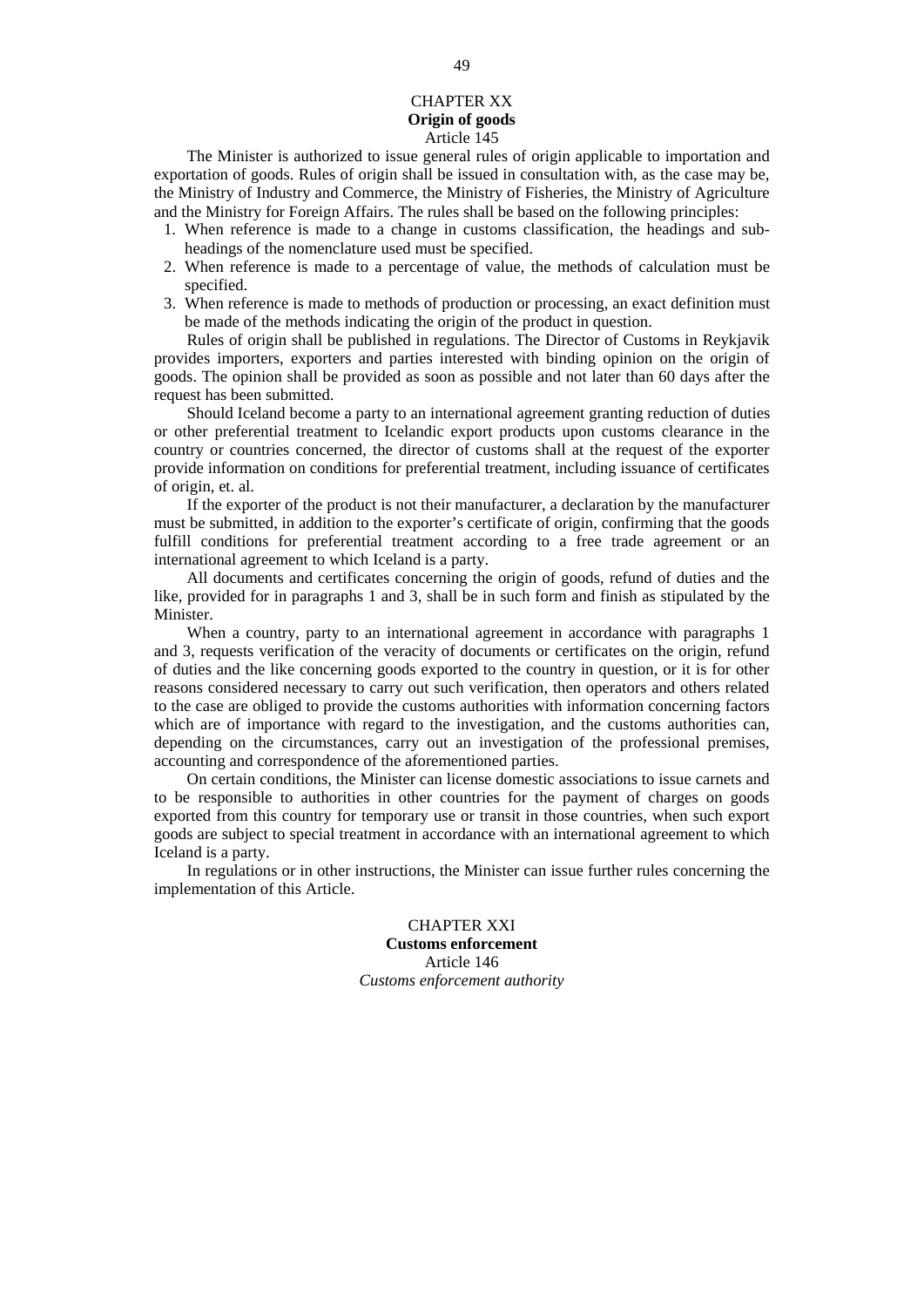Customs enforcement authority means authorization to employ recourses provided for in this Chapter to ensure compliance with laws and administrative instructions which directors of customs are responsible for implementing.

### Article 147

### *Executors of customs enforcement authority*

Directors of customs, their deputies with law degree and customs officers are empowered with customs enforcement authority in accordance with this Law.

In exceptional circumstances, the Minister of Finance is authorized to entrust other employees of the director of customs with temporary customs enforcement authority to carry out specific tasks.

Police officers are entrusted with customs enforcement authority when they carry out or assist in customs control.

Crew of coast guard vessels are entrusted with customs enforcement authority when they carry out or assist in customs control.

Those summoned to assist the customs according to law are entrusted with customs enforcement authority when they carry out their duties.

### **Duties of the Customs and execution of customs enforcement**

# Article 148

# *General rules*

Executors of customs enforcement shall be vigilant in their work and fully aware of the responsibilities entailed therein.

Executors of customs enforcement shall perform their work diligently and conscientiously and always with extreme objectivity and fairness. They shall endeavor not to cause damage, inconvenience or injury to persons beyond that which is unavoidable due to circumstances. They must not treat a suspect with more severity than permitted by law and which may be necessary to overcome his resistance against lawful operations, nor to apply unlawful coercion in word or deed, such as by threats.

#### Article 149

### *Customs officers identification*

When carrying out their duties customs officers shall generally wear a uniform and always have in their possession, and display when necessary, a badge bearing the Icelandic coat of arms and the inscription *Tollmerki Íslands* (Customs Emblem of Iceland) as well as their name, rank and photo.

In regulation, the Minister issues further rules concerning customs officers´ uniforms and identity papers.

### Article 150

# *Free and unhindered access of the Customs*

The Customs are authorized to patrol anywhere on and along the coast of the country, in harbour areas and airports.

### Article 151

### *Use of force*

Executors of customs enforcement authority are authorized to use force in the execution of their duties. Nevertheless, under no circumstances are they allowed to use more force than may be necessary on each occasion.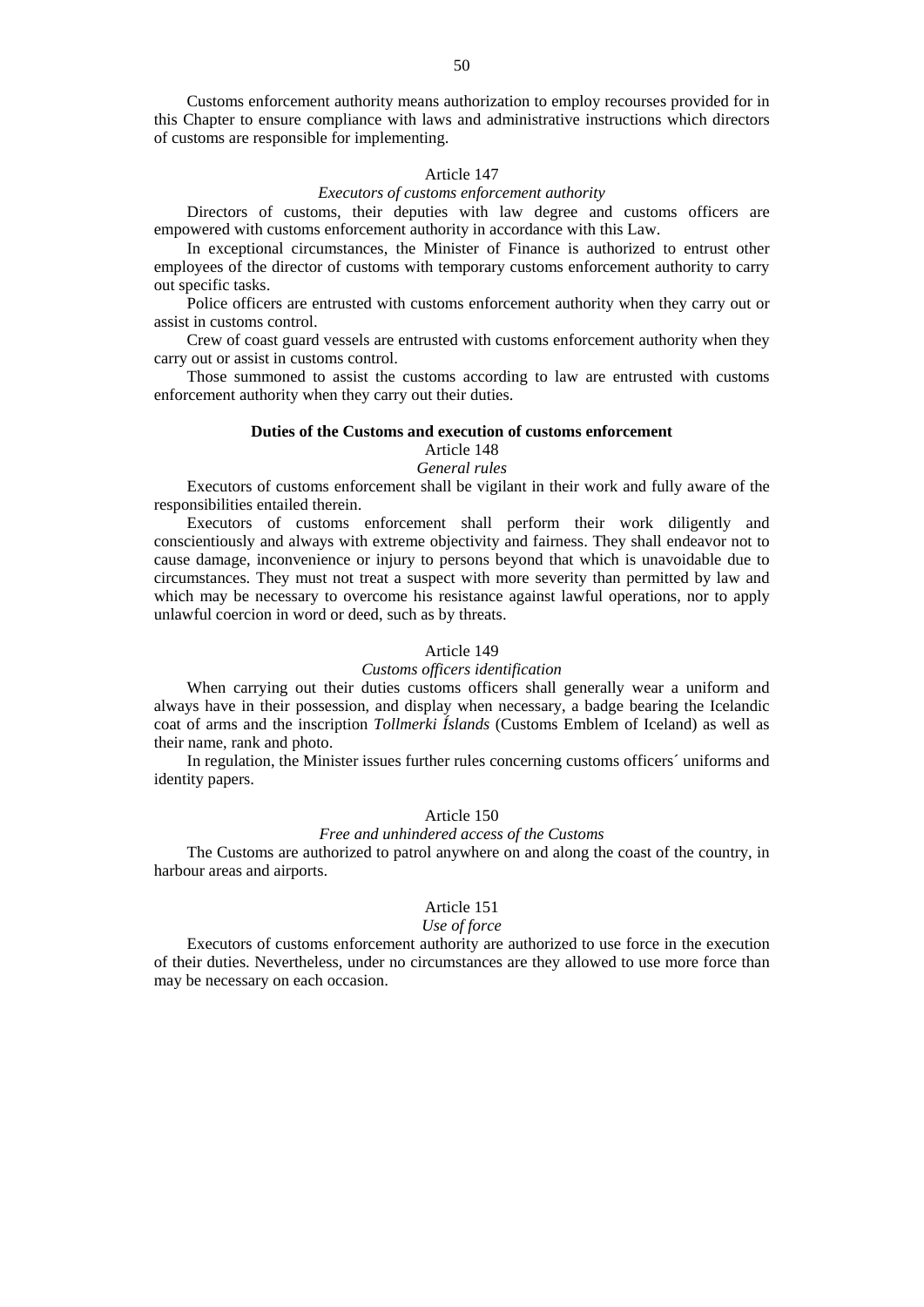Executors of customs enforcement authority are authorized in urgent situation to use handcuffs and gas weapons when executing their duties. The Minister, in consultation with the Minister of Justice, shall issue rules regarding which customs officers shall be authorized to carry and use such gear, the use of such gear, and the training of customs officers.

# Article 152

# *Authorization to entrust Police and Coast Guard with customs enforcement duties*

The Minister of Finance and the Minister of Justice can stipulate that where deemed to be suitable police officers shall carry out customs enforcement duties together with other police duties.

The director of customs can entrust employees of the Icelandic Coast Guard to carry out customs duties.

# Article 153

# *Authorization to entrust customs officers with police duties*

The Minister of Finance and the Minister of Justice can stipulate that where deemed to be suitable customs officers shall carry out police duties together with other customs duties.

### **Arrest, search and seizure of items**

#### Article 154 *Arrest*

Executors of customs enforcement authority are authorized to arrest a person caught while committing or suspected of violation of this Law and to interrogate him or turn him over to the police.

### Article 155

### *Search in vessels and means of transport*

Customs officers are authorized to search anywhere in vessels located within the Icelandic customs territory. Search is also authorized in means of transport located in or coming from places where ships or aircraft are loaded and unloaded, as well as other places where uncleared goods are or have been stored. Customs officers are also authorized to search all means of transport reasonably suspected of transporting illegally imported goods.

# Article 156

### *Inspection and investigation of goods transported to the country*

The Customs are authorized to inspect and investigate all goods transported to the country, regardless of whether they are goods recorded in a manifest, postal consignments, goods belonging to passengers, or other goods. It may be requested that the goods be moved to the premises of the director of customs, or to another specified place where customs control is carried out, and that they be produced there for inspection.

The Customs are authorized to take into custody luggage of passengers and crew for later inspection. The person in question can demand that the luggage be put under seal until the inspection takes place. The person in question shall be given the opportunity to be present at the inspection. Upon his request he shall also be given an adequate receipt.

### Article 157

# *Search in facilities for storage of uncleared goods*

The Customs shall have free and unhindered access for control and inspection of uncleared goods stored in storage facilities according to Article 69, as well as to other buildings and places where uncleared goods are stored or have been stored. Furthermore, the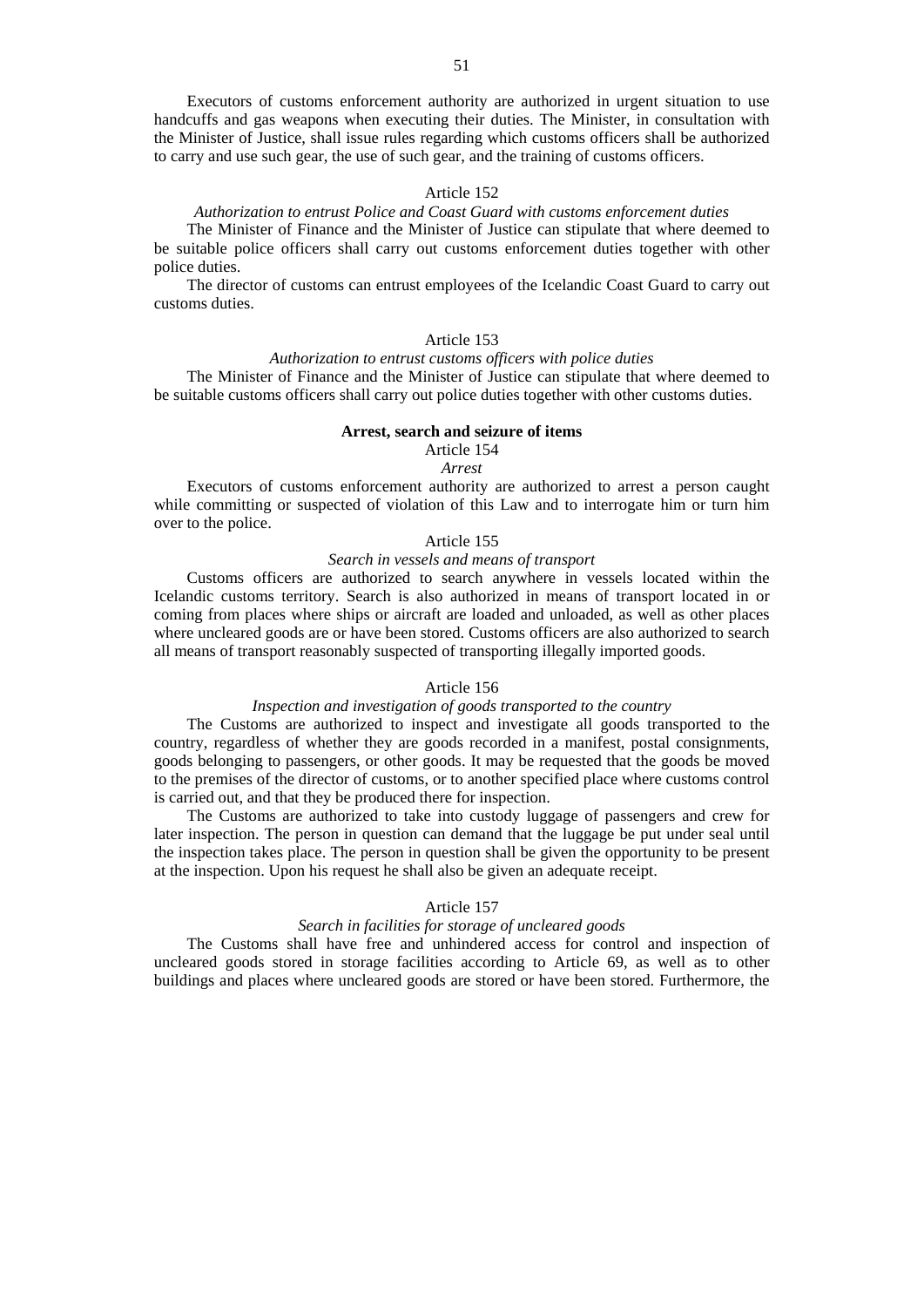Customs shall have access to business premises, if it is to be expected that such premises are being used for storage of goods not having received lawful customs treatment.

### Article 158

# *Search of buildings following direct pursuit*

The Customs are authorized to pursue persons who evade or are suspected of having evaded customs control of imported goods. A search of buildings may be carried out in the case of direct pursuit when waiting for a court ruling might cause of evidence being prejudiced.

# Article 159

# *Search of a person*

The Customs are authorized to search persons who are in means of transport, in buildings or in areas or on their way from means of transport, buildings or places where customs officers are authorized to investigate and inspect goods.

Search of a person may only be carried out on an order by the most superior customs officer present when a search is warranted. It shall be carried out with the utmost consideration, and must never be more extensive than necessary for the customs control.

When a person is searched, the individual in question shall have the right to have a specific witness summoned to be present if possible when the search is carried out. Customs officers are obliged to clearly inform the accused of this right.

A close search of a person must be carried out by a person of the same sex.

# Article 160

# *Search of an individual who is not legally competent*

When a search of an individual who due to age is not legally competent is intended, his legal guardian and the representative of the Committee of Child Protection in the district, where search is to be carried out, shall be contacted promptly and they shall be given the opportunity to come to that place without delay and be present when the search is carried out.

When a search is intended of an individual who is not legally competent for other reasons than stipulated in paragraph 1, his legal guardian shall be contacted promptly and given the opportunity to come to that place without delay and be present when the search is carried out.

# Article 161

# *Seizure of items*

The Customs shall seize items considered to have value as evidence in a criminal case, if they have been obtained by criminal means or if it may be assumed that they might become subject to confiscation due to violations of this Law or other laws.

### Article 162

If a traveller or a crew member has in his possession, at arrival to or departure from the country, cash of an amount exciding EUR 15,000, based on the official adjustment rate of exchange as registered at any given time, the executors of customs enforcement authority are authorized to seize these valuables when there is suspicion that they will be used for violations of provisions punishable by the General Penal Code.

The director of customs shall immediately notify the relevant chief of police of a seizure according to paragraph 1, who determines further procedure of the case.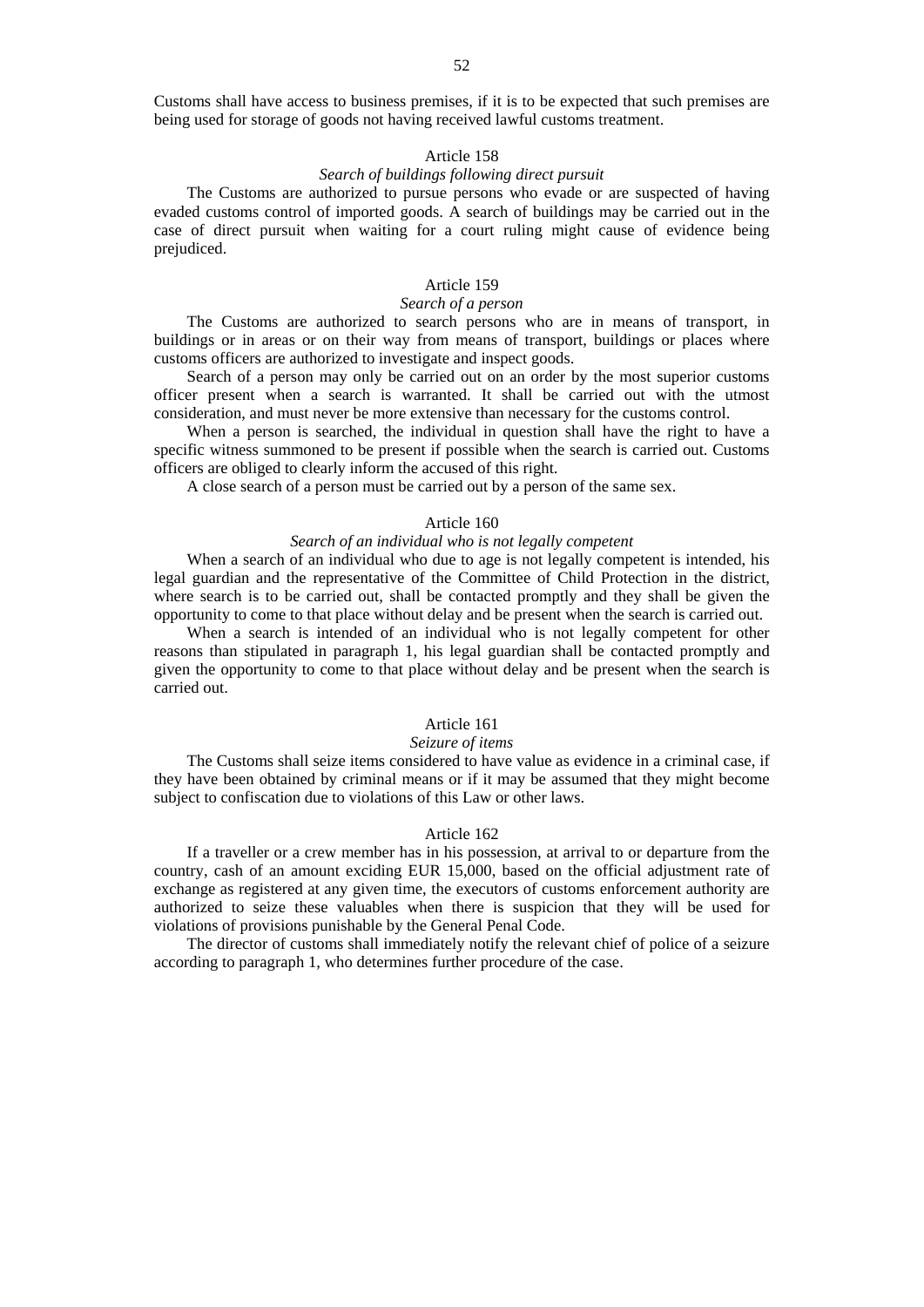# Article 163 *Rules of procedure of the Code of Criminal Procedure*

The provisions of the Code of Criminal Procedure shall apply to search, seizure of

articles, arrest and other procedures, unless otherwise provided for in this Chapter.

The provisions of Articles 183-185 of this Law shall apply to investigations, interrogation of suspects and statements.

### **Seals and other restrictions**

# Article 164

*Seals* 

The cargo space and stores of vessels and means of transport, as well as warehouses or other places where uncleared goods are stored, may be put under seal or customs lock. Furthermore, uncleared consignments of goods may be put under seal or labelled for identification, while in storage or during transportation. Operators of vessels and means of transport and warehouse managers are obliged to render to the Customs assistance in sealing and locking, as well as to draw the attention of the Customs to places where sealing or locking would be ineffective.

The Director of Customs in Reykjavik decides the form of seals and issues rules for their use.

When sealing or locking cannot be accomplished, the director of customs may demand that the storage or transportation of the goods be under customs control at the expense of the custodian or the transporter.

Customs seals and locks must not be removed by anyone except a customs officer while within the Icelandic customs territory or in a vessel or means of transport en route between places within the customs territory.

### Article 165

### *Circumscription of a vessel*

The Customs can circumscribe a vessel which has arrived in port or at an airport, and also prohibit traffic in areas where loading or unloading of goods takes place, or through which passengers pass on their way to or from a vessel in international journeys. Furthermore the Customs can stipulate that passengers or other persons may only disembark or go on board at a certain place or at a specified time. In consultation with port authorities, the Customs can also stipulate that the loading or unloading of a vessel shall be carried out at a specific place which at any given time is considered to be the most suitable for control purposes.

### **Obligation to assist the Customs and to obey instructions**

### Article 166

### *Obligation to assist the Customs*

If necessary the Customs can summon for assistance every adult person. A person is obliged to comply with the summons of the Customs if he is able to render assistance without putting his life, health, well being or substantial personal interests or those of near relatives in danger.

Those summoned to assist the Customs according to paragraph 1 are empowered with customs enforcement authority while carrying out their duties and enjoy the same protection as customs officers.

Article 167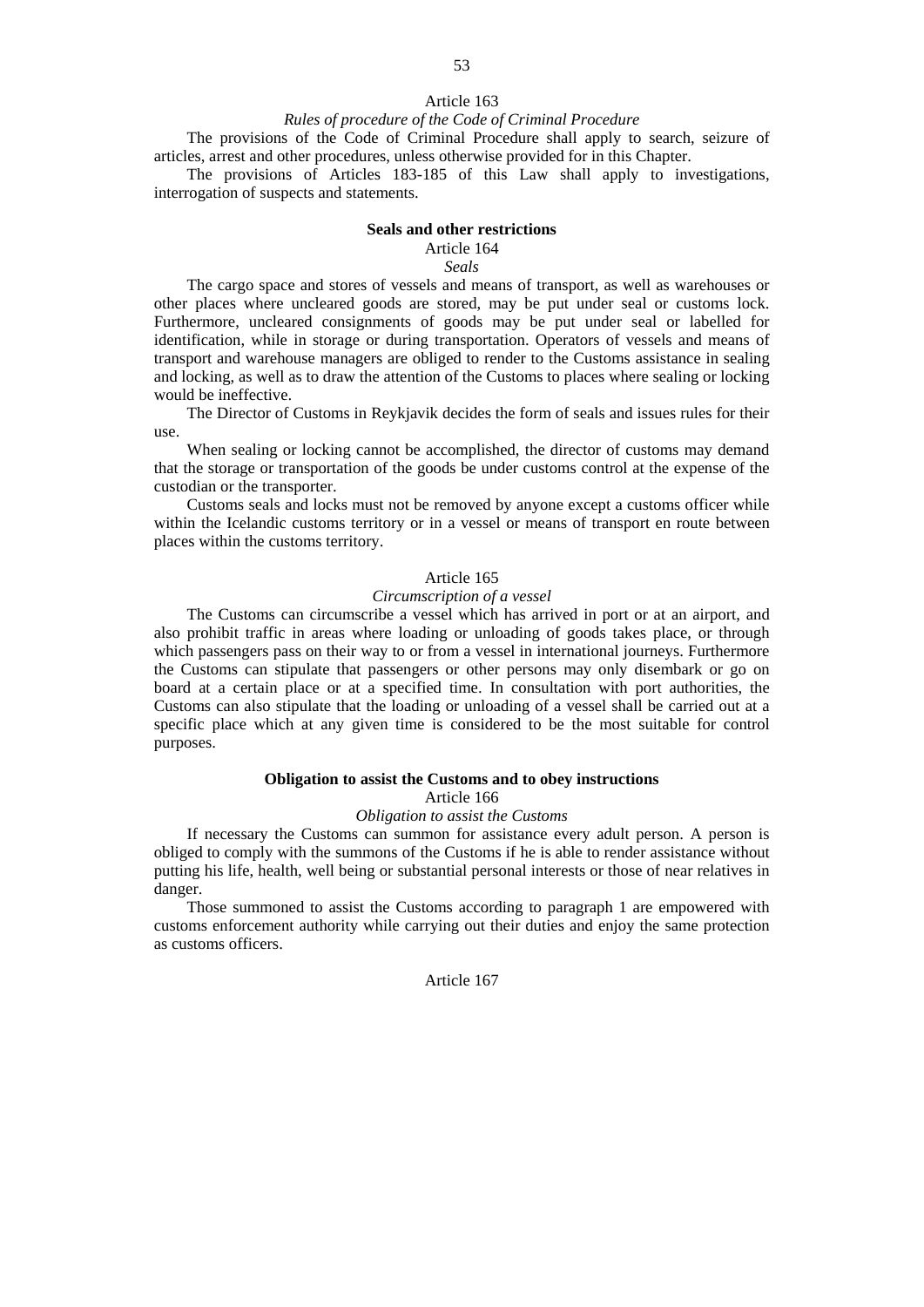## *Obligation to assist at inspection*

Importers and custodians of uncleared goods are obliged to assist during customs inspection by presenting the goods at the request of the Customs, opening bags and other packages, unpacking, closing after inspection and providing all the assistance and information requested. When an importer or a custodian does not attend to his obligations of assisting at inspection, the director of customs is authorized to charge the customs officers or other employees with the task or hire people for the work and collect from the importer or the custodian remuneration covering the cost.

Operators of means of transport are obliged to stop them when signalled by a customs officer to do so.

Operators of vessels and means of transport are obliged to render to the Customs all the assistance and information requested. They are also obliged to follow instructions from the Customs intended to ensure control of loading and unloading.

# Article 168

# *Prohibition to obstruct customs officers in their duties*

No one may in any way obstruct a person in the performance of customs duties or disobey instructions given by customs officers for the purpose of applying this Law.

# CHAPTER XXII **Punitive liability, sanctions and procedure Punitive liability and punishment**

Article 169

Violations of this Law falling within acts described in this Chapter shall be subject to punishment. Attempted violations and participation in violations shall be subject to punishment in accordance with provisions of Chapter III of the General Penal Code.

Violations shall be punishable if they are committed intentionally or by gross recklessness, unless otherwise has been specially provided for.

A fine may be imposed on a legal person, singly or together with individuals associated therewith, as further stipulated in individual provisions of the Chapter. The same shall apply with regard to the liability of a legal person for the payment of a fine which may be imposed on his representative or other employees.

### Article 170

It is illegal importation, punishable by fines or imprisonment up to two years, when goods are transported to the country from abroad or from a dutyfree area without proper notification to the customs authorities in accordance with provisions of this Law. The same applies when goods are removed from a warehouse for uncleared goods or taken into use without permission from the customs authorities.

It is also considered to be illegal importation, falling within the same punishment, when uncleared goods which have been loaded on board a vessel for exportation, or goods which have received permission for exportation against refund or waiver of duties or other charges, are removed from the vessel without permission from the customs authorities or eluded exportation by other means.

When the owner of the goods is not to be found, the master of the vessel shall be punished for a culpable violation or the person responsible for the vessel, legal person or individual, irrespective of whether the violation can be traced to a culpable act of an employee of the person responsible or the person responsible himself if he is an individual. The responsible person of the vessel can only be fined.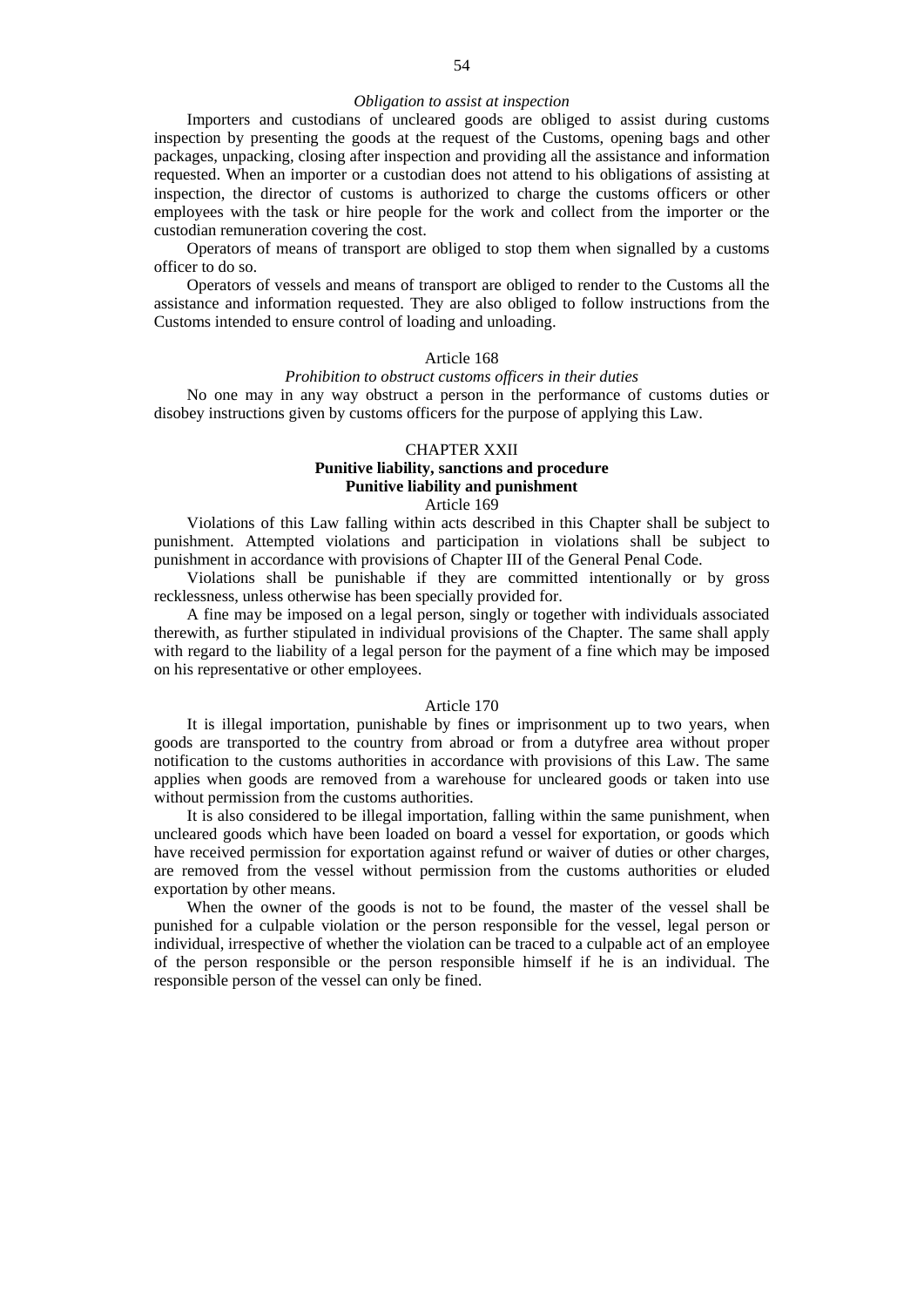It is punishable by fines when managers or other officers do not do what is in their power to prevent illegal importation by their vessels or neglect necessary supervision for that purpose.

### Article 171

A person who sells or delivers, buys or receives goods, although he knows or should know that they are illegally imported, shall be punished by fines or imprisonment up to two years.

The utilization of profits derived from violations of this Law, is punishable according to the provisions of Article 264 of the General Penal Code.

### Article 172

A person who intentionally or by gross recklessness provides incorrect or misleading information concerning the type, quantity or value of goods, or neglects to submit documentation as provided for in this Law in respect of importation of goods, shall be subject to fines amounting to the minimum of double but not exceeding tenfold the amount of import charges on the customs value which was evaded from levy. A surcharge on duty and other import charges according to Article 86 shall be subtracted from the amount of the fine.

A person who intentionally or by gross recklessness provides incorrect or misleading information concerning the type, quantity or value of goods, or neglects to submit documentation as provided for in this Law in respect of exportation of goods, shall be subject to fines.

A customs broker who intentionally or by gross recklessness assists in providing incorrect or misleading declarations or provides incorrect or misleading information in customs declarations in respect of importation or exportation, requests for customs clearance of goods or at payment of import charges, shall be subject to punishment in accordance with paragraph 1.

A violation of paragraphs 1 or 3 which has been committed intentionally shall in addition to a fine be punishable with imprisonment up to six years when committed repeatedly or the violation is in other respects serious.

### Article 173

It shall be punishable by fines or imprisonment up to two years in the case of serious violations, to submit or induce submittal of documents or certificates which are incorrect in important aspects regarding the origin of export products or other factors, which should ensure that said products are entitled to preferential treatment upon importation into another country, or are considered to be eligible for area tariff treatment there due to international agreements.

When an individual, a company or an institution has been licensed to issue the documents and certificates mentioned in paragraph 1, but no proof has been presented as to who signed them, the licensee in question can be fined if he is an individual who has not practiced sufficient circumspection in the treatment or keeping of the documentation. The same applies to a person representing a legal person if the legal person is the licensee.

A legal person can also be fined for violation of this provision, irrespective of whether the violation can be traced to a culpable act of an employee of the legal person, provided the violation is committed for the benefit of the legal person or the legal person has profited from the violation.

### Article 174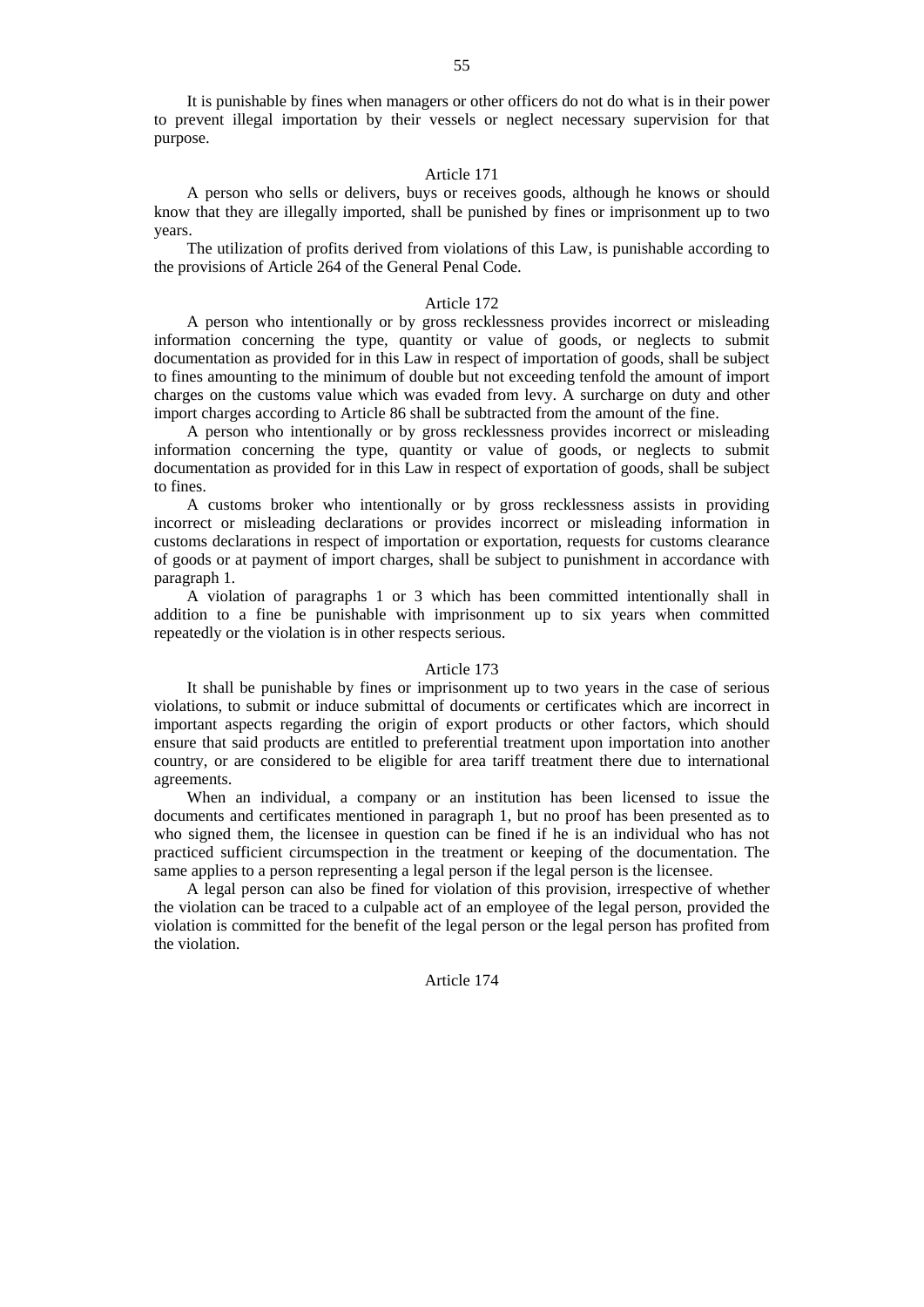A person, who breaks or removes a customs seal or other customs emblems, shall be subject to fines or imprisonment up to six months. The same punishment shall apply to a person who illegally gains access to goods which are under customs seal without breaking or removing the seal.

When a customs lock, a customs seal or another customs emblem is broken or removed, and the guilty party is not to be found, the custodian of the goods or other responsible person shall be subject to fines if by reason of negligence he or his staff can be blamed for the violation. The same applies if the custodian has neglected to inform the customs authorities of the violation immediately after he detected the violation or has neglected to take proper precautions to prevent that the sealed goods were removed or their condition altered.

### Article 175

It shall be punishable by fines or imprisonment up to two years to sell or deliver by other means goods which have been transported duty free to the country in accordance with law No. 110/1951 on the legalization of the defence agreement between Iceland and the United States of America and on the legal status of U.S. forces and their possessions, when the recipient does not enjoy customs privileges in accordance with that law.

The same punishment shall apply to receiving such goods, as well as to undertake to sell such goods, provided there is not available, at the time when the transaction takes place, irrefutable evidence that import charges on the goods have been paid and other import conditions fulfilled.

The same punishment shall also be imposed for transporting or attempting to transport from areas covered by the defence agreement between Iceland and the United States of America goods which have been imported duty free. If the goods are transported in a means of transport and their owner is not to be found, the operator of the means of transport shall be held responsible for the violation if he has acted carelessly in the transport of the goods.

### Article 176

It shall be punishable by fines or imprisonment up to two years in the case of serious violations, if a person abuses licenses, concessions or customs privileges which have been granted to him in accordance with authorization of Article 7 or 8 or other rules stipulated in accordance with this Law.

A legal person can also be fined for violation of this provision, irrespective of whether the violation can be traced to a culpable act of an employee of the legal person, provided the violation is committed for the benefit of the legal person or the legal person has profited from the violation.

#### Article 177

The master, owner or operator of a vessel shall be subject to fines or imprisonment up to two years if prescribed documents and certificates are not available in a vessel, they do not contain prescribed information about all goods as obliged, or they are not prepared in the way stipulated in this Law or in regulations issued in accordance therewith, or it is neglected to submit them to a customs officer.

The master of a vessel shall be subject to the same punishment when goods loaded on board the vessel according to statements made by customs authorities in the vessel's stopping places abroad are not declared upon arrival of the vessel to this country, they are not to be found on board the vessel or they are in other ways not satisfactorily reported, and of which the vessel's master had or should have had knowledge. The same shall apply to supplies which according to the list of goods under seal have been stored among the vessel's sealed supplies,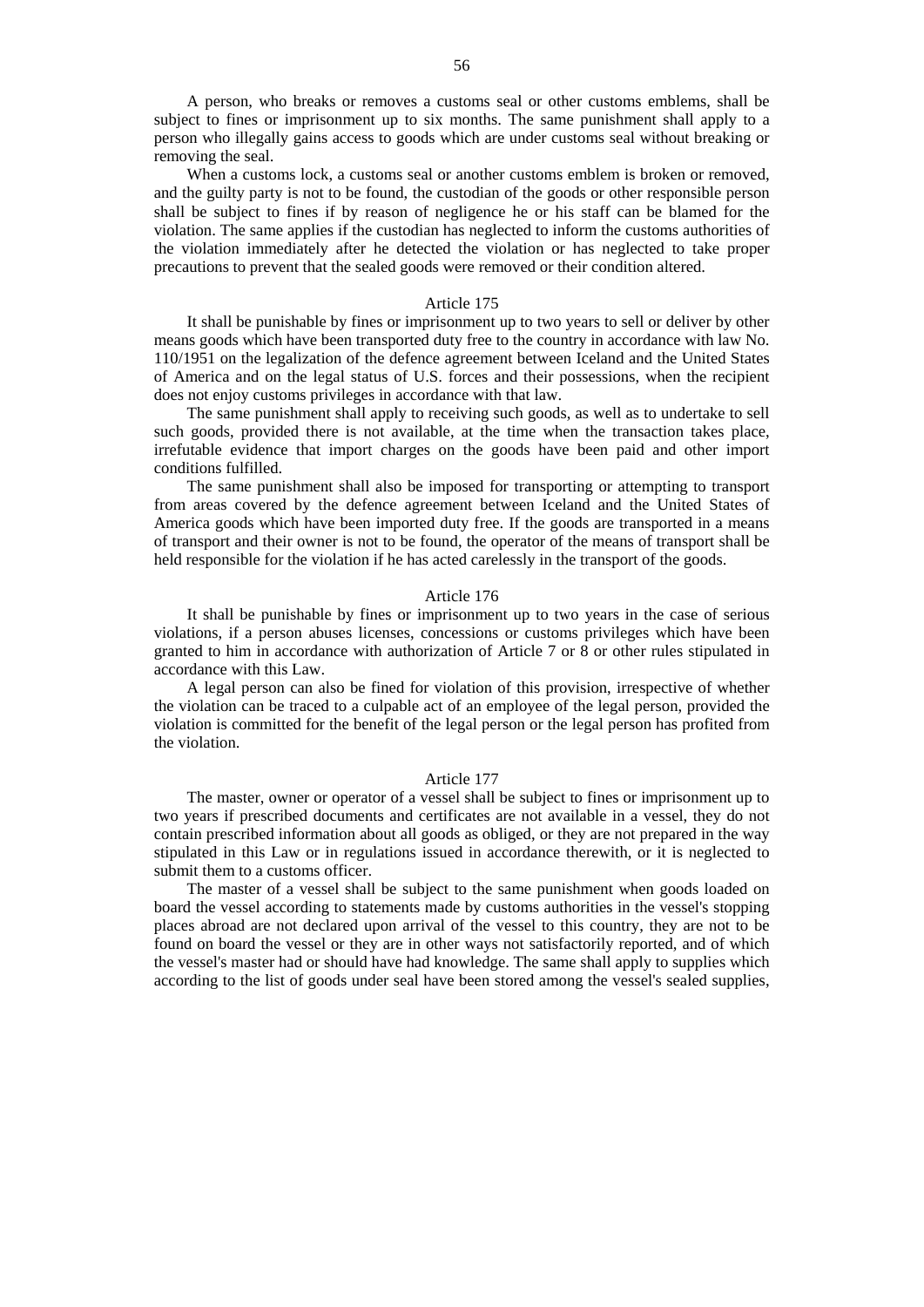provided the quantity of such supplies substantially exceeds the necessary and normal supplies of the vessel. Those members of the vessel's crew who have signed receipts or a list of goods under seal for such goods shall be subject to the same punishment.

A legal person can also be fined for violation of this provision, irrespective of whether the violation can be traced to a culpable act of an employee of the legal person, provided the violation is committed for the benefit of the legal person or the legal person has profited from the violation.

### Article 178

It shall be punishable by fines or imprisonment up to two years if the master of a vessel or an employee of a warehouse delivers uncleared goods without permission from the director of customs. The same punishment shall apply to receiving goods which are unlawfully delivered.

Violation according to paragraph 1 shall be subject to punishment if committed intentionally or by gross recklessness.

### Article 179

It shall be punishable by fines or imprisonment up to two years to give, sell or deliver in another way for removal from a vessel, stores or other articles or goods which are permitted duty free on board a vessel, without prior payment of import charges, and unless other lawful stipulations regarding importation have been fulfilled.

### Article 180

Any person who hinders customs officers in carrying out their customs duties or disobeys instructions given by customs officers carrying out their customs duties is subject to a fine provided the offence is not subject to a greater punishment according to the General Penal Code.

# **Other sanctions**

#### Article 181

Goods which have been imported illegally to the country from abroad or from a duty free area or in other ways manipulated contrary to provisions of this Chapter, irrespective of ownership or restrictions on ownership which may have been imposed upon them, can be confiscated, unless their custodian has obtained them by culpable means.

When there is no cause to have goods confiscated, or confiscation proves to be effected, the value of the goods together with duties and other charges related to them may be confiscated from the offender.

When the identity of an offender cannot be established, the goods shall within 30 days from their importation or discovery revert to the State Treasury without court decision or formal ruling.

Confiscation may be applied although criminal punishment is not enforceable.

#### Article 182

A person found guilty of serious or repeated violations of this Chapter may be deprived of rights in accordance with Article 68 of the General Penal Code.

A person who has been granted a license accordance to this Law to be a customs broker, to operate storage areas for uncleared goods or to be engaged in similar activities, can be deprived of the license if he has violated the penal provisions of this Chapter or in other way manifested gross recklessness in his activities. Time of deprivation and review of the decision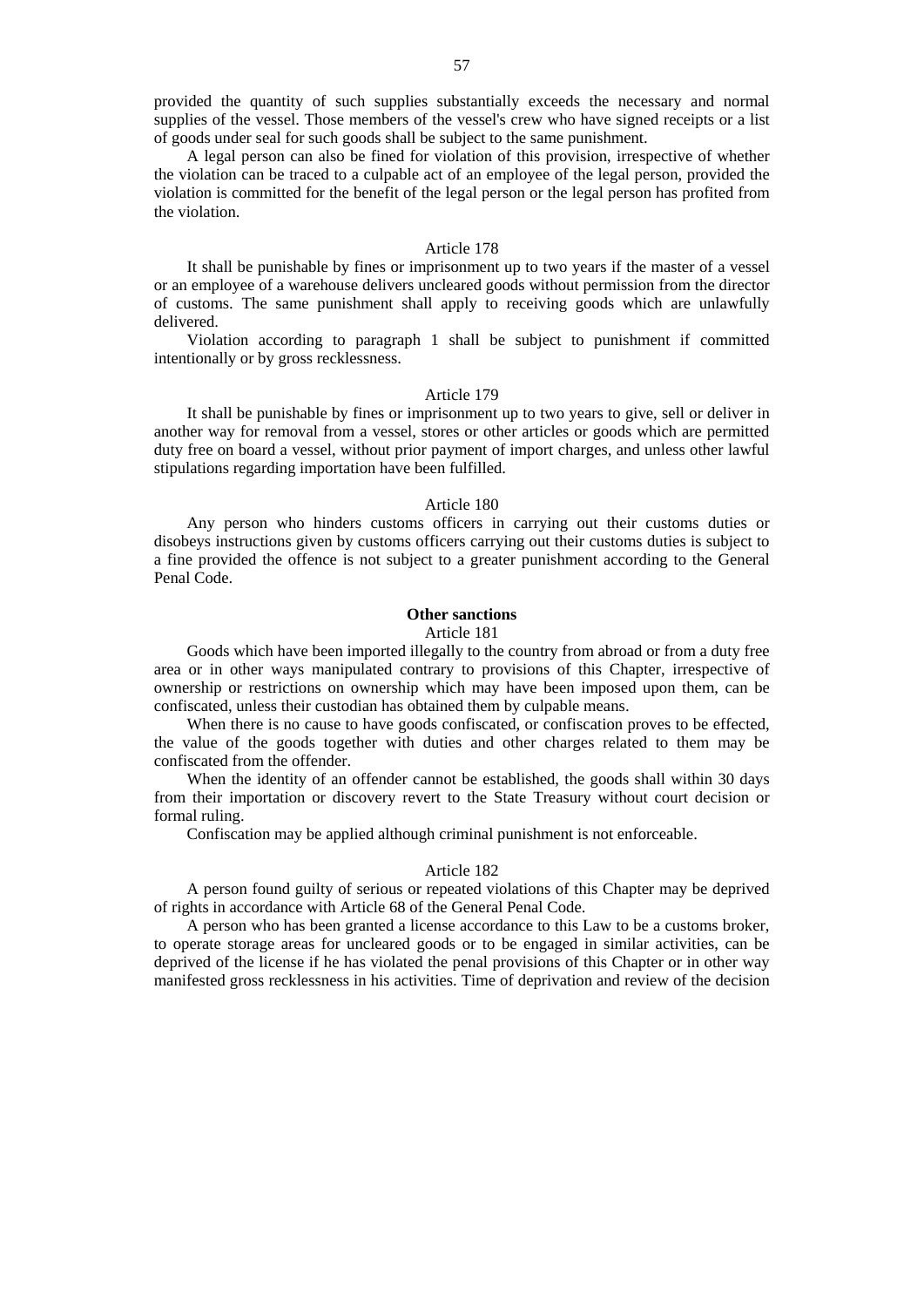is subject to the provisions of Articles 68 and 69 of the General Penal Code.

# **Investigation, procedure and limitation**

### Article 183

Directors of customs shall investigate infringements of penal provisions of this Chapter insofar as such investigations are not carried out by the police. They shall, whenever needed, initiate an investigation based on reasonable suspicion or knowledge of a punishable violation. When a director of customs outside Reykjavik has reasonable suspicion that a major violation of the Law has been perpetrated, he shall immediately inform the Director of Customs in Reykjavik who will assist in the investigation as needed.

The police is obliged to render necessary assistance to the director of customs in the investigation by bringing in an individual to give a statement to the director of customs if he has not attended to a summons to do so without sufficient excuse.

The provisions of Articles 151 and 154-164 apply to use of force, arrest, search, seizure and sealing by the Customs.

The provisions of the Code of Criminal Procedure shall apply in other respect to the investigation, interrogation of suspects and other statements taken.

### Article 184

When an alleged violation of the penal provisions of this Chapter is also covered by the General Penal Code or by other special penal laws, or is connected with violations of the General Penal Code or other special penal laws, including the law on psychotropic substances and narcotic drugs, the director of customs must promptly inform the relevant chief of police thereof who determines further action with regard to the investigation.

A request from foreign customs authorities for assistance in investigations which such authorities are conducting shall be forwarded to the Director of Customs in Reykjavik. If the Director of Customs in Reykjavik concludes that the Icelandic customs authorities are obliged according to international commitments to render the assistance requested, he shall carry out the investigation of the case unless such investigation is entrusted to the police according to this Article.

The director of customs must cooperate with the police and prosecuting authorities in the investigation of a case when the occasion arises or when the chief of police so requests. Similarly the chief of police must cooperate with the customs authorities in the investigation of a case when the expert knowledge of customs officers or international obligations of Iceland in the customs field are called for. In regulations further instructions on such cooperation may be issued.

### Article 185

Prosecution and procedure of cases involving violations of the penal provisions of this Chapter shall be in accordance with the Code of Criminal Procedure.

The director of customs, however, is authorized to impose fines for illegal importation or for other violations of this Chapter, if the violation is fully proven and it is estimated that the fine for the violation will not exceed ISK 300,000, provided the offender has consented to such a decision and pays the fine forthwith. Upon imposition of such a fine, a log entry must be made, giving a lucid and brief description of the violation in question, of the penal provisions applicable, and of the effects of repetition on a later violation, if such is the case. When a fully proven violation is also subject to confiscation of property, the director of customs can, on the previously mentioned conditions or Article 181, paragraph 4, impose confiscation of property, provided the value of the property to be confiscated does not exceed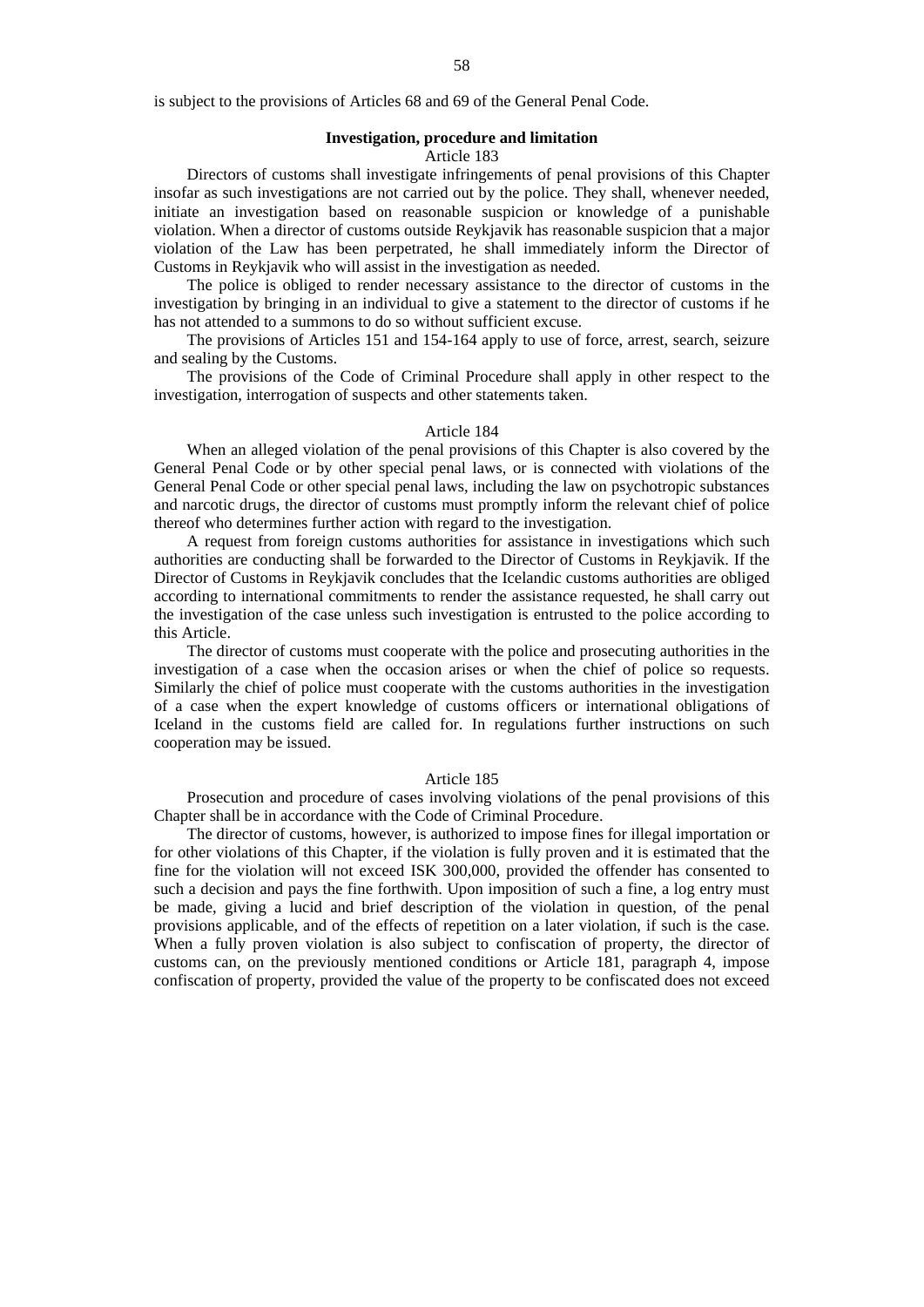### ISK 300,000.

Fines of up to the amount of ISK 300,000 for major violations of this Law and of regulations issued in accordance therewith shall be stipulated in regulations issued by the Minister in consultation with the State Prosecutor. The regulations shall specify the type of violations covered therein and the amount of fines and other santions applicable to each violation.

When a fine is determined for violations of two or more provisions of this Law or of regulations issued in accordance therewith, the fine shall be the aggregate amount of fines for each violation, provided the punishment falls within the limit of fines of the General Penal Code.

Fines and confiscation of property provided for in this Article shall be determined by the director of customs, by a deputy of his with a law degree or by customs officers. Fines and confiscation of property provided for in this Article shall, however, be determined by the director of customs or by a deputy of his with a law degree, if the case involves a violation not specified in the Minister's regulations, cf. paragraph 3.

A log, covering cases which have been concluded in accordance with paragraph 2, shall be forwarded to the State Prosecutor, in accordance with rules issued by the Minister of Justice, but the provisions, *inter alia*, of Articles 19 and 115 of the Code of Criminal Procedure, No. 19/1991, shall apply to the keeping of the Criminal Registry and instructions by the State Prosecutor concerning the amount of fines for each type of violation.

When the prosecutor is of the opinion that an innocent person has been forced to pay a fine, a person has wrongfully suffered the confiscation of property, cf. paragraph 2, a person has in other respects been made to consent to an absurd conclusion of a case, or that a case which has been concluded in accordance with the same provision should have been referred to the courts, he can refer the case to a judge, for annulment of the decision made by the customs authorities.

#### Article 186

Fines for violations of the penal provisions of this Chapter and the value of confiscated goods shall revert to the State Treasury.

### Article 187

The limitation period for guiltiness according to provisions of this Chapter shall be five years from the start of investigation carried out by the director of customs or the chief of police, provided that there is not abnormal delay in the investigation or the determination of punishment. The commencement and termination of the limitation period shall in other respects be governed by the provisions of Article 82 of the General Penal Code.

# CHAPTER XXIII **Miscellaneous provisions**  Article 188

# *Confidentiality*

Employees of the director of customs are bound by confidentiality concerning events which they become aware of in their work and which shall be kept confidential due to lawful public and private interests. This applies to information regarding private circumstances of persons which should be kept in confidence, information regarding business transactions by individual persons or companies, for example all kinds of knowledge which may be acquired from copies of bills of sale and invoices retained by the customs authorities. Confidentiality also covers information about working methods by the director of customs, including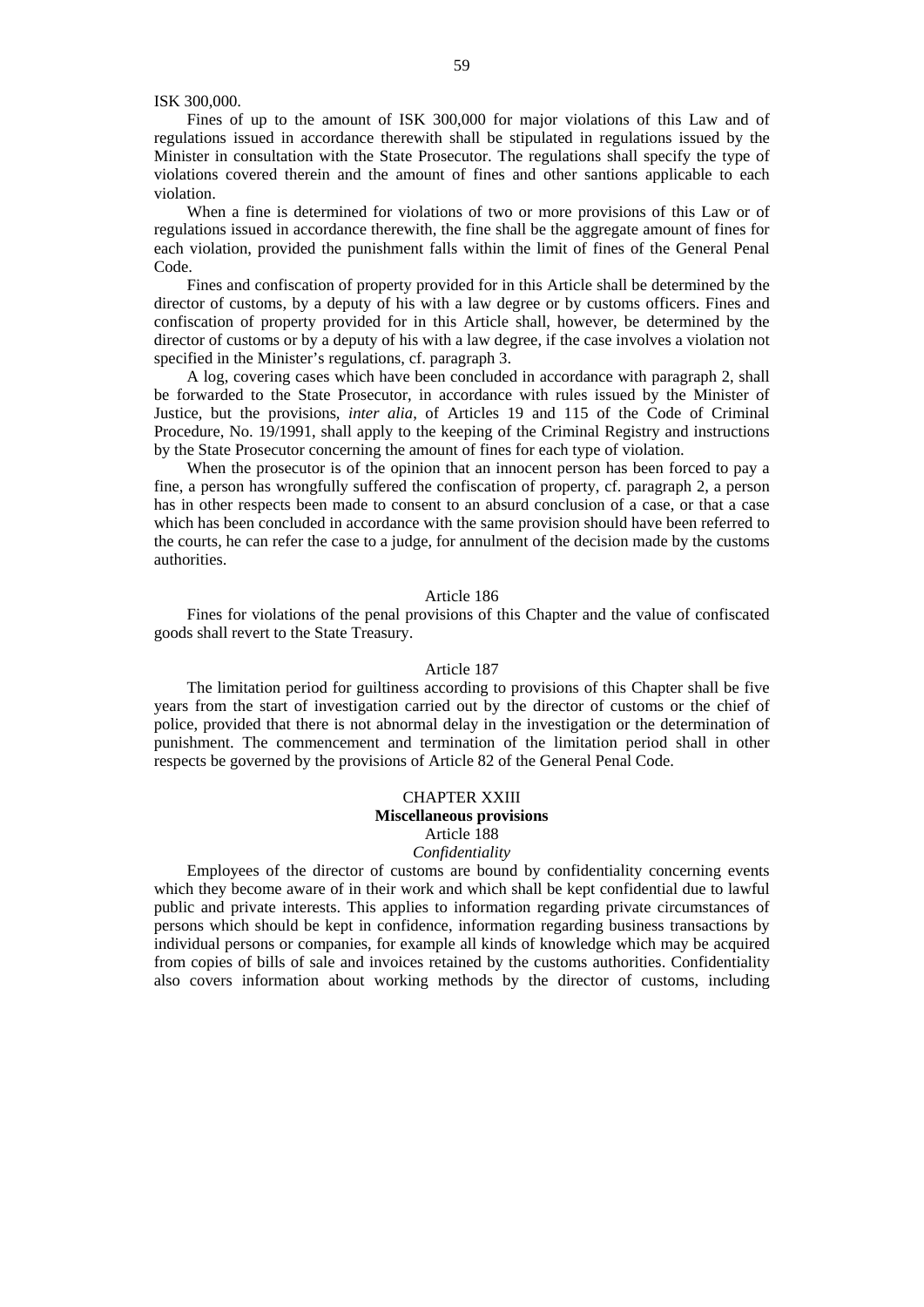intended customs investigations and other information which must be kept confidential according to law, work rules of the director of customs or the nature of a case.

Confidentiality remains after a person leaves the employment.

#### Article 189

When the World Customs Organisation approves amendments to the Customs Nomenclature of the organisation or explanatory notes to the Customs Nomenclature, makes rulings or publishes interpretation of customs classification or a new harmonized customs nomenclature with the effect of changing the classification of goods in customs tariffs, the Minister is authorized to make the necessary amendments to the Customs Tariff, *inter alia*, by abolishing, changing or adopting new tariff headings. The Minister may also abolish or adopt new tariff headings if necessary, *inter alia,* for the procurement of necessary information for statistical reports.

Amendments to the Customs Tariff according to the provisions of paragraph 1 shall be published in Section A of *Stjórnartíðindi* (the Government Gazette) and do not have retroactive validity. The amendments shall not have effect on duties as they have been specified in the Customs Tariff, charges or tax free status, authorizations, limitations and the like as provided for in other laws.

The Minister is authorized to combine in one tariff heading goods imported into the country or exported from the country in express consignments or in postal consignments which are covered by one consignment number and of customs value ISK 25,000 or less. However, such amendment shall not have any impact on the amount of duty levied on the respective goods.

### Article 190

The Minister issues rules concerning general opening hours for customs clearance. The director of customs can permit clearance during other hours, provided the party in question pays the cost thereof.

### Article 191

In consultation with the Statistical Bureau of Iceland, the Minister issues further rules concerning delivery by directors of customs of information from import or export documents and other data.

### Article 192

The Minister shall put into effect provisions of free trade agreements and international agreements to which Iceland is a party, as well as of protocols and annexes to such agreements which constitute an integral part thereof.

The Minister can make agreements with other countries concerning co-operation in customs matters for the purpose, *inter alia*, of harmonizing and simplifying customs treatment for the mutual exchange of information and the collection of underpaid charges and to counteract illegal importation and exportation.

### Article 193

In regulations or in other instructions, the Minister issues further provisions concerning the implementation of this Law.

### Article 194

The provisions of this Law concerning the classification of goods, levy, collection,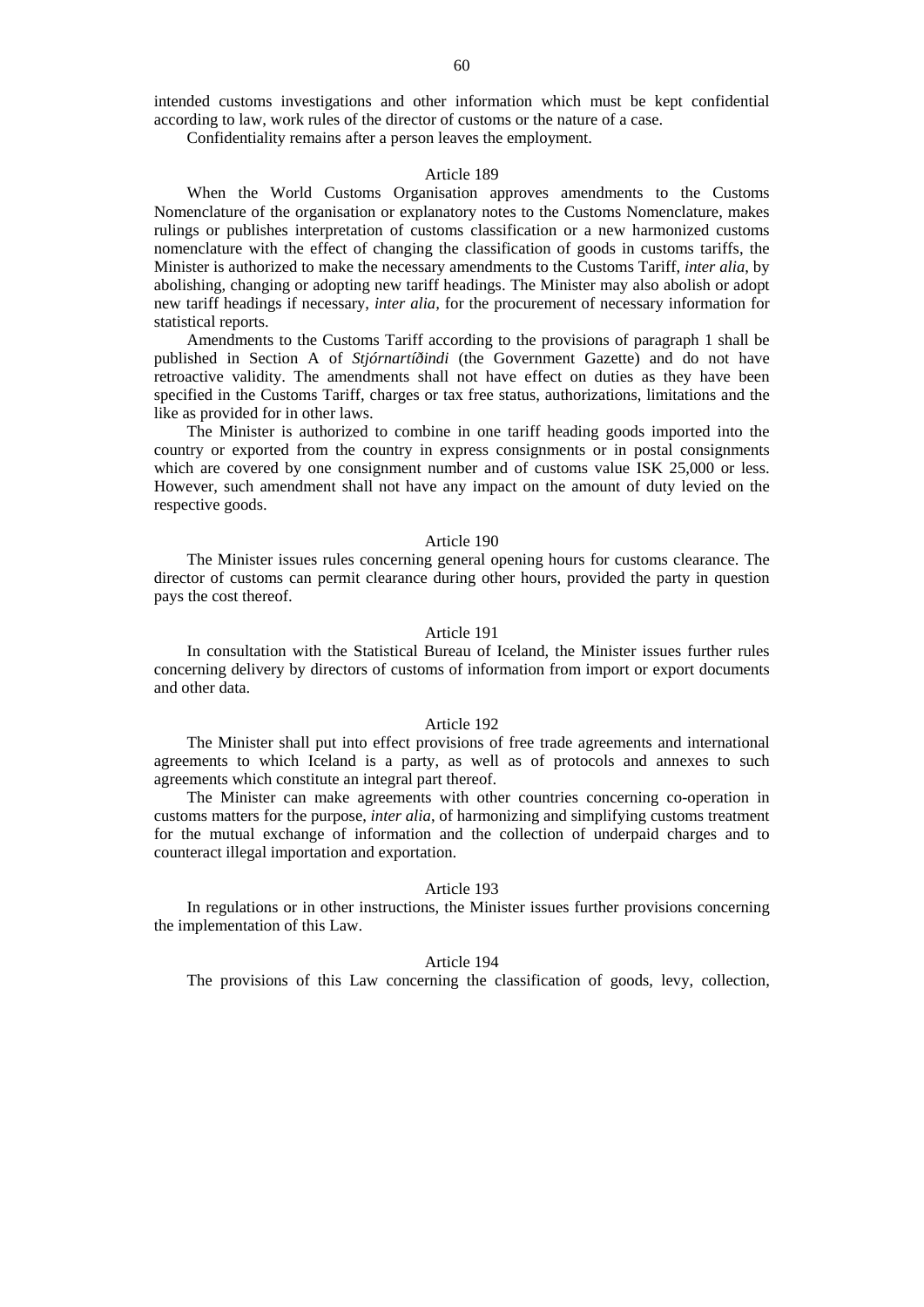statutory lien, keeping accounts, import and export declarations and other documentation, control, suspension of customs clearance, sanctions, fines, punishment and other execution of customs duties shall, when applicable, also apply to import and export charges provided for in other laws, unless otherwise stipulated in such laws.

### CHAPTER XXIV **Authorized service charges**  Article 195

Service charges may be collected by the director of customs in the following cases:

- 1. Customs clearance charge for the customs clearance of ships and aircraft outside the general opening hours for customs clearance. This charge shall cover the cost of wages for customs clearance outside the general opening hours for customs clearance.
- 2. Customs clearance charge for the customs clearance of ships and aircraft outside customs ports according Article 53. This charge shall cover the cost of wages for customs employees and transportation cost to and from the place of customs clearance.
- 3. Charge for provisional customs clearance which shall cover the cost of customs control for provisional customs clearance according to Article 36. This charge shall be based on the cost of issuing a permit for provisional customs clearance and transportation cost in connection with the inspection of the goods.
- 4. Charge for emergency permit which shall cover the cost of customs control in connection with the issuance of an emergency permit according to Article 37. This charge shall be based on the cost of issuing an emergency permit and transportation cost in connection with the inspection of the goods.
- 5. Charge for the assessment of damages due to assessment by the director of customs of goods which have suffered damage, shortages or shrinkage. This charge shall cover the cost of wages for customs employees and transportation cost incurred because of the assessment.
- 6. Disposal charge for the destruction of goods on request by the owner of the goods, the transporter or the licensee of a storage area for uncleared goods. The charge shall cover the cost of disposal of the goods and transportation cost incurred because of the disposal.
- 7. Escort charge for the cost incurred by the Customs due to transportation of uncleared goods. Collection of this charge is authorized when the director of customs deems it necessary to stipulate such control or when it is specially requested that customs officers should be present during the transport of uncleared goods, unloading or loading of vessels, delivery of uncleared goods into a storage area for uncleared goods, et al. The charge shall cover transportation cost and cost of wages incurred for the escort.
- 8. Surveillance charge for customs control of the final processing of agricultural products which are imported temporarily for final processing and reexportation according to Article 7, point 3. This charge shall cover the wage and travel cost incurred by employees of the director of customs for the customs control and for the cost of hired experts for the customs control.
- 9. Customs line charge for the transmission of information and data from the computer system of the customs authorities (customs line). This charge shall be based on the services rendered, including the processing of data and data transmission through information exchanges.
- 10. Seals charge for the work of sealing goods or breaking seals according to Article 164. The charge shall cover the cost of transportation to and from the place where the sealing or breaking of a seal is done.
- 11. Surveillance charge for customs control of cruise ships when they have been exempted